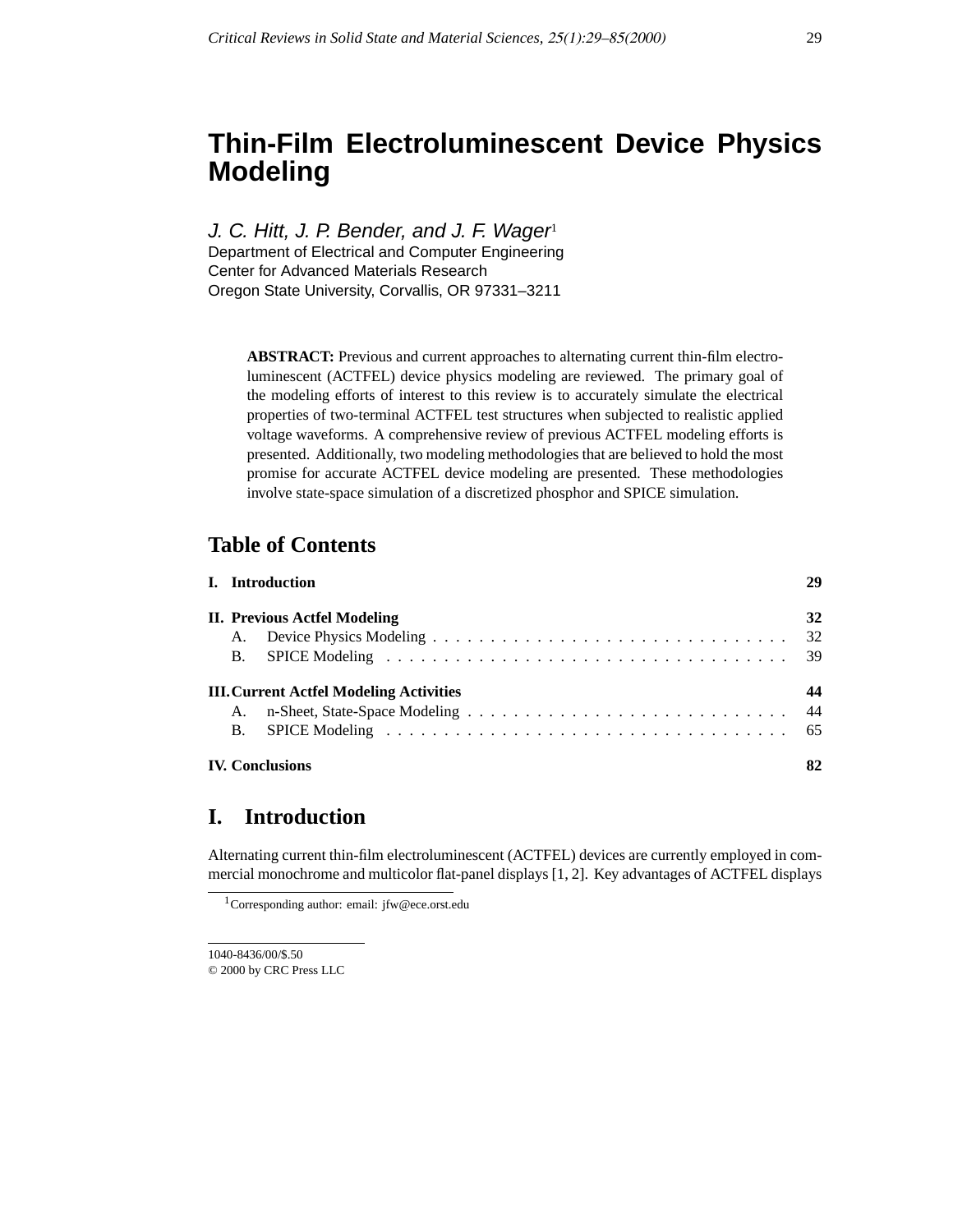are broad operating temperature, ruggedness, long-lifetime, and wide viewing angle. ACTFEL displays are an appropriate choice for a wide variety of military, automotive, industrial, and medical applications in which the best attributes of ACTFEL technology are highly valued. ACTFEL technology is under development for full-color and miniature displays, as well as for hard-copy and other light source applications.

An ACTFEL device is a thin-film stack, typically consisting of a phosphor layer doped with a luminescent impurity (e.g., ZnS:Mn, SrS:Cu, etc.) which is sandwiched between two insulators that are in turn contacted by an opaque and a transparent electrode. Usually an ACTFEL stack is deposited onto a glass substrate with the transparent conductor as the bottom electrode so that light is viewed through the substrate glass. However, inverted structures are sometimes used, in which case the electrodes are reversed and light is viewed from the top side of the device.

Note that an ACTFEL device involves capacitive coupling between the electrodes and the phosphor. Capacitive coupling necessitates the use of alternating current (AC) voltage waveform excitation which is applied between the two contacts to induce light emission.

The six basic physical processes responsible for ACTFEL operation are illustrated in Fig. 1 and are summarized as follows.

1. Injection — When an adequately large voltage is applied to the ACTFEL device, the phosphor field at the cathode phosphor/insulator interface is large enough that trapped interface state electrons are tunnel-emitted into the phosphor conduction band. It is possible that some of these conduction band electrons are injected from bulk trap states; this is not shown in Fig. 1 and would lead to the formation of space charge in the phosphor and a concomitant nonuniform field across the phosphor which would manifest itself in Fig. 1 as a phosphor energy band whose slope decreases in magnitude across the phosphor from the cathode to the anode phosphor/insulator interface.

2. Transport — Electrons injected into the phosphor conduction band gain energy from the electric field and are transported across the phosphor. Although it is not shown in Fig. 1, it is possible that some of these transported electrons become sufficiently heated to induce electron multiplication in the phosphor via trap-to-band or band-to-band impact ionization. Both band-to-band impact ionization (with hole trapping in bulk trap states) and trap-to-band impact ionization result in the creation of space charge in the phosphor, again which would lead to curvature in the phosphor energy bands.

3. Impact excitation — As hot electrons transit the phosphor, a fraction of them excite luminescent impurities from their ground state (G) to their excited state (E).

4. Radiative recombination — Relaxation of the electron from its excited state back to its ground state ideally results in photon emission, although this process could also occur nonradiactively.

5. Electron trapping — Transported electrons reach the phosphor/insulator interface where they are trapped. Usually this trapping is presumed to occur at interface states, but in certain situations some of this trapping may occur in bulk states near the anode phosphor/insulator interface.

6. Optical outcoupling — Photons generated via radiative recombination of luminescent impurities outcouple from the ACTFEL stack and are observed by the viewer.

The purpose of this article is to review previous and current approaches to ACTFEL device physics modeling. More specifically, the primary aim of the modeling efforts of interest to this review is to accurately simulate the electrical properties of two-terminal ACTFEL test dot structures when subjected to realistic applied voltage waveforms. Thus, in the context of the six physical processes previously enumerated, the focus of this review is with respect to Process 1, part of 2, and 5. More precisely, the primary physical processes necessary to simulate are: injection (from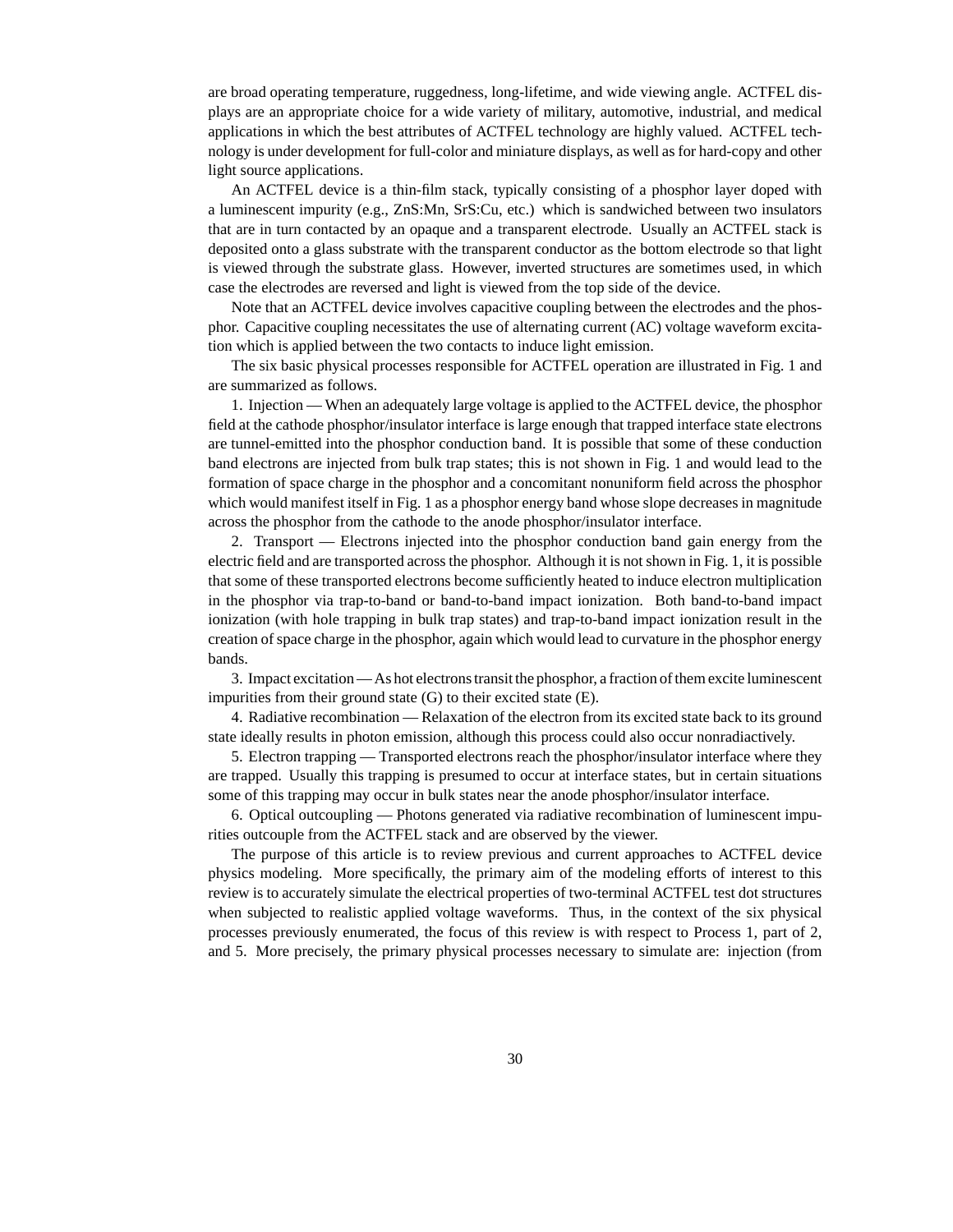

Figure 1: Energy band diagram illustrating the six primary physical processes responsible for ACT-FEL operation.

interface and bulk traps), trap-to-band impact ionization, band-to-band impact ionization and hole trapping, and electron trapping (to both interface and bulk traps). To the uninitiated, this goal may seem a bit puzzling since all of the optical phenomena from which ACTFEL displays derive their utility are omitted from consideration. However, it is our experience that the most difficult aspect of ACTFEL device modeling, by far, is accurately accounting for measured electrical trends when ACTFEL devices are subjected to realistic waveforms. Indeed, although much progress has been made with respect to ACTFEL device physics modeling of electrical trends, this review will show that this objective has not yet been met and is the topic of ongoing research.

This review is divided into two primary sections involving previous and current modeling activities. The first section is an attempt to survey previous ACTFEL device physics modeling work. It is hoped that this overview will provide most of the references necessary for someone beginning a study of this topic and wanting to know what has been accomplished previously. The second section focuses on modeling methodologies that we believe have the most potential to reach the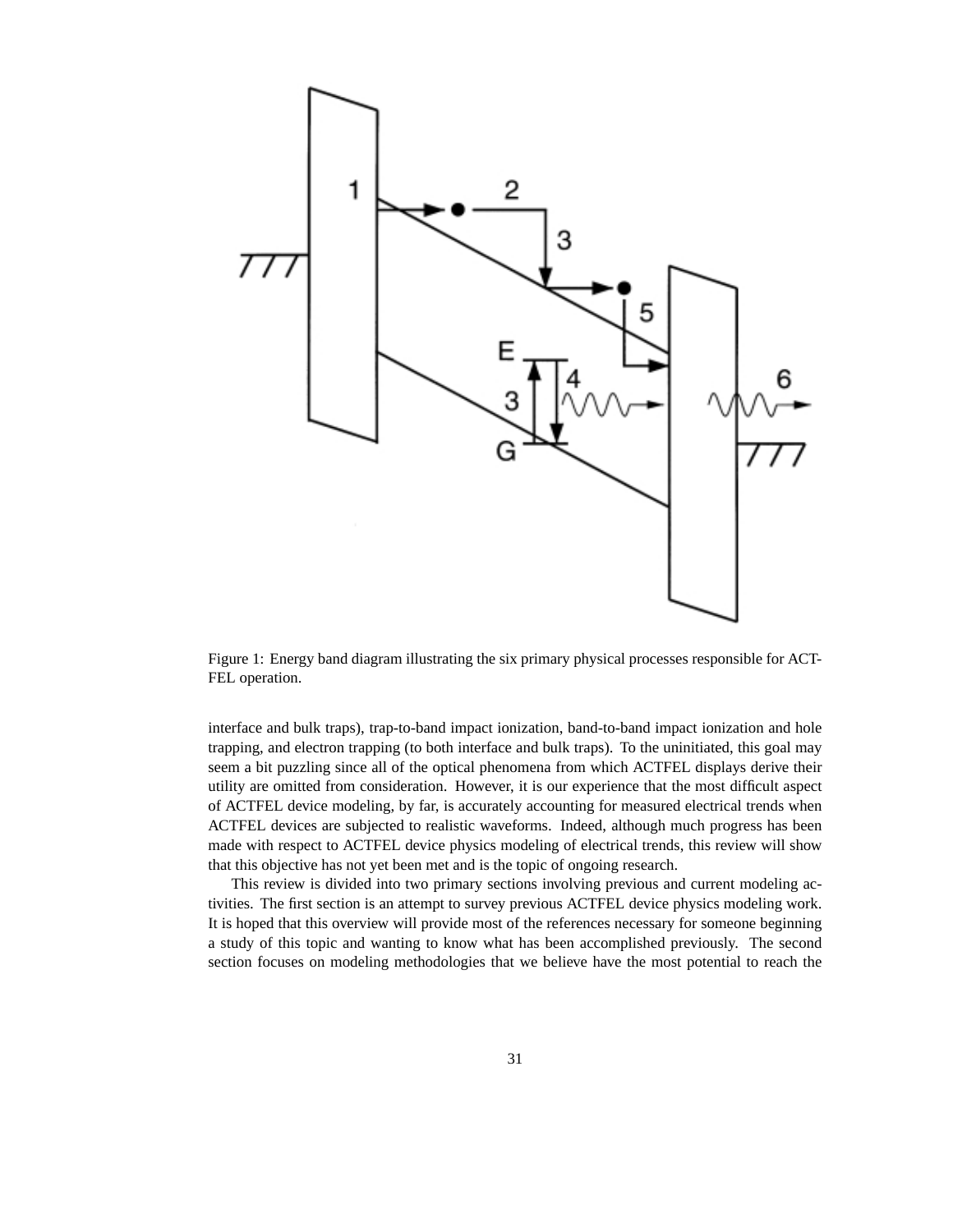goal of providing accurate two-terminal simulation of ACTFEL test structures subjected to realistic applied waveforms. Note that both sections of the review are further sub-divided into two categories, device physics and SPICE modeling. In our experience, concurrent development of device physics and SPICE models is desirable because of the synergy between these two modeling methodologies. Moreover, each modeling approach is more suitable for a given situation.

Finally, to end this introductory section, it is appropriate to specify what this review does not address. First, it does not address the primarily optical aspects of ACTFEL behavior; namely, impact excitation (Process 3) [3, 4, 5, 6], radiative recombination (Process 4) [2, 5, 7], or optical outcoupling (Process 6) [8]. Also, the high-field transport issues determining the hot electron distribution (e.g., band structure, scattering mechanisms, collision broadening, etc.) are not addressed in this review [5, 6, 9, 10]. Additionally, this review does not include a discussion of issues relevant to modeling passive- or active-matrix displays (e.g., distributed RC networks, driver electronics modeling, luminance and power performance of displays, etc.) [11, 12, 13].

### **II. Previous Actfel Modeling**

#### **A. Device Physics Modeling**

The first effort to model an ACTFEL device appears to have been undertaken by Chen and Krupka [14] in conjunction with their introduction of several novel ACTFEL characterization methods. Although their ACTFEL devices had only a single insulator, most of their characterization and analysis results are relevant to modern dual-insulator ACTFEL devices. Their modeling approach involved writing device physics equations for the instantaneous field across and current through the phosphor layer in terms of the externally measured voltage and current. The main aim of their work was to demonstrate new ACTFEL characterization methods and to provide evidence for field-clamping, in which the phosphor field remains approximately constant for applied voltages above threshold. Additionally, Chen and Krupka proposed the first equivalent circuit for an ACTFEL device, as shown in Fig. 2, in which the insulator is represented by a capacitor and the phosphor is modeled as a parallel combination of a capacitor and a nonlinear voltage-dependent resistor to represent conduction across the phosphor.

An early ACTFEL device physics modeling overview was provided by Smith [15]. He proposed the ACTFEL equivalent circuit shown in Fig. 3 in which the phosphor is represented as a capacitor shunted by two back-to-back Zener diodes to account for conduction in the phosphor. Additionally, Smith employed the field-clamping model of Chen and Krupka and quantified the emission rate from interface states as a function of phosphor field by assuming that tunneling occurs from a Dirac well. Smith also discussed the effect of space charge in modifying the "band bending," and thus affecting electron transport. Moreover, he enumerated field ionization, trap-to-band impact ionization, bandto-band impact ionization, trap capture, and Auger recombination as physical processes likely to be of importance in the generation of space charge.

One of the most sophisticated ACTFEL device physics models ever developed was reported by Howard, Sahni, and Alt [16]. Although their intent was to model hysteretic properties of the luminance-voltage (L-V) characteristics of ACTFEL devices, most of their development is relevant to modern, non-hysteretic devices. Their formulation consists of analytical expressions for tunnel injection from a discrete interface state modeled as a Coulombic well, continuity equations for electrons and holes in which band-to-band impact ionization is included, and use of the Poisson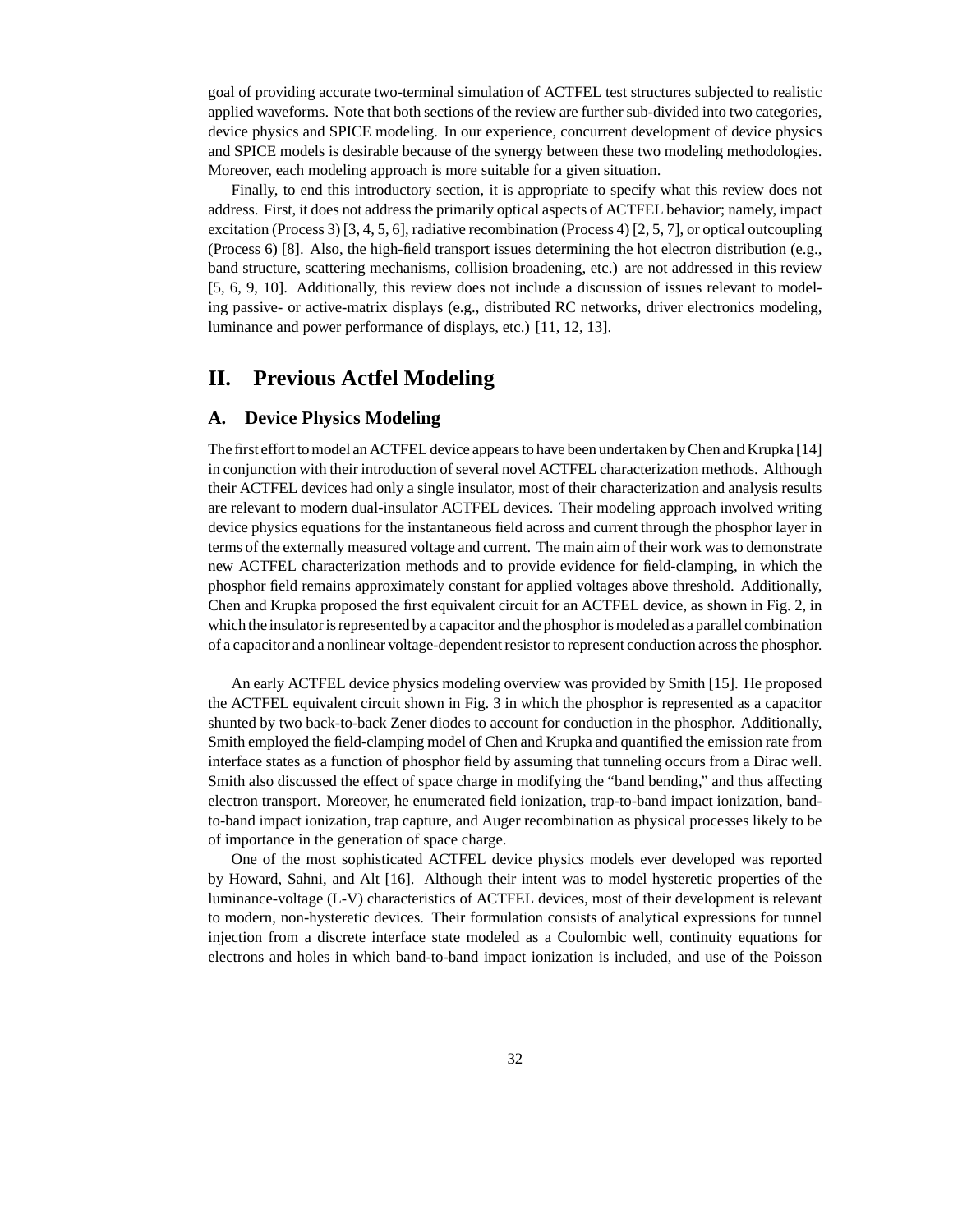

Figure 2: Chen and Krupka's equivalent circuit for an ACTFEL device. The insulator is represented as a capacitor. The phosphor is represented as a capacitor shunted by a nonlinear voltage-dependent resistor to represent conduction current through the phosphor.

equation to evaluate the local phosphor field subject to a time-dependent voltage boundary condition. This formulation leads to a set of six coupled equations that must be solved numerically in a selfconsistent manner. One of the primary conclusions of their study is that bistability in an ACTFEL device, and hence L-V hysteresis, requires a deep hole trap concentration of  $10^{16}$  to  $10^{17}$  cm<sup>-3</sup> and that these hole traps must have a sufficiently large capture cross-section so that they can be efficiently neutralized via electron capture.

In an early ACTFEL review article, Alt presents a very simple, but useful, "ideal model" for the ACTFEL device [17]. This model assumes that the phosphor layer can be modeled (Fig. 4) as a capacitor shunted by a voltage-controlled current source which turns on abruptly and strongly at the threshold voltage. This model corresponds to assuming that ideal field-clamping occurs. The only parameter for this model is the threshold voltage. This "ideal model" is often employed to estimate the transferred charge and luminance expected for an ACTFEL device at a given overvoltage (i.e., the applied voltage in excess of the threshold voltage). Alt also discusses a "nearly ideal model," which involves setting up and numerically integrating a differential equation for charge transfer and yields a dynamic description of the phosphor field, charge, and current. Steady-state solutions may also be obtained from the "nearly ideal model" by integrating over several periods of the applied voltage waveform.

Bringuier refined and extended the "nearly ideal model" in several important ways [5, 18, 19]. First, he derived the dynamical equations defining ACTFEL operation for a device with no space charge present in the phosphor and with either a discrete or distributed interface state distribution [18]. Second, he developed the solutions to these dynamic equations, presented approximate solutions, and discussed implications of these solutions. For the distributed interface state problem, he outlined the solution to the most general dynamic equation and he also presented a more simplified solution involving an assumption of quasi-equilibrium and the use of the quasi-Fermi level. He then showed useful simulation examples of the transient behavior of the phosphor field, the quasi-Fermi level,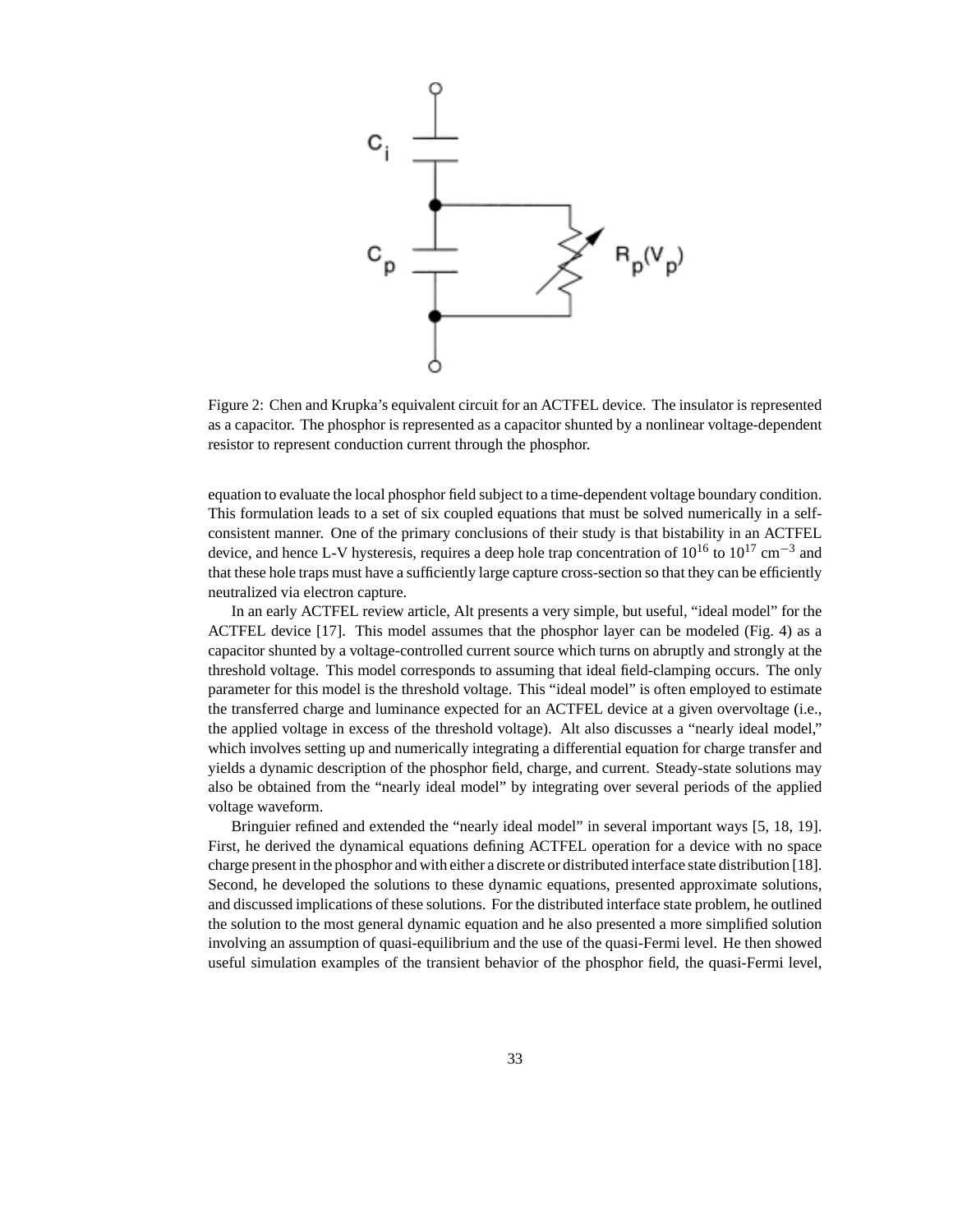

Figure 3: Smith's equivalent circuit for an ACTFEL device. Insulators are represented as capacitors. The phosphor is represented as a capacitor shunted by two back-to-back Zener diodes to account for conduction in the phosphor. The threshold voltage is set by the breakdown voltage of the Zener diodes and the abruptness of the turn-on may be controlled by the series resistance of the Zener diodes.

and the current when an ACTFEL device with distributed interface states is subjected to sinusoidal or pulse voltage waveform excitation. Third, he extended the model to include band-to-band impact ionization, developing the necessary dynamic equations in the framework of the quasi-Fermi level approximation. [19] An important aspect of this work was his recognition of the importance of the hole recombination rate and how a slow rate of hole recombination can affect the shape of measured transferred charge characteristics. Bringuier's ACTFEL device physics modeling is perhaps the most lucid and thoughtful work yet reported.

Ylilammi proposed the ACTFEL equivalent circuit shown in Fig. 5 [20]. Note that the two insulators have been combined in series and lumped together. In contrast to most ACTFEL equivalent circuit models, the phosphor capacitance is shunted by two branches, each of which accounts for the flow of charge in one direction. Each shunt branch is comprised of two resistors, one diode, and one Zener diode; the model parameters of each of these branches are identical for symmetric ACTFEL devices but differ for asymmetrical devices. For sinusoidal voltage excitation, an exact analytical solution is obtained for the device current, transferred charge, and internal voltage across the phosphor. For more complicated applied voltage waveforms, a numerical solution is preferred.

Much of the following discussion regards space charge, a topic that requires some preliminary discussion prior to reviewing space charge modeling. Various workers have discussed space charge characterization [21, 22, 23, 24, 25, 26, 27, 28, 29, 30, 31, 32, 33, 34, 35, 36, 37, 38, 39, 40, 41] and modeling [28, 34, 36, 42, 43, 44, 45, 46, 47, 48, 49, 50, 51, 52, 53].

For the purpose of this review, we will distinguish three kinds of space charge: (1) fixed, (2) static,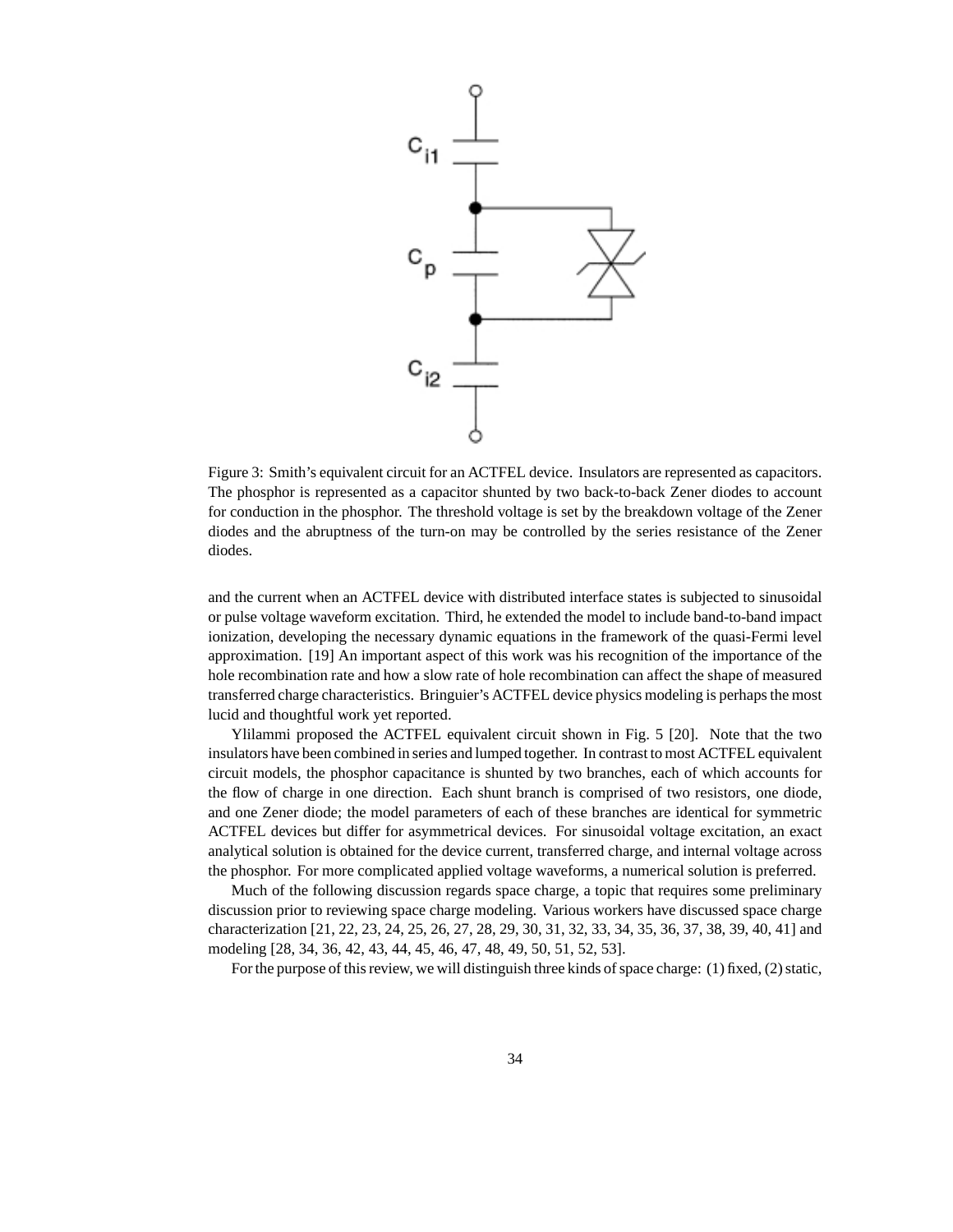

Figure 4: Alt's equivalent circuit for an ACTFEL device. Insulators are represented as capacitors. The phosphor is represented as a capacitor shunted by a voltage-controlled current source to represent conduction current through the phosphor. Alt's "ideal model" corresponds to assuming that the current source turns-on strongly and abruptly at the threshold voltage, as shown in the  $i_p$ - $v_p$  curve. Less ideal, more realistic models would account for the nonlinear  $i_p$ - $v_p$  relationship of the voltagecontrolled current source.

and (3) dynamic. Fixed space charge refers to a situation in which net charge exists within the phosphor and which is always present in the same concentration, independent of whether or not a voltage is applied to the ACTFEL device. Note that charge neutrality for such a situation implies that this omnipresent charge is balanced by an equal amount of charge of opposite polarity somewhere within the ACTFEL device (i.e., most likely at the phosphor/insulator interfaces). Static space charge refers to charge that exists within the phosphor in an essentially steady-state manner during AC voltage excitation of the ACTFEL device. The idea of static space charge is that this charge somehow builds up during ACTFEL device operation and its time constant for annihilation is slow enough that it establishes a steady-state density. Thus, the annihilation time constant for this kind of charge is significantly longer than the period of the applied voltage waveform. This kind of space charge and its designation as "static" has often puzzled ACTFEL researchers when they encounter it for the first time. In retrospect, denoting it as "steady-state space charge" would be less confusing. However, this terminology seems to be established in the ACTFEL literature so that we will persist in using the term static to denote this type of space charge. Note that the clearest way to distinguish static and dynamic space charge is via device physics simulation, as presented in Section 3.1. Dynamic space charge denotes space charge that is both created and annihilated in times less than one period of the applied voltage waveform.

Of the three kinds of space charge, most workers have been concerned primarily with dynamic space charge since it is most noticeable in affecting the electrical and electro-optic properties of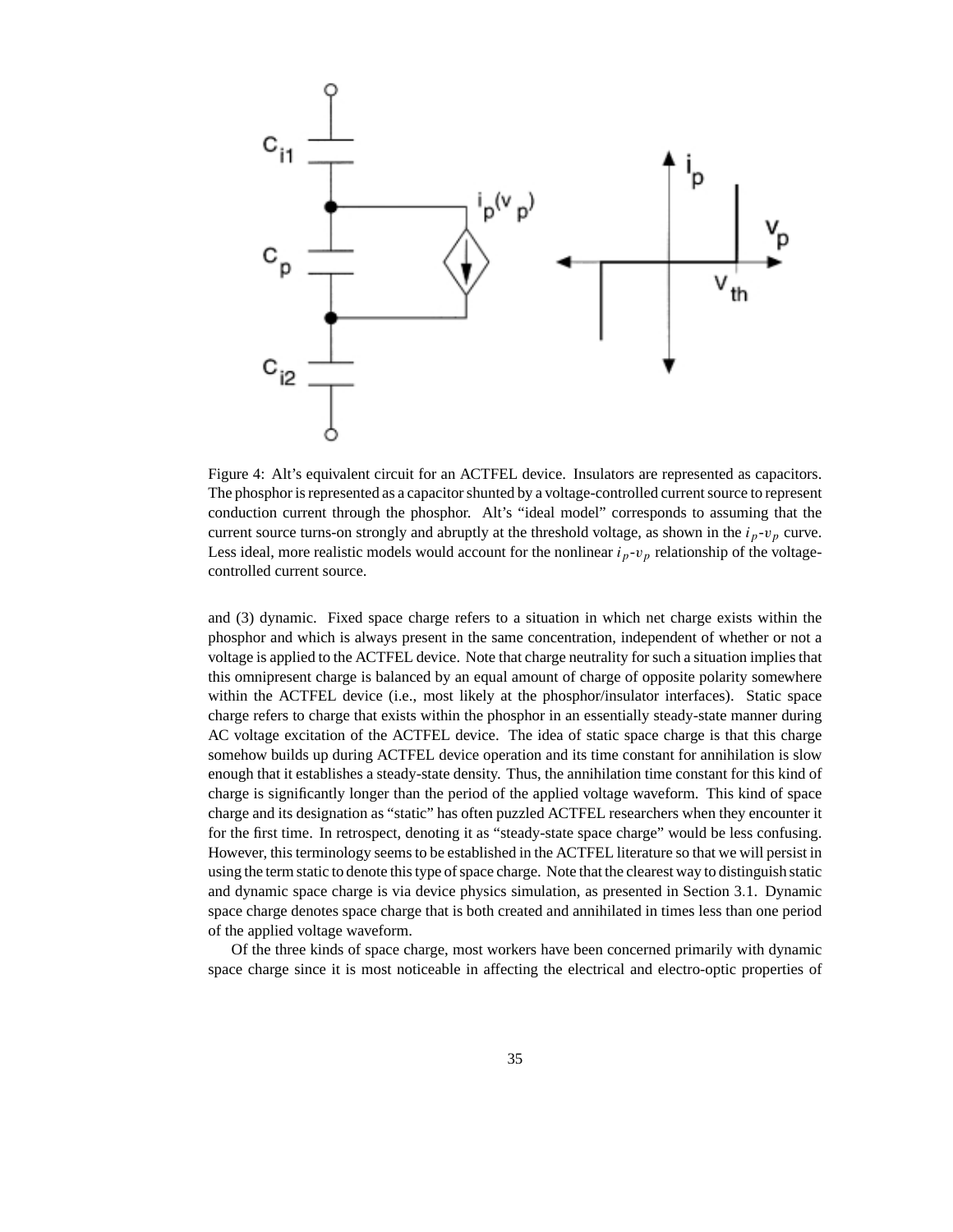

Figure 5: Ylilammi's equivalent circuit for an ACTFEL device. The two insulators are represented as capacitors that have been combined in series and lumped together. The phosphor capacitance is shunted by two branches, each of which accounts for the flow of charge in one direction. Each shunt branch is comprised of two resistors, one diode, and one Zener diode; the model parameters of each of these branches are identical for symmetric ACTFEL devices but differ for asymmetrical devices.

ACTFEL devices. More recently, the role of static space charge has been appreciated, but this kind of space charge manifests itself in less obvious ways. Fixed space charge has been discussed infrequently. Also, note that, with very few exceptions, phosphor space charge is implicitly assumed to involve positive charge. Positive space charge is expected since electrons are the dominant carriers in ACTFEL devices and it is unlikely that many electron traps in the phosphor will remain filled with electrons under the high-fields at which ACTFEL devices operate.

Experimentally, we distinguish between dynamic and static space charge in the following manner [39]. Dynamic space charge manifests itself as overshoot in capacitance-voltage (C-V) or internal charge-phosphor field  $(Q-F_p)$  characteristics. Thus, when an ACTFEL device exhibits C-V or Q-Fp overshoot, dynamic space charge is present in the device. From a comparative point-of-view, for two similar ACTFEL devices (i.e., with similar phosphor thicknesses and insulating layers) measured in the same manner (i.e., using the same test set-up and applied voltage waveform with the same overvoltage), the one with the larger overshoot has more dynamic space charge. Static space charge is more difficult to experimentally assess. We have found that overshoot in transferred charge capacitance curves can arise from either static or dynamic overshoot. Thus, when dynamic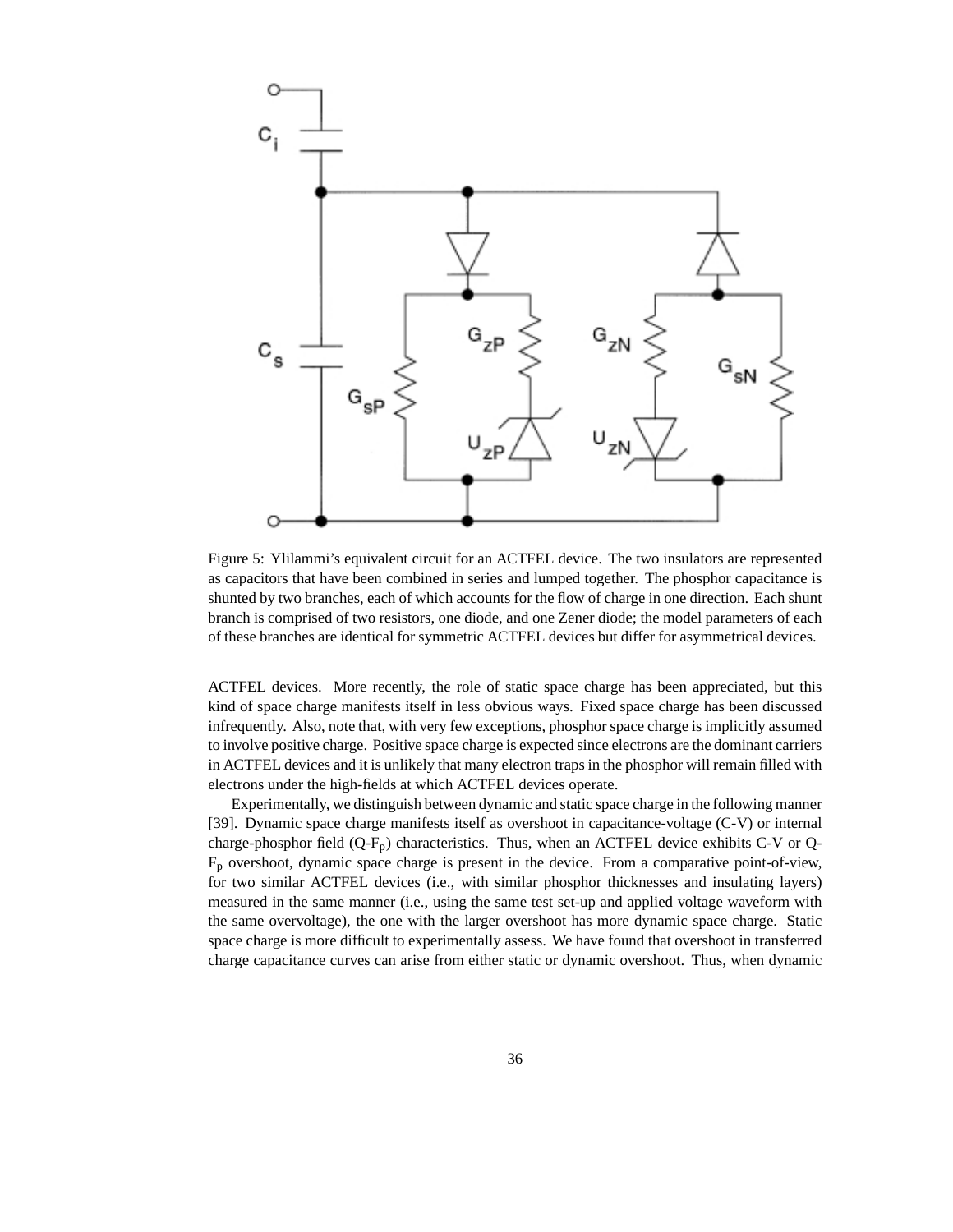space charge is not present in an ACTFEL device, the existence of overshoot in transferred charge capacitance is evidence for static space charge. Although this is the case for evaporated ZnS:Mn ACTFEL devices, it is our experience that most ACTFEL devices exhibit both dynamic and static space charge; in such situations, it is difficult to unequivocally distinguish static from dynamic space charge.

Given these space charge remarks, the overview of previous ACTFEL device physics modeling can be continued.

Singh et al. were among the first to recognize the important role played by space charge in determining the operation of ACTFEL devices and to attempt to model such effects [22, 44, 46]. Their primary procedure for experimentally monitoring the presence of space charge was to observe trailing edge luminescence from ACTFEL devices subjected to various kinds of pulsed voltage excitation. Subsequently, they developed a model to account for trailing edge emission in both ZnS:Mn and SrS:Ce ACTFEL devices. This model involved discretization of the phosphor; interface state tunnel injection from one or more discrete interface states; interaction of phosphor conduction band electrons with one or more discrete traps via tunnel emission, thermal emission, or recombination; modeling of impact excitation of luminescent impurities; modeling interfacial electron capture as a boundary condition; and modeling of the luminescent response from the impact excitation rate. One of the primary results of their modeling effort is that trailing edge emission can be simulated through the inclusion of a second, more shallow interface state level.

Neyts et al. have undertaken several types of ACTFEL device physics modeling studies [28, 36, 42, 43, 51]. One aspect of their work involved using a simplified version of the tunneling rate expression so that analytical steady-state solutions to ACTFEL devices without space charge could be obtained [42]. Other work involved using analytical simplifications to the device physics equations in order to assess hysteresis and dynamic space charge in ZnS:Mn and SrS:Ce ACTFEL devices. Both trailing edge emission, associated with dynamic space charge, and negative resistance, a necessary requirement for hysteresis, could be realistically simulated using this approach.

Keir et al. employed sheet charge modeling to account for dynamic space charge in ACTFEL devices [34, 47, 48, 49]. The idea of sheet charge modeling is to approximate the actual space charge distribution by one or more sheets which represent the local space charge centroid. A single-sheet space charge model was developed in which space charge creation is assumed to occur either by field-aided emission from bulk traps or by trap-to-band impact ionization. Simulation showed that either space-charge creation mechanism could give rise to asymmetrical C-V and  $Q-F<sub>p</sub>$  overshoot, as experimentally observed in atomic layer epitaxy (ALE) ZnS:Mn ACTFEL devices. Also, simulation clarified that overshoot is more pronounced when space charge is created nearer to the interface from which electrons are sourced. Moreover, analysis demonstrated that capacitance or transient current overshoot is a consequence of having electron multiplication occur within the phosphor layer; analytical expressions were obtained for the transient current and capacitance, which included the effect of electron multiplication in terms of the single-sheet charge model. Use of the single-sheet space charge model provided analytical clarification of how dynamic space charge distorts the shape of a  $Q-F_p$  curve. One application of the single-sheet space charge model involved simulating the effects of offset in Q-V and  $Q-F_p$  curves [50]; offset is discussed further in Section 3.1. Finally, two different equivalent circuits were deduced for the single-sheet space charge model, depending on whether space charge generation occurs via field-aided bulk trap emission or trap-to-band impact ionization; a discussion of these equivalent circuits is postponed until Section 2.2.

Keir also developed a two-sheet space charge model so that concomitant creation and annihi-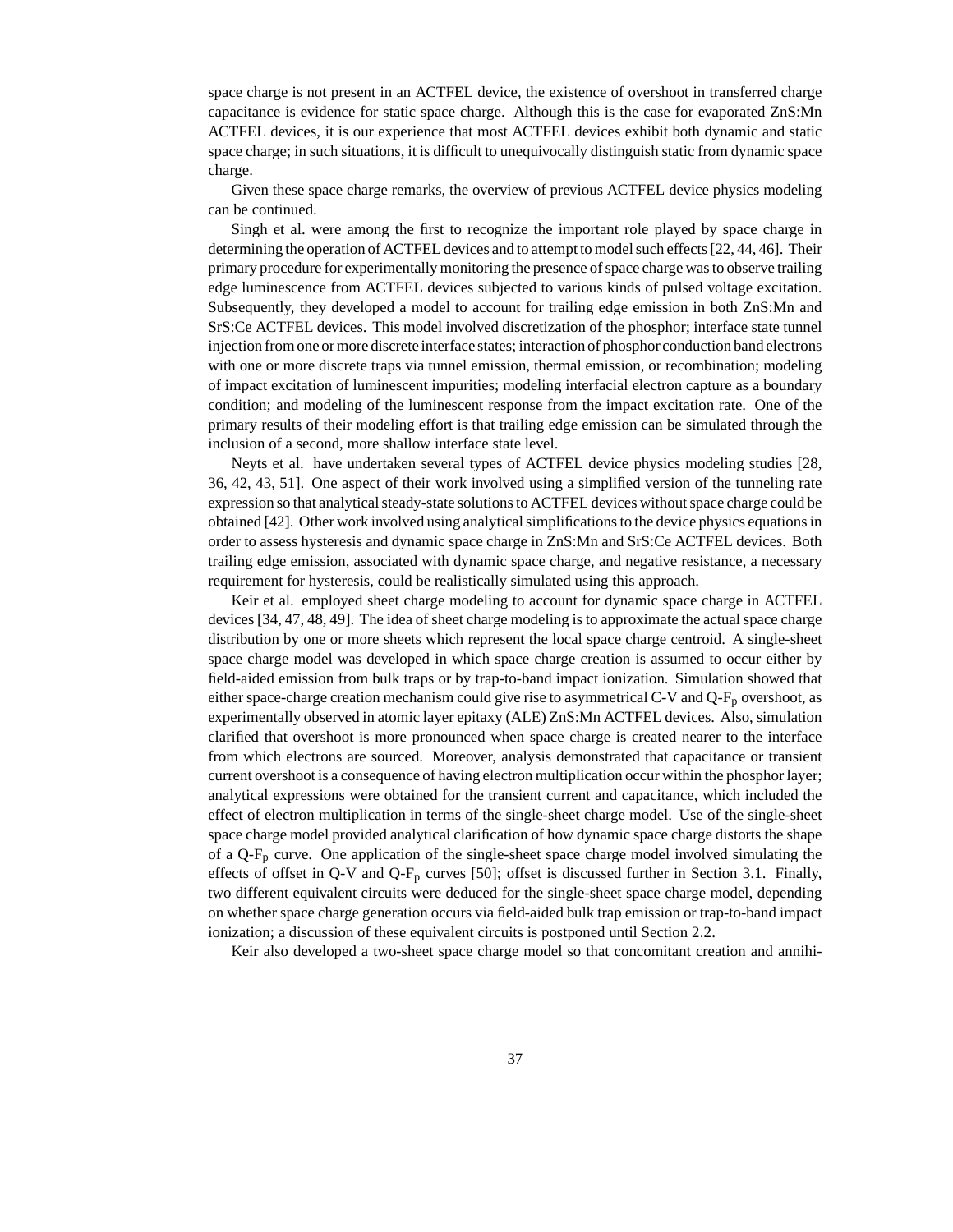lation of dynamic space charge could be simulated [48]. This situation is appropriate for SrS:Ce ACTFEL device operation in which space charge is created in the high-field region near the cathode insulator/phosphor interface and electrons radiatively recombine in the low-field region near the anode insulator/phosphor interface. In Keir's version of the two-sheet space charge model, space charge creation is only modeled for field-aided emission from bulk traps.

Recently, the two-sheet space charge model of Keir has been employed for simulation and has been extended to include trap-to-band impact ionization [52, 53]. First, it has been employed to simulate the C-V and  $Q-F_p$  characteristics of SrS:Ce ACTFEL devices [52]. Keir's two-sheet charge model, in which space charge generation is presumed to occur via field-assisted emission of bulk traps, is found to yield good agreement between simulated and measured conduction charge, leakage charge, relaxation charge, polarization charge, and steady-state phosphor field. However, this two-sheet space charge model fails to explain the large experimental C-V or  $Q-F_p$  overshoot or the experimental turn-on voltage trends observed in SrS:Ce ACTFEL devices. This disagreement between experiment and simulation is attributed to the use of an inappropriate space charge creation mechanism, field-assisted emission of bulk traps. Second, the two-sheet space charge model was extended to include dynamic space charge creation via trap-to-band impact ionization [53]. This model leads to substantially more C-V and  $Q-F_p$  overshoot than when space charge creation occurs via field-ionization of bulk traps; however, it is important to note that this overshoot enhancement is significant only if the effects of the test circuit series resistance are included in the simulation. This result underscores the importance of including relevant test circuit elements in the simulation. In general, we have not been able to accurately simulate ACTFEL device experimental electrical characteristics unless test circuit elements are included in the simulation. Since it is a nontrivial task to include the effects of even a simple test circuit resistor into a device physics-based simulation, our preference is to employ either state-space or SPICE methods in future ACTFEL modeling endeavors since it is very easy to include test circuit elements using these modeling methodologies.

A simple state-space model was developed by Peery in an attempt to perform a realistic simulation of the steady-state electrical characteristics of evaporated ZnS:Mn ACTFEL devices [54]. A detailed description of state-space modeling and its advantages is presented in Section 3.1. Briefly, Peery's state-space model accounted for certain test circuit elements (i.e., the series resistor and the sense capacitor) and the ACTFEL phosphor is modeled as a single capacitor shunted by a nonlinear, voltage-controlled current source. Two primary conclusions resulted from this work. First, much effort was expended to try to account for experimental leakage charge and turn-on voltage trends through the inclusion of a distributed interface state density, but no bulk space charge. It was found that no realistic, or even unrealistic distribution of interface states could provide simulations that would simultaneously account for experimental leakage charge and turn-on voltage trends. Thus, the steady-state electrical characteristics of evaporated ZnS:Mn ACTFEL devices cannot be ascribed to a purely interfacial model. Second, much more promising simulation results were obtained when holes were included via band-to-band impact ionization and hole trapping. Moreover, simulation indicates that it is essential to include hole re-emission from bulk traps in this simulation in order to account for both leakage and relaxation charge trends. However, even though Peery's modeling study was able to discount the need for distributed interface states and to underscore the importance of holes in determining experimental electrical trends, his state-space formulation was determined to be inadequate since it is impossible to simulate dynamic space charge effects, such as C-V and  $Q-F<sub>p</sub>$  overshoot, when the phosphor is modeled as a single layer. This insight provided some of the impetus for the development of the n-sheet, state-space model, as described in Section 3.1.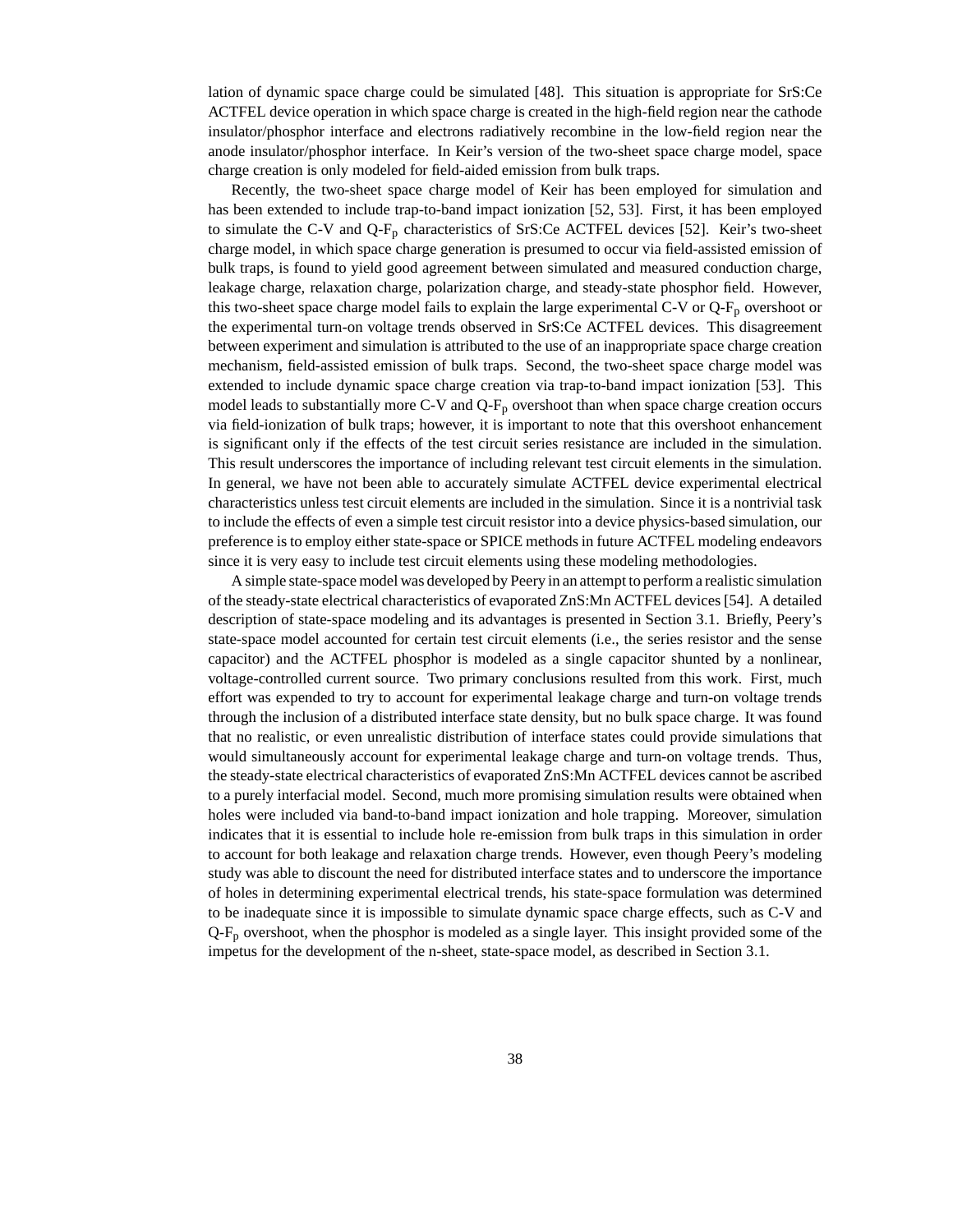#### **B. SPICE Modeling**

SPICE (simulation program with integrated circuit emphasis) is a computer-aided design circuit simulator. We have found SPICE analysis to be a complementary path for undertaking ACTFEL device physics modeling. There are two main ways that SPICE analysis may be employed in this regard.

First, as evident from the discussion of Section 2.1, most ACTFEL model development begins with the formulation of an equivalent circuit to represent the ACTFEL device. SPICE is useful for simulating ACTFEL equivalent circuit models, particularly if these models are comprised of conventional circuit elements (e.g., resistors, capacitors, diodes, etc.) for which SPICE models already exist. Both the transient and steady-state response of an ACTFEL device subjected to a simple or a very complicated applied voltage waveform may be readily obtained via SPICE analysis. Also, test circuit elements can be easily incorporated into the simulation. We have found this first way of employing SPICE analysis to be very useful for testing hypotheses regarding the interpretation of measured experimental trends and regarding the viability of certain aspects of device physics models under consideration.

Second, once a new device physics model has been constructed, it is possible to develop a corresponding SPICE device model by mapping the device physics model equations into an appropriate equivalent circuit. This device-physics-equations-to-SPICE-model mapping is facilitated by the use of energy band diagrams. Often, the device physics equations are represented by some type of nonlinear, controlled source and constitute the defining equations for this controlled source. An example of this second way of using SPICE is given in Section 3.2. Note that this second way of using SPICE is actually the conventional way in which SPICE is used; i.e., first SPICE models are developed from device physics equations, then circuit and systems designers employ these SPICE models for analysis and design. Thus, the first way in which SPICE is used as a device physics model building tool is rather unconventional.

The first ACTFEL SPICE modeling effort was reported by Davidson et al. [56, 57], in which experimental and SPICE-simulated C-V characteristics of evaporated ZnS:Mn ACTFEL devices are compared. Davidson's equivalent circuit is shown in Fig. 6.  $R_{ITO}$  is a lumped resistor accounting for the non-zero series resistance of the ITO electrode. The phosphor is represented as a capacitor shunted by  $R_p$ , a parallel resistance accounting for DC leakage, and a series combination of backto-back Zener diodes and a resistor  $R_d$ . The physical nature of  $R_d$  is uncertain, but inclusion of this resistor led to improved simulation results. SPICE simulation of parametric variations of model parameters was found to be useful in interpreting measured C-V trends.

Douglas and Wager [58, 59, 60] refined Davidson's equivalent circuit and developed an optical SPICE model to account for luminance trends in evaporated ZnS:Mn ACTFEL devices. Douglas's equivalent circuit is shown in Fig. 7. Note that this equivalent circuit is identical to Davidson's except that a parallel RC network is inserted in the back-to-back Zener diode shunt path. Inclusion of this parallel RC network was found to be necessary in order to account for the applied voltage waveform dependence of the turn-on voltage and relaxation charge, and for transient phosphor field trends. The physical origin of this parallel RC network is not entirely clear; perhaps it is associated with hole re-emission from bulk trap states. Douglas also developed an optical SPICE model, which is shown in Fig. 8. The purpose of the optical SPICE model is to account for transient luminance  $[L(t)]$  and luminance-voltage  $[L-V]$  trends. The current source driving the RC network arises from the instantaneous conduction current simulated using Douglas' equivalent circuit ACTFEL model (Fig. 7). The two parallel RC branches account for two decay time constants. The instantaneous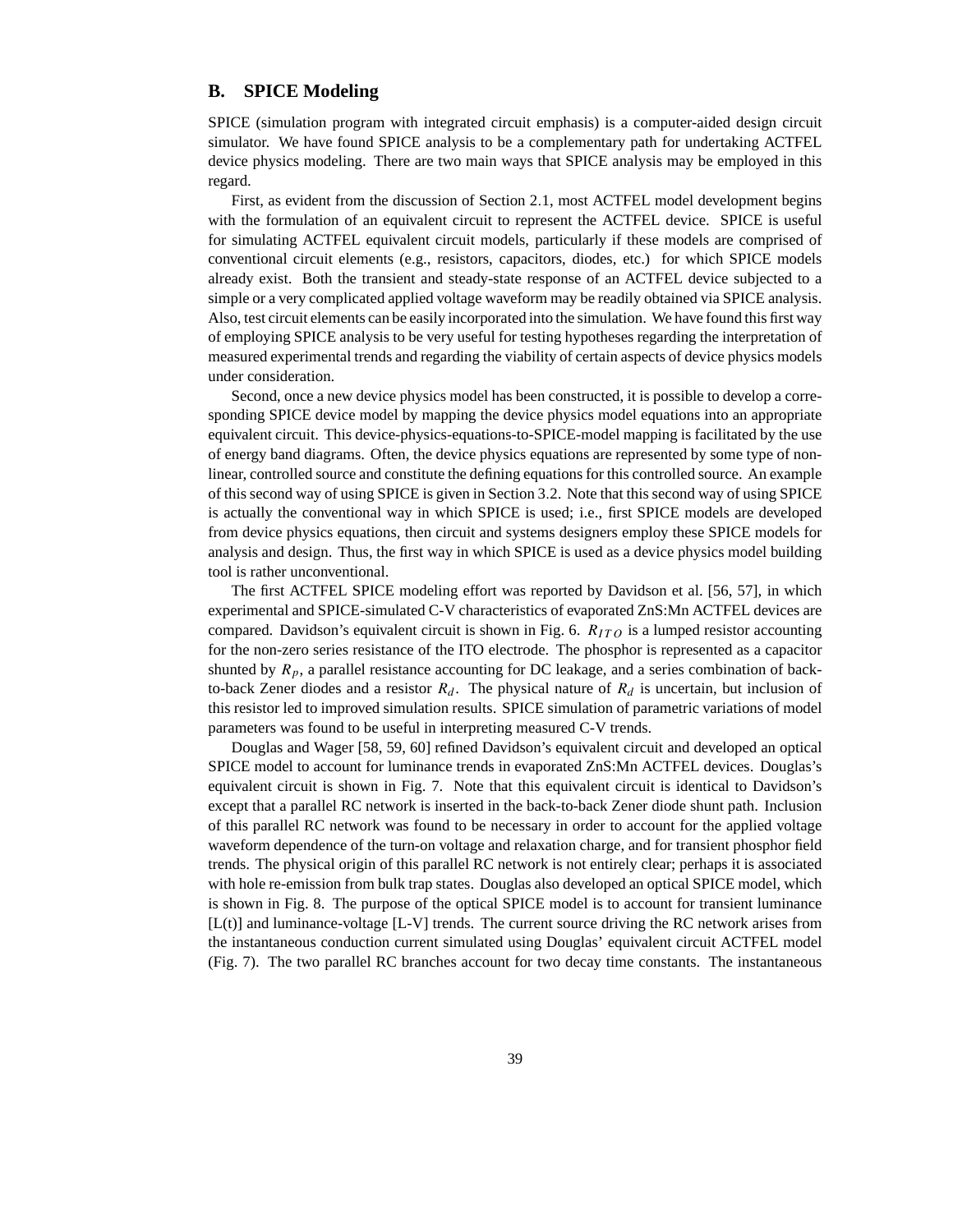

Figure 6: Davidson's equivalent circuit for an ACTFEL device. Each insulator is represented as a capacitor shunted by a resistor which accounts for DC leakage.  $R_{ITO}$  is a lumped resistor accounting for the non-zero series resistance of the ITO electrode. The phosphor is represented as a capacitor shunted by  $R_p$ , a parallel resistance accounting for DC leakage, and a series combination of backto-back Zener diodes and a resistor  $R_d$ . The physical nature of  $R_d$  is uncertain, but inclusion of this resistor led to improved simulation results.

luminance of the ACTFEL device is taken as proportional to the current through the shunt resistor,  $R_3$ . The optical SPICE model was shown to reproduce measured  $L(t)$  and  $L-V$  trends quite closely.

An ACTFEL equivalent circuit model investigated by Åberg for the simulation of passive matrix EL displays is shown in Fig. 9. [11] Åberg considers three different variations of this circuit, depending on whether the impedance labeled "X" in Fig. 9 consists of (1) a resistor, (2) a resistor and capacitor in series, or (3) an inductor. Åberg uses circuit (1) to simulate ALE ZnS:Mn ACTFEL devices which do not exhibit L-V hysteresis. In contrast, he shows that model (2) can be used to simulate ACTFEL devices which exhibit L-V hysteresis. Model (3) is proposed as one way to account for dynamic space charge generation. He points out that capacitance overshoot associated with dynamic space charge may be interpreted as arising from a negative phosphor capacitance; note that the positive reactance associated with the inductor of version (3) of the circuit shown in Fig. 9 is equivalent to a negative capacitance. Alternatively, Åberg also proposes the switched capacitor model shown in Fig. 10 to account for capacitance overshoot due to dynamic space charge generation; the switch shown in Fig. 10 is closed during an applied voltage pulse and is open between voltage pulses. Åberg finds that dynamic space charge effects may be more accurately simulated using the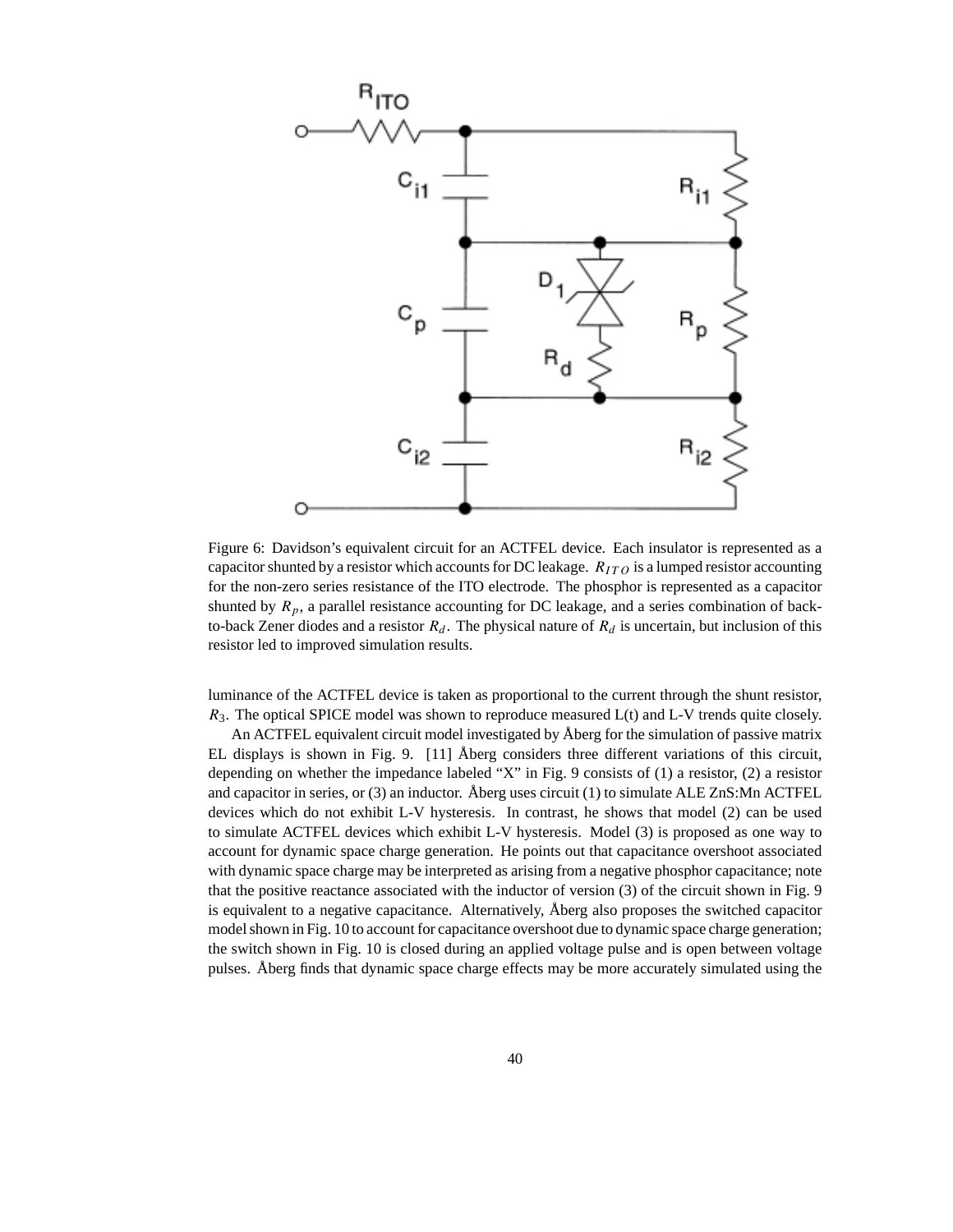

Figure 7: Douglas' equivalent circuit for an ACTFEL device. This model is identical to Davidson's model except that a parallel RC network is inserted in the back-to-back Zener diode shunt path.

switched capacitor than the inductor model.

Keir performed a device-physics-to-SPICE-model mapping of his single-sheet space charge model to obtain the two equivalent circuits shown in Figs. 11 and 12 [48, 61]. Figures 11 and 12 correspond to single-sheet space charge model equivalent circuits for an ACTFEL device in which space charge generation is assumed to occur via field-aided emission from bulk traps or via trap-toband impact ionization, respectively. Both of these models are capable of simulating asymmetric C-V, Q-V, and Q-F<sub>p</sub> curves typically observed for ALE ZnS:Mn ACTFEL devices.

First, consider the situation shown in Fig. 11 in which space charge generation occurs via fieldaided trap emission. The phosphor is represented by two capacitors. The magnitudes of these capacitances depend on the position of the sheet, which represents the space charge centroid. The total phosphor capacitance is equal to a series combination of the two constituent phosphor capacitances,  $C_{p1}$  and  $C_{p2}$ . Each phosphor capacitor is shunted by two nonlinear, voltage-controlled current sources which account for the flow of space charge current (i.e., current due to electron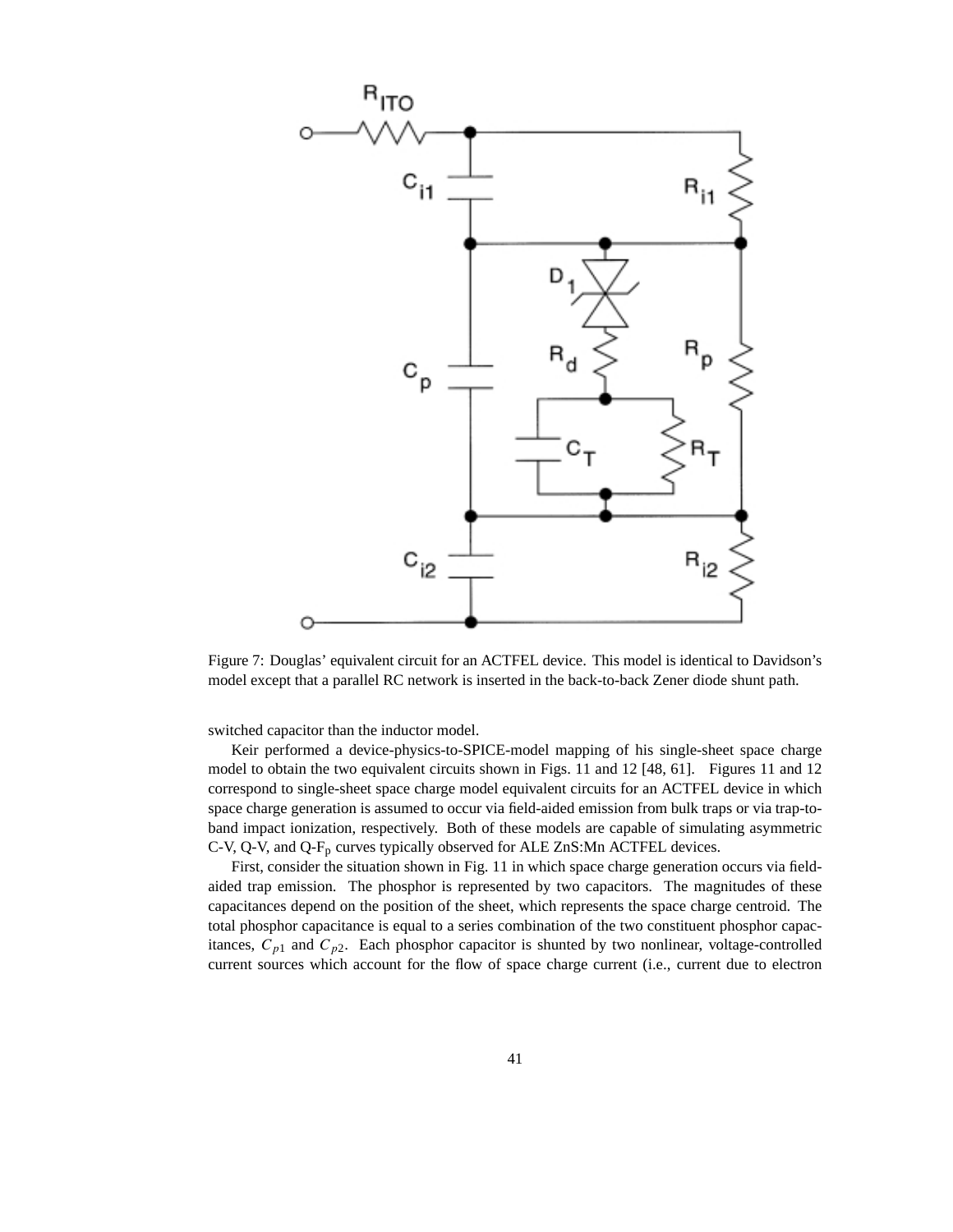

Figure 8: Douglas' optical SPICE equivalent circuit for an ACTFEL device. The current source driving the RC network arises from the instantaneous conduction current simulated using Douglas' equivalent circuit ACTFEL model. The two parallel RC branches account for two decay time constants. The instantaneous luminance of the ACTFEL device is taken as proportional to the current through the shunt resistor,  $R_3$ .

injection from the charge sheet and trapping at one of the phosphor/insulator interfaces) and leakage current (i.e., space charge annihilation current in which electrons are injected from one of the phosphor/insulator interfaces and are trapped at the charge sheet). Finally, the dual phosphor capacitance series combination is shunted by two nonlinear, voltage-controlled current sources which represent current flowing from one phosphor/insulator interface to the other. Note that the mathematical form of the current-voltage characteristics for each of the controlled sources shown in Fig. 11 is established by appropriate device physics equations.

Figure 13 illustrates the procedure used to accomplish device-physics-equations-to-SPICE-model mapping for an ACTFEL device in which space charge generation occurs via field-assisted emission from bulk traps for a positive applied voltage pulse. This procedure consists of sketching the appropriate energy band diagram, identifying the relevant charge storage and charge transfer processes, using capacitors to account for charge storage, and using controlled current sources to account for charge transport. Note that the current source directions of current flow are in an opposite direction to the direction of electron flow.

Now consider the situation shown in Fig. 12 in which space charge creation occurs via trapto-band impact ionization. The total phosphor capacitance is equal to a series combination of the two constituent phosphor capacitances,  $C_{p1}$  and  $C_{p2}$ . Each phosphor capacitor is shunted by two branches. One shunt branch consists of a nonlinear, voltage-controlled current source which accounts for the flow of leakage current (i.e., space charge annihilation current in which electrons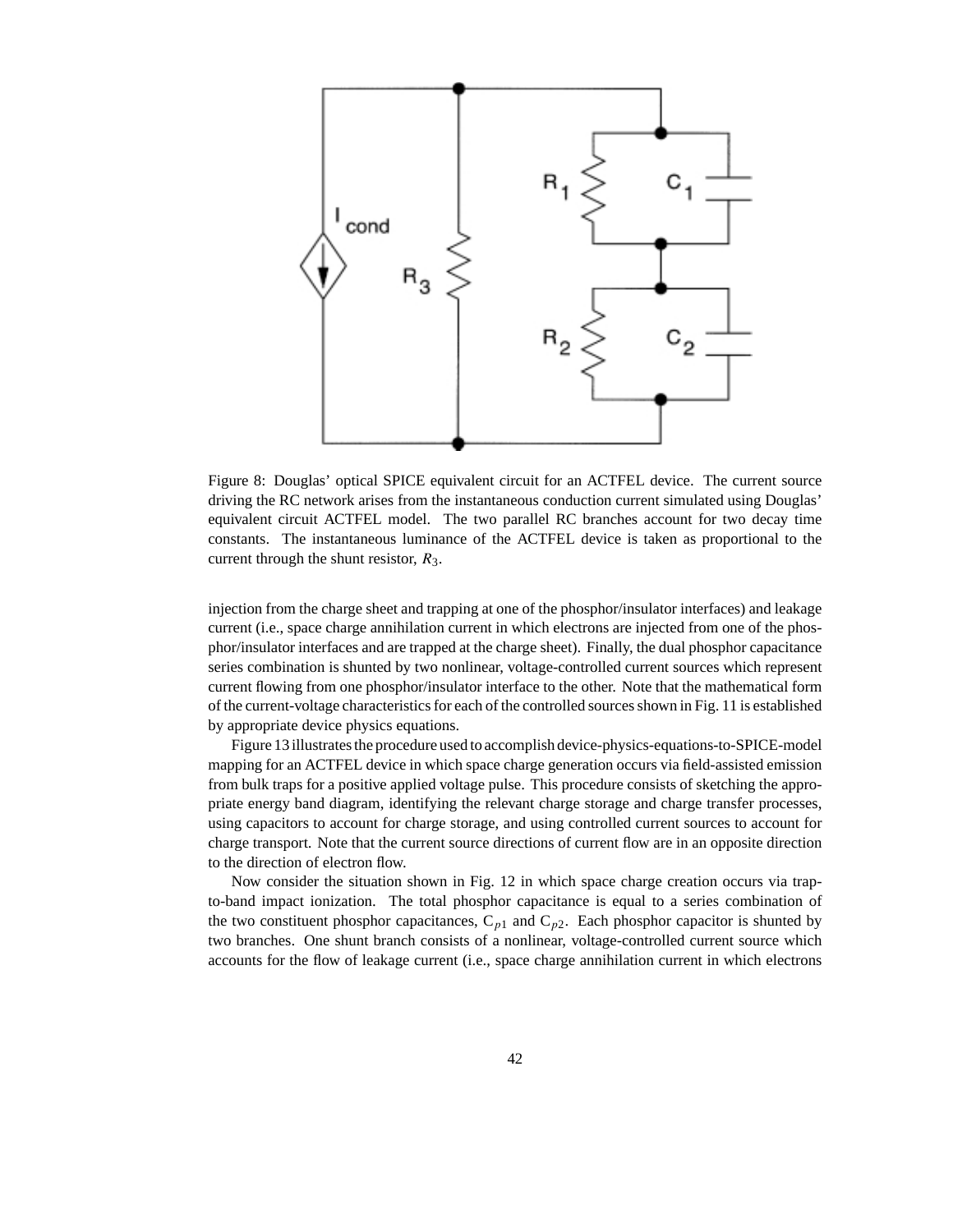

Figure 9: Åberg's equivalent circuit model for an ACTFEL device. The impedance labeled "X" in series with the Zener diode can be a (1) resistor, (2) a resistor and capacitor in series, or (3) an inductor.

are injected from one of the phosphor/insulator interfaces and are trapped at the charge sheet). The other shunt branch consists of a series combination of a nonlinear, voltage-dependent current source which represents space charge current (i.e., current due to electron injection from the charge sheet and trapping at one of the phosphor/insulator interfaces) and a nonlinear amplifier whose gain is a function of each phosphor voltage; the mathematical form of this nonlinear amplifier is established by the device physics equations describing electron multiplication by impact ionization within the phosphor. Finally, the dual phosphor capacitance series combination is shunted by two nonlinear, voltage-controlled current sources which represent current flowing from one phosphor/insulator interface to the other.

An example of the use of SPICE analysis for device physics assessment involved the interpretation of anomalous Q-V curves that were observed for several types of ACTFEL devices [62]. These Q-V curves were anomalous because conduction charge flows in these devices exclusively during the portion of the waveform in which the applied voltage is constant, at its maximum value; this kind of conduction is denoted relaxation charge since this is the portion of the applied voltage waveform in which the magnitude of the phosphor field decreases, or relaxes. SPICE simulation of this anomalous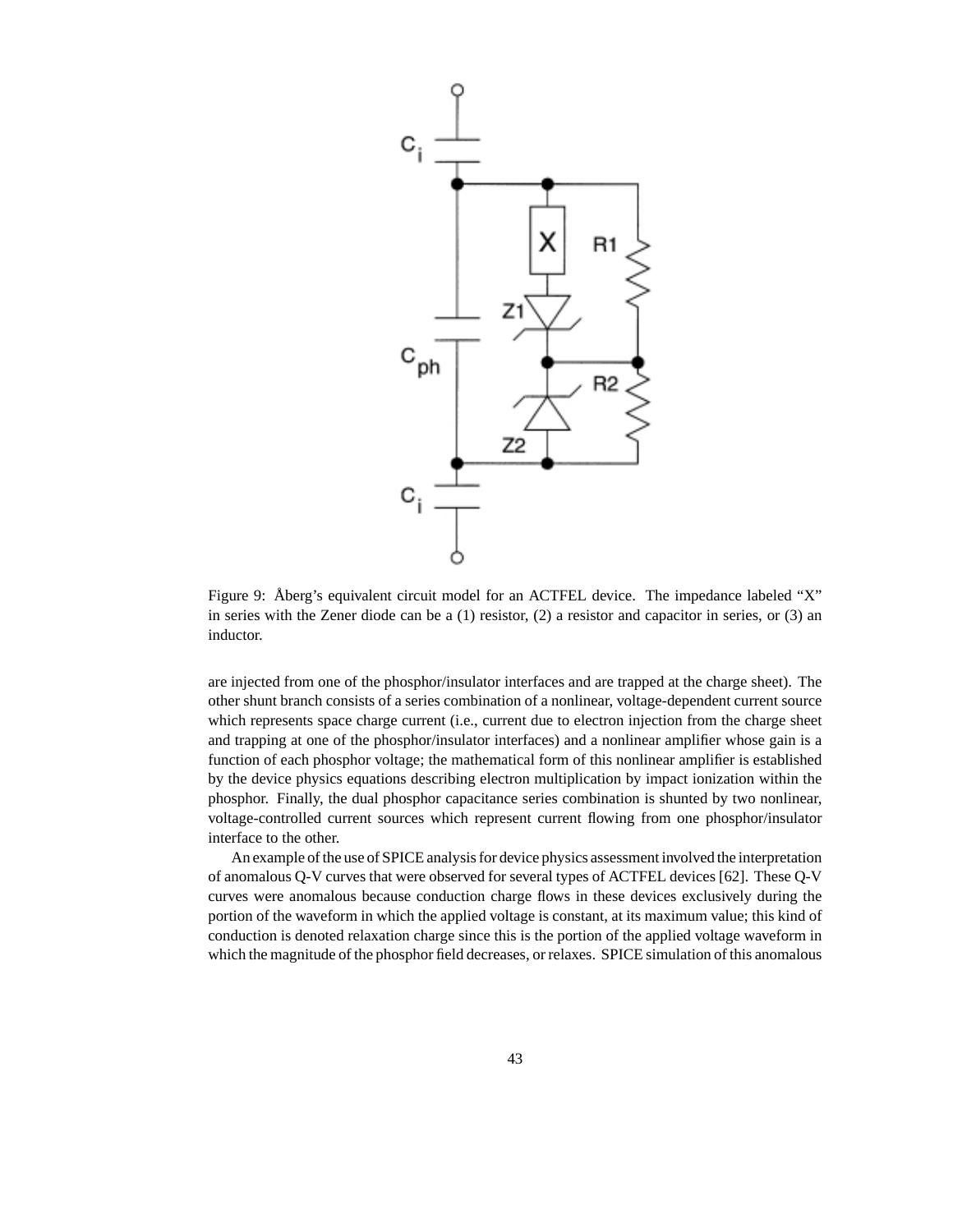

Figure 10: Åberg's switched capacitor equivalent circuit model to account for capacitance overshoot due to dynamic space charge. The switch shown is closed during the application of applied voltage pulses and is open between pulses.

relaxation charge indicated that it arises from DC leakage in one of the insulator or phosphor layers.

## **III. Current Actfel Modeling Activities**

#### **A. n-Sheet, State-Space Modeling**

State-space analysis is a well-established approach for systematically analyzing complex dynamic systems [63, 64]. The basic ideas underlying state-space analysis are quite simple. First, the dynamic system of interest is described by a small set of time-dependent differential equations, denoted state variables **x**(t), which provide information about the internal characteristics of the system. Second, the system is presumed to be describable by an *n*th order differential equation relating the internal state variables to the external, measurable output variables. Rather than use the *n*th order differential equation to describe and analyze the system, however, the avenue of approach employed in statespace analysis is to describe the system by a set of *n* simultaneous first order differential equations.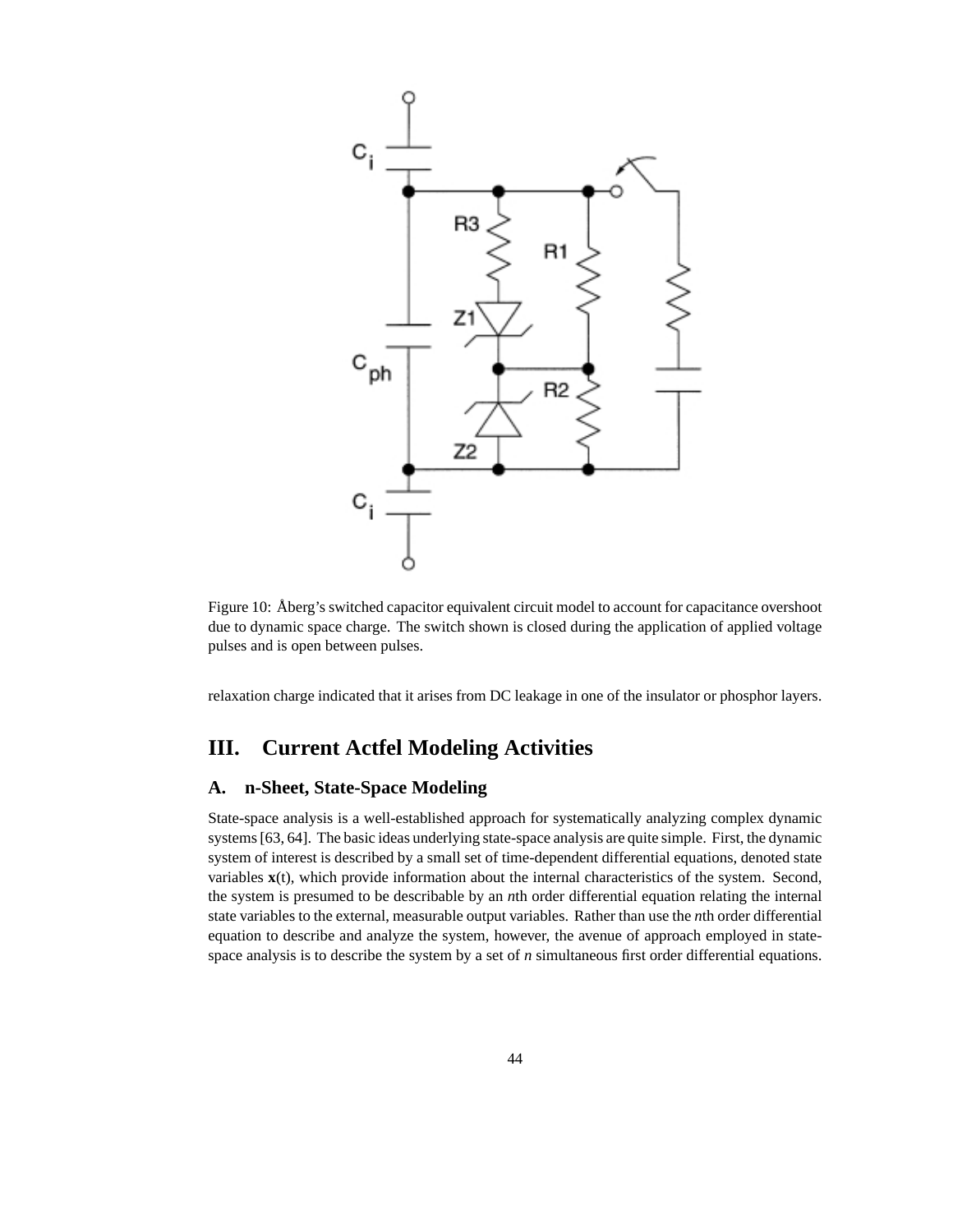

Figure 11: Keir's single-sheet space charge model equivalent circuit for an ACTFEL device in which space charge generation is assumed to occur via field-aided emission from bulk traps. Each phosphor capacitor is shunted by two nonlinear, voltage-controlled current sources which account for the flow of space charge current (i.e., current due to electron injection from the charge sheet and trapping at one of the phosphor/insulator interfaces) and leakage current (i.e., space charge annihilation current in which electrons are injected from one of the phosphor/insulator interfaces and are trapped at the charge sheet). The dual phosphor capacitance series combination is shunted by two nonlinear, voltage-controlled current sources which represent current flowing from one phosphor/insulator interface to the other.

The fundamental state-space equations describing a dynamic system may be written as:

$$
\dot{\mathbf{x}}(t) = f\left[\mathbf{x}\left(t\right), \mathbf{e}\left(t\right), t\right]
$$
 (1)

$$
\mathbf{y}(t) = g\left[\mathbf{x}\left(t\right), \mathbf{e}\left(t\right), t\right] \tag{2}
$$

where  $\mathbf{x}(t)$ , the *state vector*, is just the collection of all state variables required to describe the system;  $\dot{x}(t)$ , the *velocity vector* of the system, is the time derivative of the state variables;  $\dot{e}(t)$  is a column vector of excitation sources (i.e., inputs);  $y(t)$  is a column vector representing system outputs; and t denotes time. The functions f and g shown in Eqs. (1) and (2) indicate that the state vector and the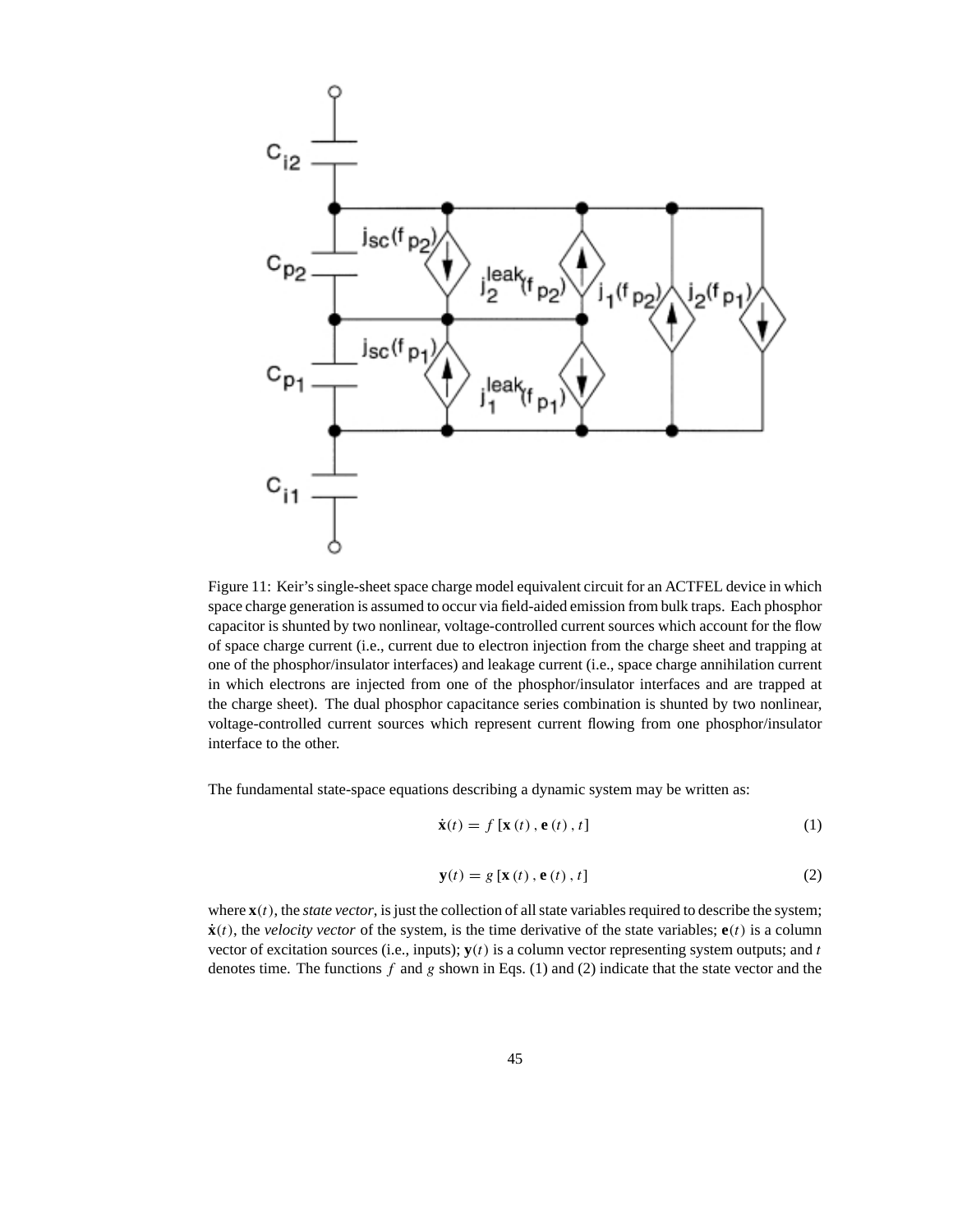

Figure 12: Keir's single-sheet space charge model equivalent circuit for an ACTFEL device in which space charge generation is assumed to occur via trap-to-band impact ionization. Each phosphor capacitor is shunted by two branches. One shunt branch consists of a nonlinear, voltage-controlled current source which accounts for the flow of leakage current (i.e., space charge annihilation current in which electrons are injected from one of the phosphor/insulator interfaces and are trapped at the charge sheet). The other shunt branch consists of a series combination of a nonlinear, voltagedependent current source which represents space charge current (i.e., current due to electron injection from the charge sheet and trapping at one of the phosphor/insulator interfaces) and a nonlinear amplifier whose gain is a function of each phosphor voltage. The dual phosphor capacitance series combination is shunted by two nonlinear, voltage-controlled current sources which represent current flowing from one phosphor/insulator interface to the other.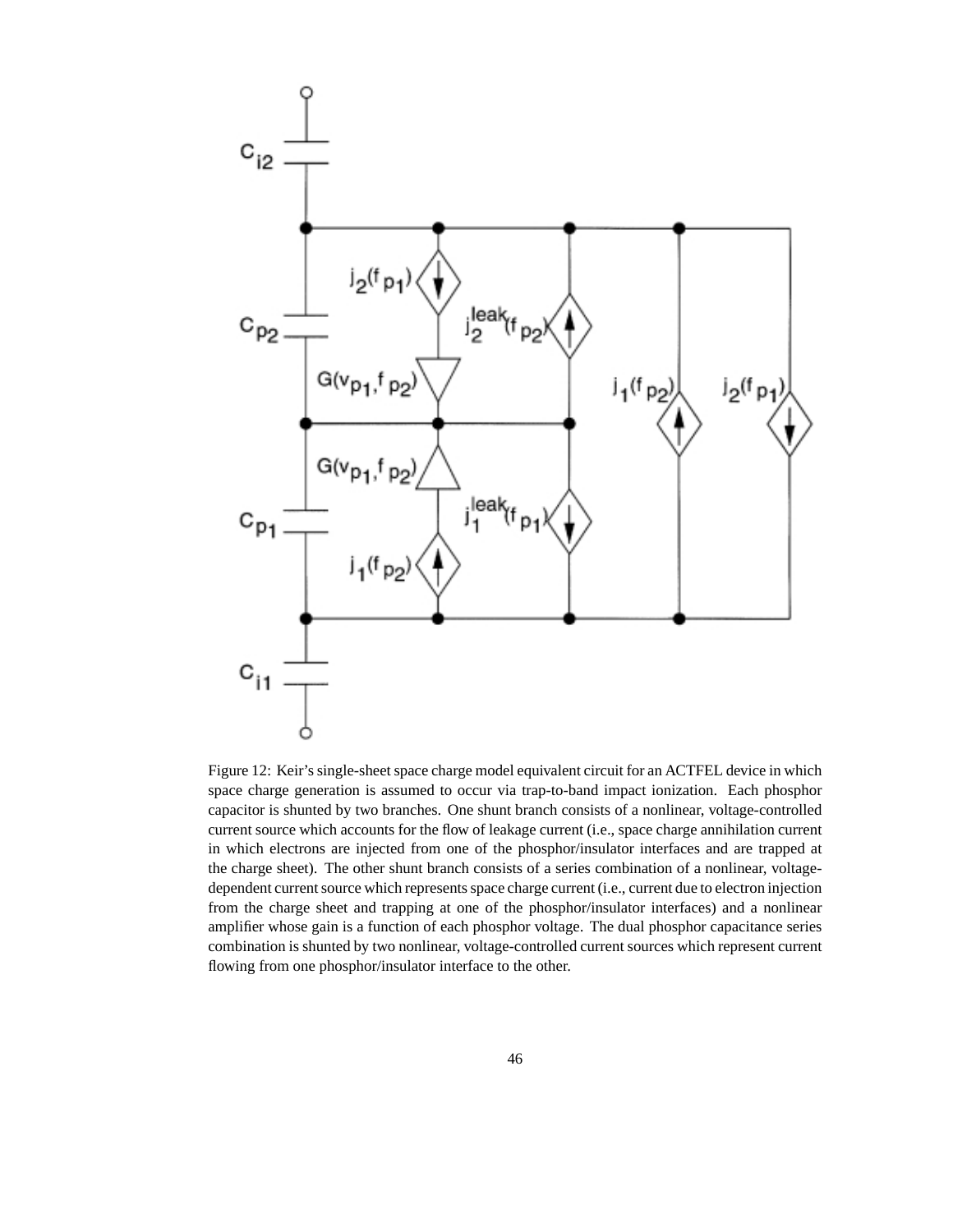

Figure 13: Energy band diagram and equivalent circuit representation of the conduction and space charge currents for an ACTFEL device in which space charge is generated via field-aided emission from bulk traps when it is subjected to a positive applied voltage pulse.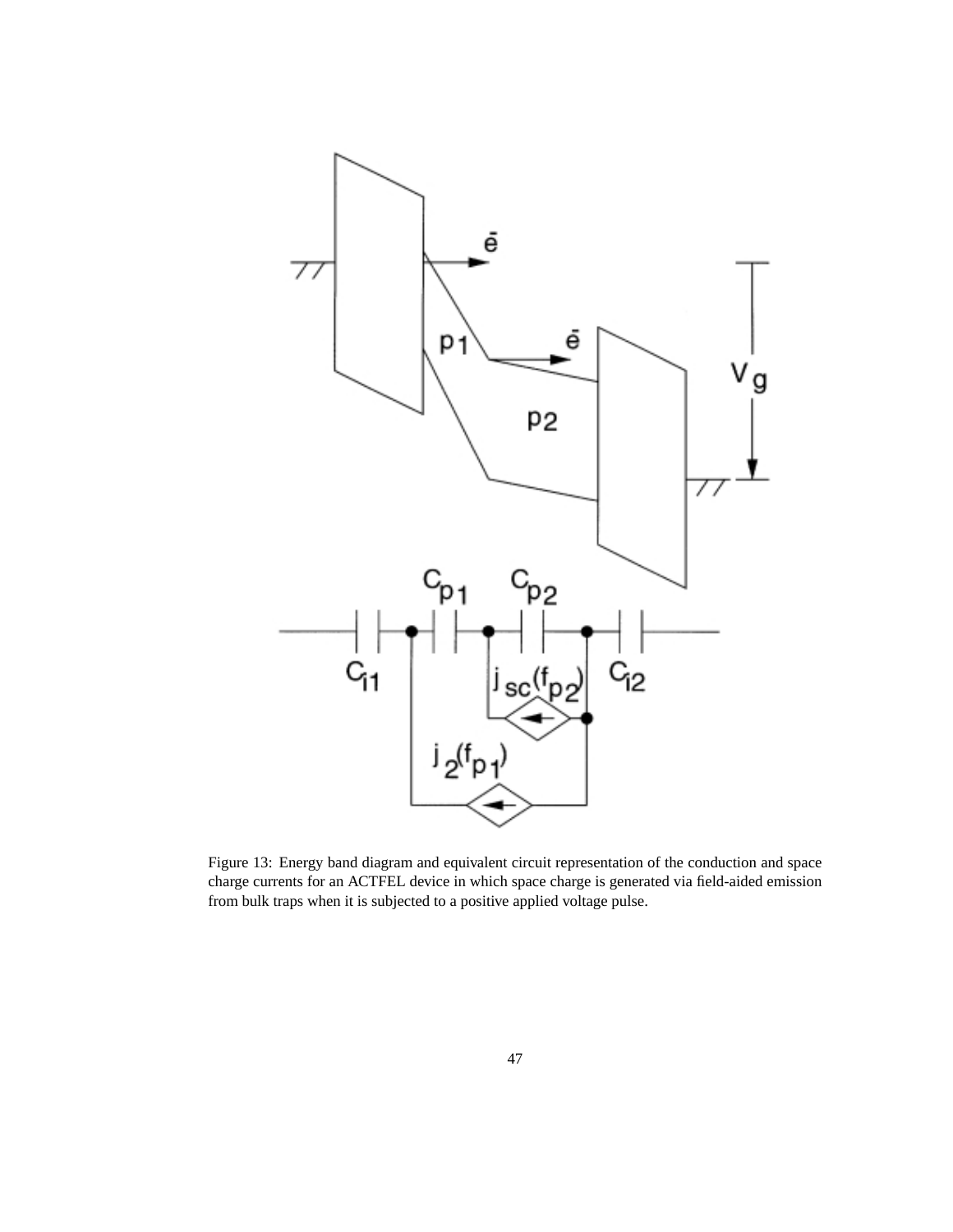output vector are related to some algebraic function of the state and excitation vectors and perhaps time.

Besides offering an elegant way to mathematically describe a complex physical system, we have found that state-space analysis offers several additional advantages that are attractive for ACTFEL device physics modeling. First is the simplicity of the equations used for state-space analysis. Second, with such simple equations it is relatively easy to implement a state-space model on a computer. Third, there are a great number of numerical techniques used to solve a system of first order differential equations. Fourth, it is very easy to incorporate the measurement circuit elements into a state-space simulation; this is extremely difficult to do within the framework of conventional device physics [53]. Finally, the state-space methodology neatly and automatically decouples the simulation problem into two sub-problems: (1) accounting for the dynamic response of the total system (i.e., the ACTFEL device and the test circuit) and (2) device physics modeling of the internal operation of the ACTFEL device. This inherent decoupling implicit in state-space analysis allows the modeler to concentrate primarily on the device physics modeling and yet to account for the external test circuit effects in a straightforward fashion.

#### **1. Development of ACTFEL State-Space Equations**

For the development of an ACTFEL state-space model with a discretized phosphor layer, consider the equivalent circuit shown in Fig. 14. This figure shows the ACTFEL device to be simulated with the top and bottom insulators,  $C_{it}$  and  $C_{ib}$ , as ideal capacitors. The phosphor layer is discretized into N layers,  $C_{p1}$  through  $C_{pN}$ . A series resistance,  $R_s$ , which exists in an actual device measurement configuration is shown. Also shown is the voltage source used to drive the device,  $v<sub>g</sub>(t)$ . The sense capacitor used in a Sawyer-Tower configuration to monitor the ACTFEL electrical performance,  $C_s$ , is shunted by the finite resistance of the oscilloscope used to measure the instantaneous voltage across  $C_s$ . In formulating the state-space equations all of the capacitances, including  $C_{it}$ ,  $C_{ib}$ ,  $C_{p1}$ through  $C_{pN}$ , and  $C_s$  are normalized to the ACTFEL device area, and are therefore assumed to be in units of  $F/cm^2$ . Initially,  $R_{scope}$  is neglected in the state-space formulation. Later, the oscilloscope resistance is added into the model and its effects are discussed.

Kirchhoff's Voltage Law (KVL) can be applied to solve for the current density  $j(t)$  through the series resistor  $R_s$  as follows:

$$
j(t) = \frac{1}{AR_s} \left( v_g(t) - v_{Cit}(t) - \sum_{n=1}^{N} v_{Cpn}(t) - v_{Cib}(t) - v_{Cs}(t) \right)
$$
(3)

where  $v_g(t)$  is the output voltage of the excitation source,  $v_{Cit}(t)$  is the voltage across the top insulator,  $v_{Cpn}(t)$  is the voltage across the *n*th phosphor element,  $v_{Cib}(t)$  is the voltage across the bottom insulator,  $v_{Cs}(t)$  is the voltage across the sense capacitor, and A is the device area.

An examination of the circuit of Fig. 14 shows that the current density calculated in Eq. (3) is equal to the displacement current densities of the top insulator capacitance  $C_{it}$ , and the bottom insulator capacitance  $C_{ib}$ . This current density is also equal to the displacement current density through the sense capacitance  $C_s$  ignoring, for the moment, the parasitic oscilloscope resistance,  $R_{scope}$ . Accounting for the current density in each phosphor layer is only slightly more complex. Applying Kirchhoff's Current Law (KCL) to the node between the top insulator and the top phosphor element shows that the current density calculated above is equal to the sum of the displacement current density of the first phosphor capacitance  $C_{p1}$  and the conduction current density in the first shunt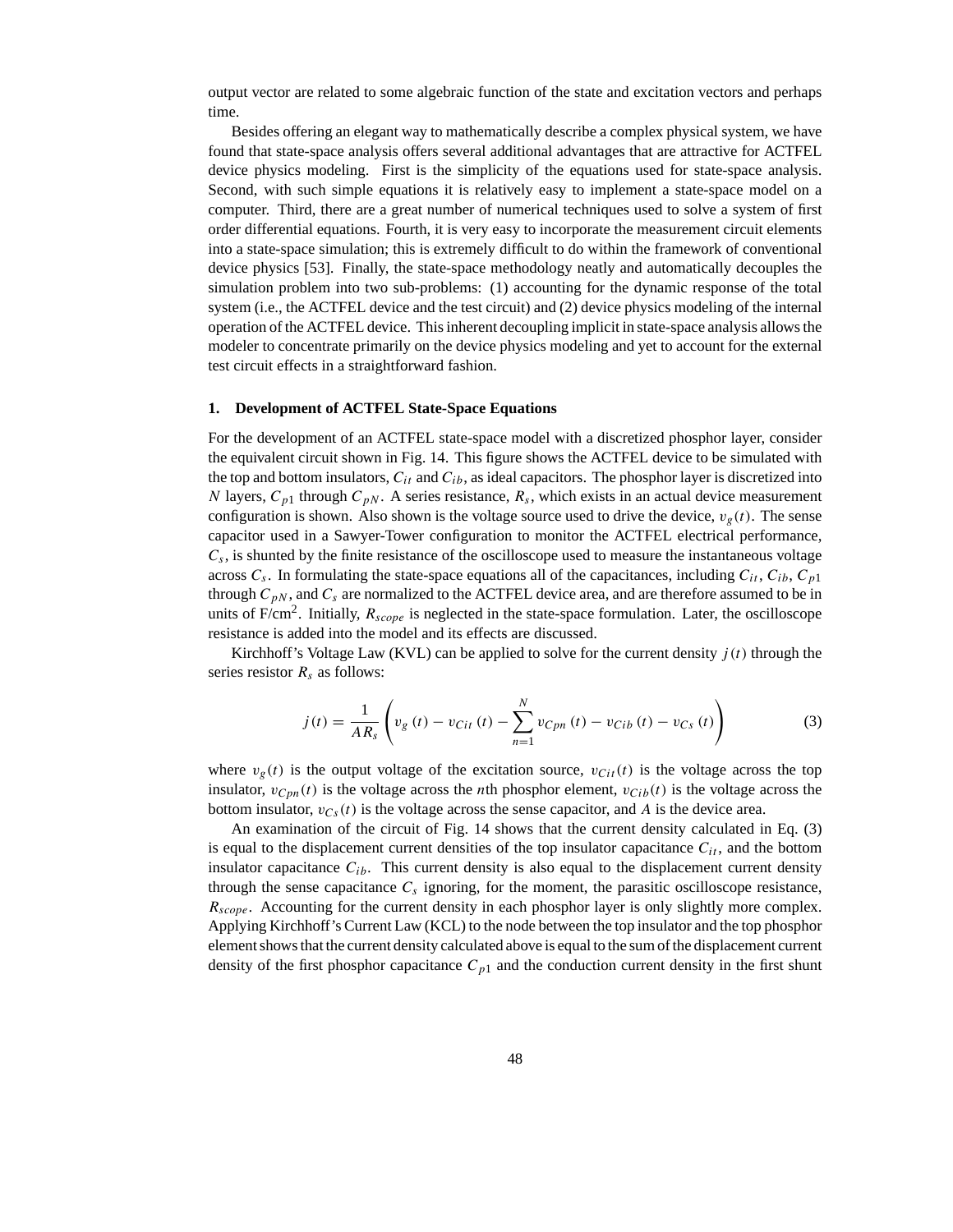

Figure 14: ACTFEL device equivalent circuit model for state-space analysis. The ACTFEL device is modeled assuming ideal top and bottom insulators,  $C_{it}$  and  $C_{ib}$ , respectively, with the phosphor layer discretized into N layers, each modeled as a capacitance,  $C_{pk}$ , shunted by a current density,  $j_k$ , with  $k$  representing the layer number. Measurement circuit elements also included in the model are the driving voltage source,  $v_g$ , the series resistance,  $R_s$ , and the sense capacitor,  $C_s$ , which is shunted by the oscilloscope resistance,  $R_{scope}$ .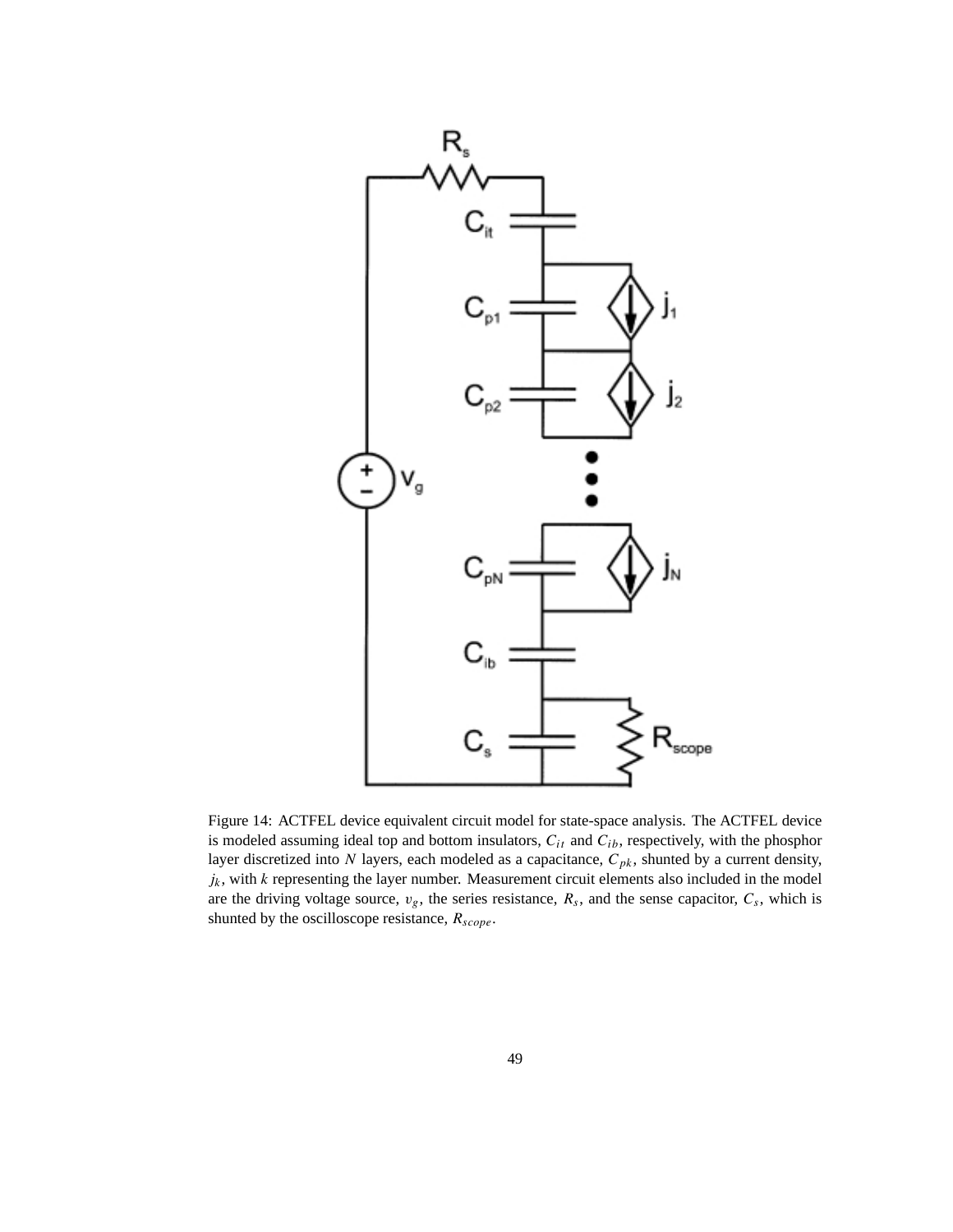element  $j_1(t)$ . Clearly, the relationship between the total current density  $j(t)$  and the remaining phosphor elements is similar. Thus, a set of coupled differential equations is developed:

$$
C_{it} \frac{dv_{Cit}(t)}{dt} = j(t) \tag{4}
$$

$$
C_{p1} \frac{dv_{Cp1}(t)}{dt} + j_1(t) = j(t)
$$
 (5)

$$
C_{p2} \frac{dv_{Cp2}(t)}{dt} + j_2(t) = j(t) \tag{6}
$$

$$
C_{pN} \frac{dv_{CpN}(t)}{dt} + j_N(t) = j(t)
$$
\n
$$
(7)
$$

$$
C_{ib} \frac{dv_{Cib}(t)}{dt} = j(t) \tag{8}
$$

$$
C_s \frac{dv_{Cs}(t)}{dt} = j(t) \tag{9}
$$

Rearranging these equations into the state-space format, where the time derivatives are isolated to the left-hand side of the equation and substituting Eq. (3) for  $j(t)$  yields:

$$
\frac{dv_{Cit}(t)}{dt} = \frac{1}{AR_sC_{it}} \left[ v_g(t) - v_{Cit}(t) - \sum_{n=1}^{N} v_{Cpn}(t) - v_{Cib}(t) - v_{Cs}(t) \right]
$$
(10)

$$
\frac{dv_{Cp1}(t)}{dt} = \frac{1}{AR_sC_{p1}} \left[ v_g(t) - v_{Cit}(t) - \sum_{n=1}^{N} v_{Cpn}(t) - v_{Cib}(t) - v_{Cs}(t) \right] - \frac{j_1(t)}{C_{p1}} \tag{11}
$$

$$
\frac{dv_{Cp2}(t)}{dt} = \frac{1}{AR_sC_{p2}} \left[ v_g(t) - v_{Cit}(t) - \sum_{n=1}^{N} v_{Cpn}(t) - v_{Cib}(t) - v_{Cs}(t) \right] - \frac{j_2(t)}{C_{p2}} \quad (12)
$$

$$
\frac{dv_{CpN}(t)}{dt} = \frac{1}{AR_sC_{pN}} \left[ v_g(t) - v_{Cit}(t) - \sum_{n=1}^{N} v_{Cpn}(t) - v_{Cib}(t) - v_{Cs}(t) \right] - \frac{j_N(t)}{C_{pN}} (13)
$$

$$
\frac{dv_{Cib}(t)}{dt} = \frac{1}{AR_sC_{ib}}\left[v_g(t) - v_{Cit}(t) - \sum_{n=1}^{N}v_{Cpn}(t) - v_{Cib}(t) - v_{Cs}(t)\right]
$$
(14)

$$
\frac{dv_{Cs}(t)}{dt} = \frac{1}{AR_sC_s} \left[ v_g(t) - v_{Cit}(t) - \sum_{n=1}^{N} v_{Cpn}(t) - v_{Cib}(t) - v_{Cs}(t) \right]
$$
(15)

Equations 11 to 16 are a series of coupled differential equations (i.e., the state-space equations), which can be solved to obtain the dynamic response of the system. Stated in matrix form, the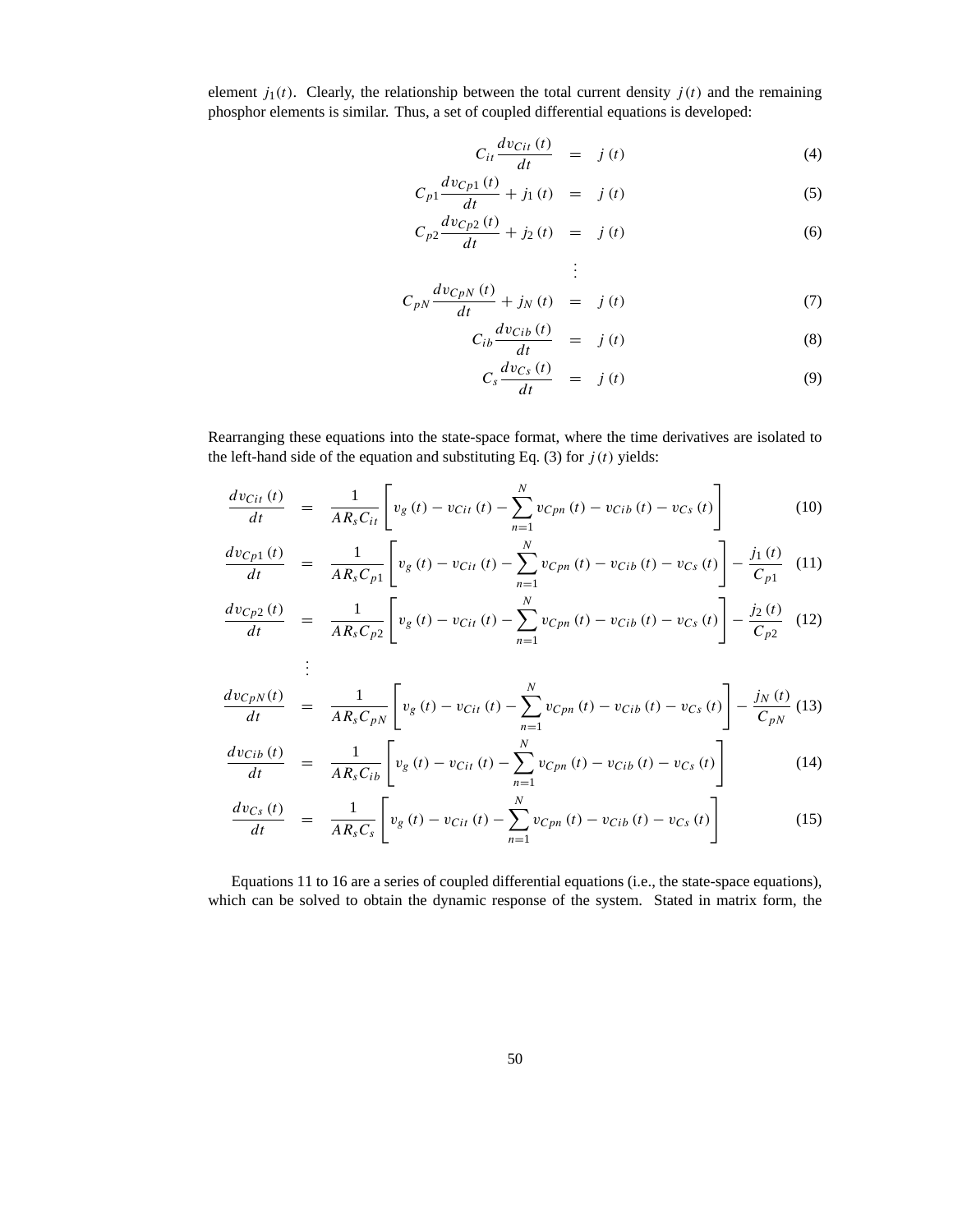state-space equations are:

$$
\begin{bmatrix}\n\dot{v}_{i1}(t) \\
\dot{v}_{p1}(t) \\
\dot{v}_{p2}(t) \\
\dot{v}_{i1}(t) \\
\dot{v}_{i2}(t)\n\end{bmatrix}
$$
\n
$$
= \frac{1}{\frac{1}{A R_{s}}}\n\begin{bmatrix}\n-\frac{1}{C_{i1}} & -\frac{1}{C_{i1}} & -\frac{1}{C_{i1}} & \dots & -\frac{1}{C_{i1}} & -\frac{1}{C_{i1}} \\
-\frac{1}{C_{i2}} & -\frac{1}{C_{i2}} & -\frac{1}{C_{i2}} & \dots & -\frac{1}{C_{i2}} & -\frac{1}{C_{i2}} & -\frac{1}{C_{i2}} \\
\vdots & \vdots & \vdots & \vdots & \vdots & \vdots \\
-\frac{1}{C_{iN}} & -\frac{1}{C_{iN}} & -\frac{1}{C_{iN}} & \dots & -\frac{1}{C_{iN}} & -\frac{1}{C_{iN}} & -\frac{1}{C_{iN}} \\
-\frac{1}{C_{iN}} & -\frac{1}{C_{iN}} & -\frac{1}{C_{iN}} & \dots & -\frac{1}{C_{iN}} & -\frac{1}{C_{iN}} & -\frac{1}{C_{iN}} \\
-\frac{1}{C_{iN}} & -\frac{1}{C_{iN}} & -\frac{1}{C_{iN}} & \dots & -\frac{1}{C_{iN}} & -\frac{1}{C_{iN}} & -\frac{1}{C_{iN}} \\
-\frac{1}{C_{i}} & -\frac{1}{C_{i}} & -\frac{1}{C_{i}} & \dots & -\frac{1}{C_{i}} & -\frac{1}{C_{i}} & -\frac{1}{C_{i}} \\
-\frac{1}{C_{i}} & -\frac{1}{C_{i}} & -\frac{1}{C_{i}} & \dots & -\frac{1}{C_{i}} & -\frac{1}{C_{i}} & -\frac{1}{C_{i}} \\
-\frac{1}{C_{i1}} & -\frac{1}{C_{i2}} & \dots & -\frac{1}{C_{i2}} & \dots & 0 \\
\frac{1}{C_{i1}} & 0 & \dots & 0 & 0 \\
\vdots & \vdots & \vdots & \vdots & \vdots \\
\frac{1}{C_{iN}} & \frac{1}{C_{iN}} & 0 & 0 & \dots & 0\n\end{bmatrix}\n\begin{bmatrix}\nj_{1}(t)
$$

Alternatively, the state-space equations may be expressed in vector form as:

$$
\dot{\mathbf{v}}(t) = \mathbf{A}\mathbf{v}(t) + \mathbf{B}v_{g}(t) - \mathbf{C}\mathbf{j}(t)
$$
\n(17)

Note that in Eq. (17) the linear response of the ACTFEL equivalent circuit is contained in the  $Av(t) + Bv<sub>g</sub>(t)$  term and the nonlinearities are encapsulated in the  $Cj(t)$  term. Additionally, all of the device physics of the phosphor layer are implemented in the analytical formulation of  $\mathbf{j}(t)$ . The analytical formulation of these current densities is presented later in this review. Once mathematical expressions for these current densities have been specified, the state-space differential equations are solved numerically using a fifth-order Runge-Kutta algorithm.

#### **2. Interface State Emission Mechanisms**

In implementing the device physics of the phosphor layer it is appropriate to start with the injection of electrons from the phosphor-insulator interface into the phosphor layer. The possible emission mechanisms for a trapped electron are (1) thermionic emission, (2) pure tunneling, and (3) phononassisted tunneling. These emission mechanisms are illustrated in Fig. 15. Thermionic emission occurs when a trapped carrier gains enough energy from phonons to surmount the barrier and be injected into the conduction band. Pure tunneling occurs at high fields when the barrier is thin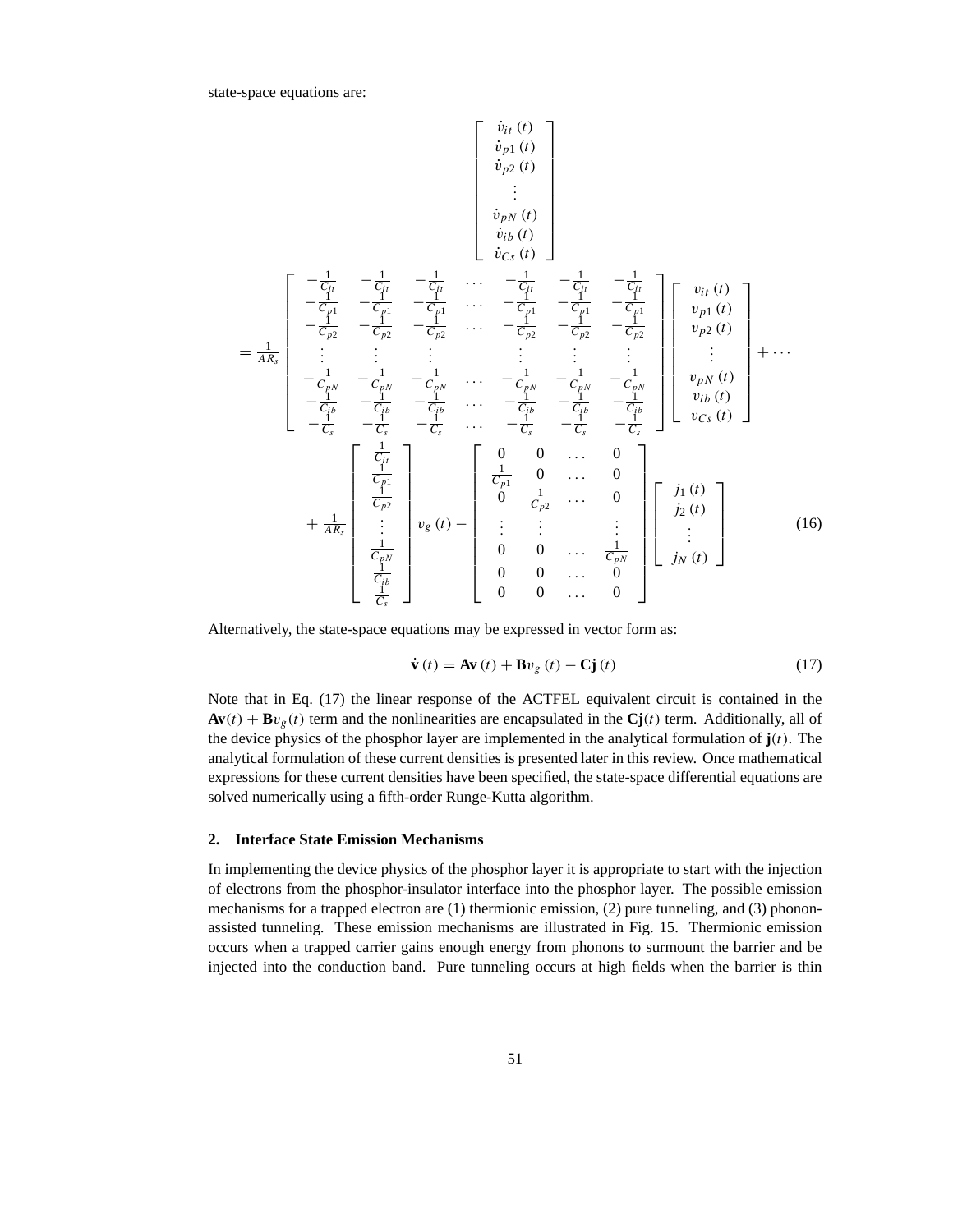enough that trapped carriers can tunnel directly into the conduction band from the trap. Finally, phonon-assisted tunneling is a hybrid process where a carrier gains some energy from phonons and then undergoes a tunneling event into the conduction band from this higher energy level. The total trap emission rate is given by the sum of these three mechanisms

$$
e_n = e_n^{thermal} + e_n^{PT} + e_n^{PAT}.
$$
\n(18)



Figure 15: Emission mechanisms for an electron at a trap. Thermal emission occurs when an electron gains sufficient energy from phonons to surmount the barrier, pure tunneling is the direct injection of an electron from the trap into the conduction band, and phonon-assisted tunneling occurs when an electron gains some energy from phonons and then undergoes a tunneling event.

Fortunately, analytical expressions exist for all three of these mechanisms [18, 65, 66]. The expression for the thermal emission rate from a discrete state is given by

$$
e_n^{thermal} = \sigma v_{th} N_c exp\left(-\frac{E_{it} - \Delta E_{it}}{kT}\right)
$$
\n(19)

where  $\sigma$  is the capture cross-section,  $v_{th}$  is the thermal velocity,  $N_c$  is the conduction band density of states,  $k$  is Boltzmann's constant,  $T$  is the absolute temperature, and  $E_{it}$  is the interface trap depth.  $\Delta E_{it}$  is the coulombic barrier lowering, given by

$$
\Delta E_{it} = q \sqrt{\frac{qf_p}{\pi \epsilon_p}}
$$
\n(20)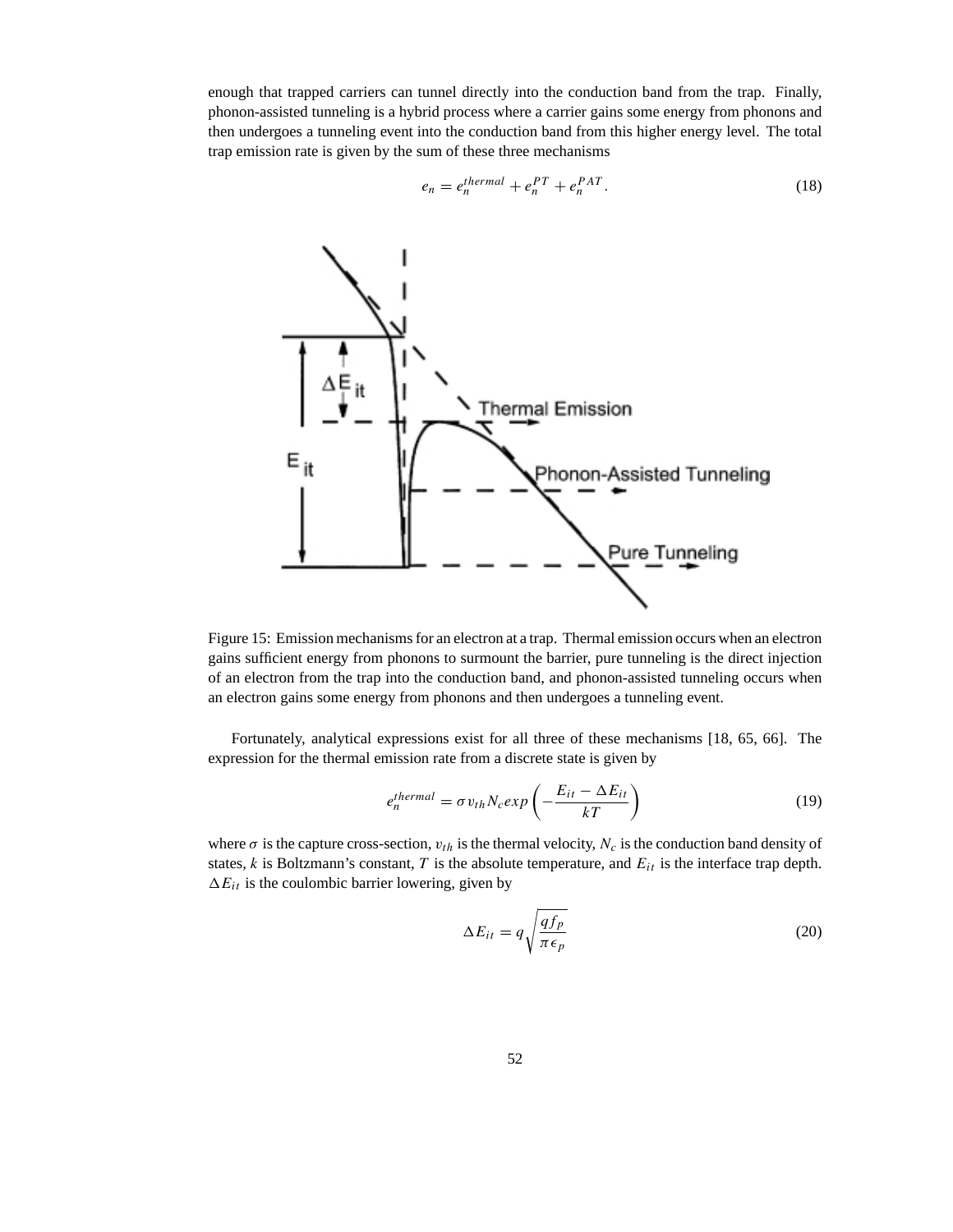where  $f_p$  is the electric field (with the appropriate sign for electron injection) in the phosphor region at the interface of interest. The emission rate due to pure tunneling,  $e_n^{PT}$ , is given by

$$
e_n^{PT} = \frac{qf_p}{4(2m^*E_{it})^{\frac{1}{2}}}exp\left[\left(-\frac{4}{3}\frac{(2m^*)^{\frac{1}{2}}E_{it}^{\frac{3}{2}}}{q\hbar f_p}\right)\left(1-\left(\frac{\Delta E_{it}}{E_{it}}\right)^{\frac{5}{3}}\right)\right]
$$
(21)

where  $m<sup>*</sup>$  is the electron effective mass. Finally, the emission rate due to phonon-assisted tunneling  $e_n^{PAT}$  is given by

$$
e_n^{PAT} = e_n^{thermal} \int_{\frac{\Delta E_{it}}{kT}}^{E_{it}} exp\left[z - z^{\frac{3}{2}} \left(\frac{4}{3} \frac{(2m^*)^{\frac{1}{2}} (kT)^{\frac{3}{2}}}{q h f_p}\right) \left(1 - \left(\frac{\Delta E_{it}}{z kT}\right)^{\frac{5}{3}}\right)\right] dz.
$$
 (22)

Equations 19, 21, and 22 can be inserted into Eq. (18) to calculate the total emission rate. The electron current density leaving an interface,  $j_n$ , is then calculated from

$$
j_n = n_{it}e_n \tag{23}
$$

where  $n_{it}$  is the density of filled traps at the interface, which can be calculated using the electrostatic boundary condition of the phosphor-insulator interface.

For interfaces modeled as discrete traps with a trap depth of about 1.5 eV, pure tunneling is the dominant emission mechanism at high fields; at low fields the emission rate is negligible for a trap of this depth. Thus, many researchers utilize only pure tunneling as the interface emission mechanism [16, 18, 19, 36, 42, 43]. Some researchers use all three mechanisms [48, 54].

#### **3. Charge Multiplication**

Once injected from the interface into the phosphor layer, an electron drifts subject to the phosphor electric field. It may be possible for the electron to gain sufficient energy such that a collision with the lattice results in a band-to-band impact ionization event, thus generating a hole in the valence band and an additional electron in the conduction band. The average number of impact ionization events for an electron per unit length traveled is defined as the ionization function,  $\alpha_n$ . Bringuier [19] gives this function as

$$
\alpha_n = \left(\frac{qf}{E_i}\right) \exp\left[-\left(\frac{F_0}{f}\right)^n\right]n = 1, 2,
$$
\n(24)

with  $E_i$  the effective ionization energy and  $F_0$  the characteristic field for impact ionization. The multiplication factor,  $m$ , for electrons traveling a length  $d$  across the phosphor is given by

$$
m = exp [d\alpha_n]. \tag{25}
$$

Consider two sections of the discretized phosphor layer, as shown in the energy band diagram of Fig. 16. The electron and hole current densities are displayed along with other physical processes to be discussed later. Using this diagram as a guide, the implementation of electron emission and band-to-band impact ionization is as follows. For the top phosphor-insulator interface, with  $k = 1$ , the two current components are calculated as follows:

$$
j_{n,1} = n_{it}e_n \tag{26}
$$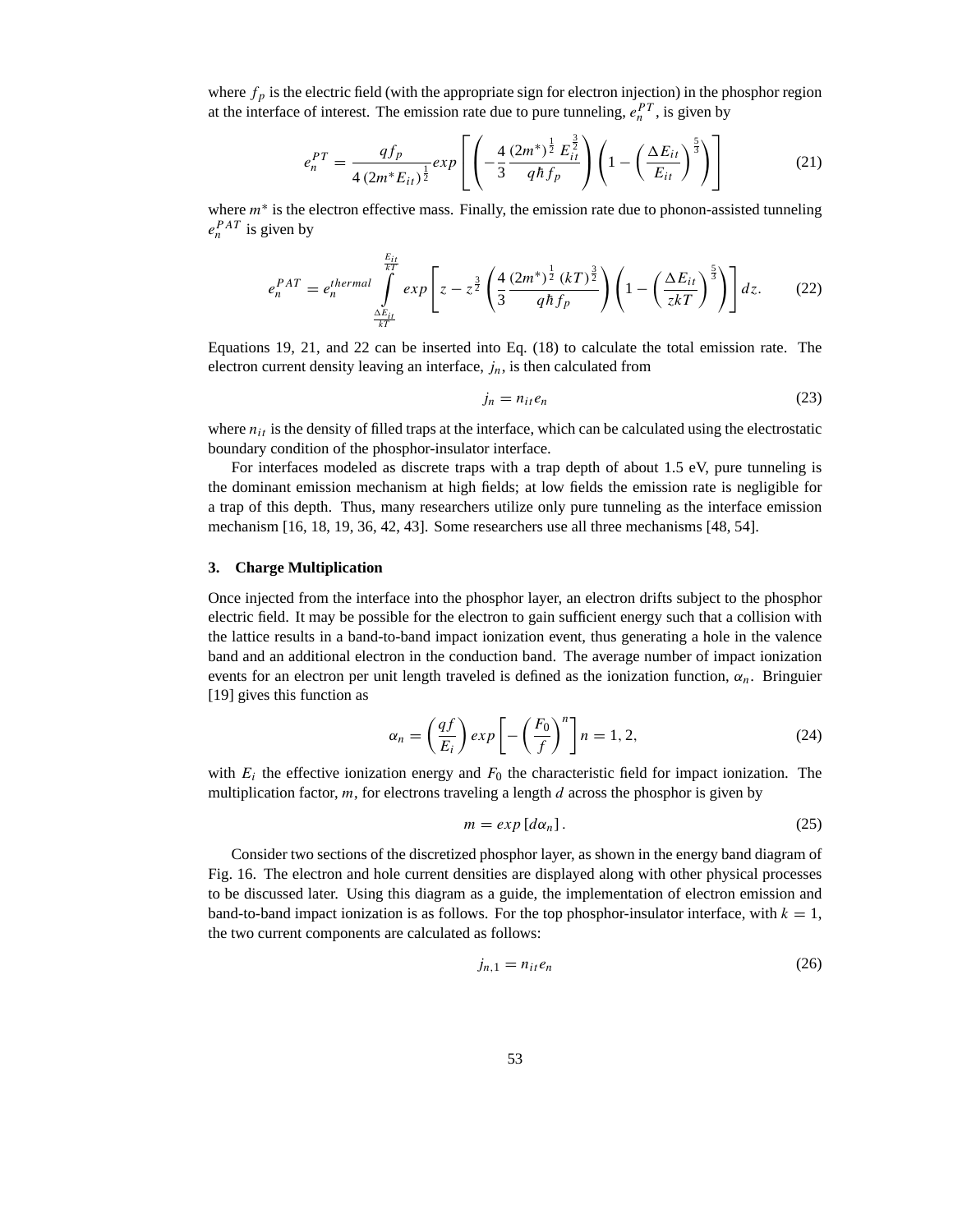$$
j_{p,1} = (m_1 - 1) j_{n,1} + j_{p,2}.
$$
 (27)

Note that it is necessary to add the hole current density which flows from the next phosphor layer,  $j_{p,2}$ .



Figure 16: A general interface between phosphor layers.  $j_{n,k}$  and  $j_{n,k+1}$  are electron current densities with  $c_{n,k}$  representing a capture factor for electrons at the sheet and  $e_{n,k}$  the emission rate for electrons trapped at the sheet. Similar designations are shown for holes.

For the next phosphor element, the currents are calculated as follows:

$$
j_{n,2} = m_1 j_{n,1} \tag{28}
$$

$$
j_{p,2} = (m_2 - 1) j_{n,2} + j_{p,3}.
$$
 (29)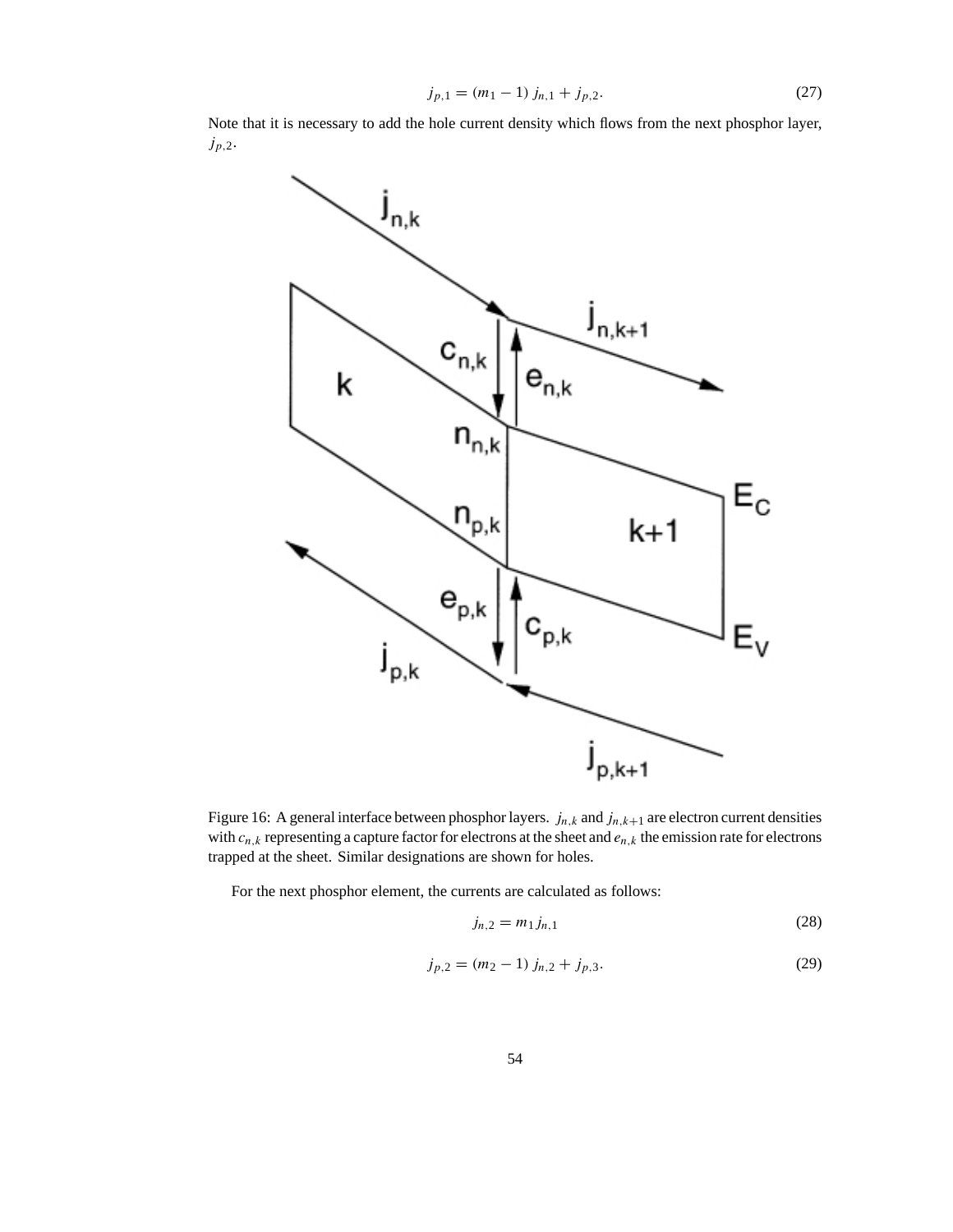In general:

$$
j_{n,k} = m_{k-1} j_{n,k-1}
$$
 (30)

and

$$
j_{p,k} = (m_k - 1) j_{n,k} + j_{p,k+1}
$$
\n(31)

except for the case where  $k = N$  (the phosphor element at the anodic interface), where  $j_{p,N}$  is given by:

$$
j_{p,N} = (m_N - 1) j_{n,N}.
$$
\n(32)

#### **4. Space Charge Generation**

The generation of positive space charge in the phosphor layer is assumed to result from one of three possible processes: (1) band-to-band impact ionization and subsequent hole trapping, (2) field ionization of electron traps, and (3) trap-to-band impact ionization. With the inclusion of band-toband impact ionization the first of these mechanisms, involving hole trapping, can be implemented. This is accomplished by allowing the band-to-band impact ionized holes to be trapped as sheet charges at the phosphor discretization boundaries. The first step in this implementation is to calculate the sheet density of hole traps,  $N_{pt}$ . This is done by multiplying the volume density of hole traps,  $N_p$ , by the total phosphor layer thickness,  $d_p$ , and dividing by the number of sheets,

$$
N_{pt} = \frac{N_p d_p}{N - 1}.\tag{33}
$$

It is assumed that the percentage of holes traversing a sheet that are trapped is a function of the sheet density of hole traps, the number of hole traps which have trapped holes,  $n_p$ , and the capture cross-section of these traps,  $\sigma_p$ .  $n_p$  can be calculated using the electro-static boundary condition. A capture factor for holes,  $c_p$ , can be calculated from

$$
c_p = \sigma_p \left( N_{pt} - n_p \right) \tag{34}
$$

with the value limited to  $0 \leq c_p \leq 1.0$ . Thus, with the inclusion of hole trapping and re-emission, the equation for calculating the hole current for an arbitrary phosphor layer [Eq. (31)] becomes

$$
j_{p,k} = (m_k - 1) j_{n,k} + (1 - c_{p,k}) j_{p,k+1} + e_p n_{p,k}
$$
\n(35)

where  $c_{p,k}$  is the hole capture factor for the kth sheet,  $n_{p,k}$  is the density of trapped holes calculated for the kth sheet, and  $e_{p,k}$  is the hole emission rate for the kth sheet, calculated using the same emission mechanisms considered in Section 2.. With the implementation of hole capture and emission, space charge effects (static and dynamic) can be simulated.

The second space charge creation mechanism that can be implemented involves field ionization of electron traps in the phosphor layer. Electron emission from these traps can be accomplished via the three processes shown in Fig. 15. Note that dynamic space charge can be simulated via this field ionization mechanism only if electron capture at ionized electron traps is also implemented to account for space charge annihilation. An electron trap capture factor can be calculated considering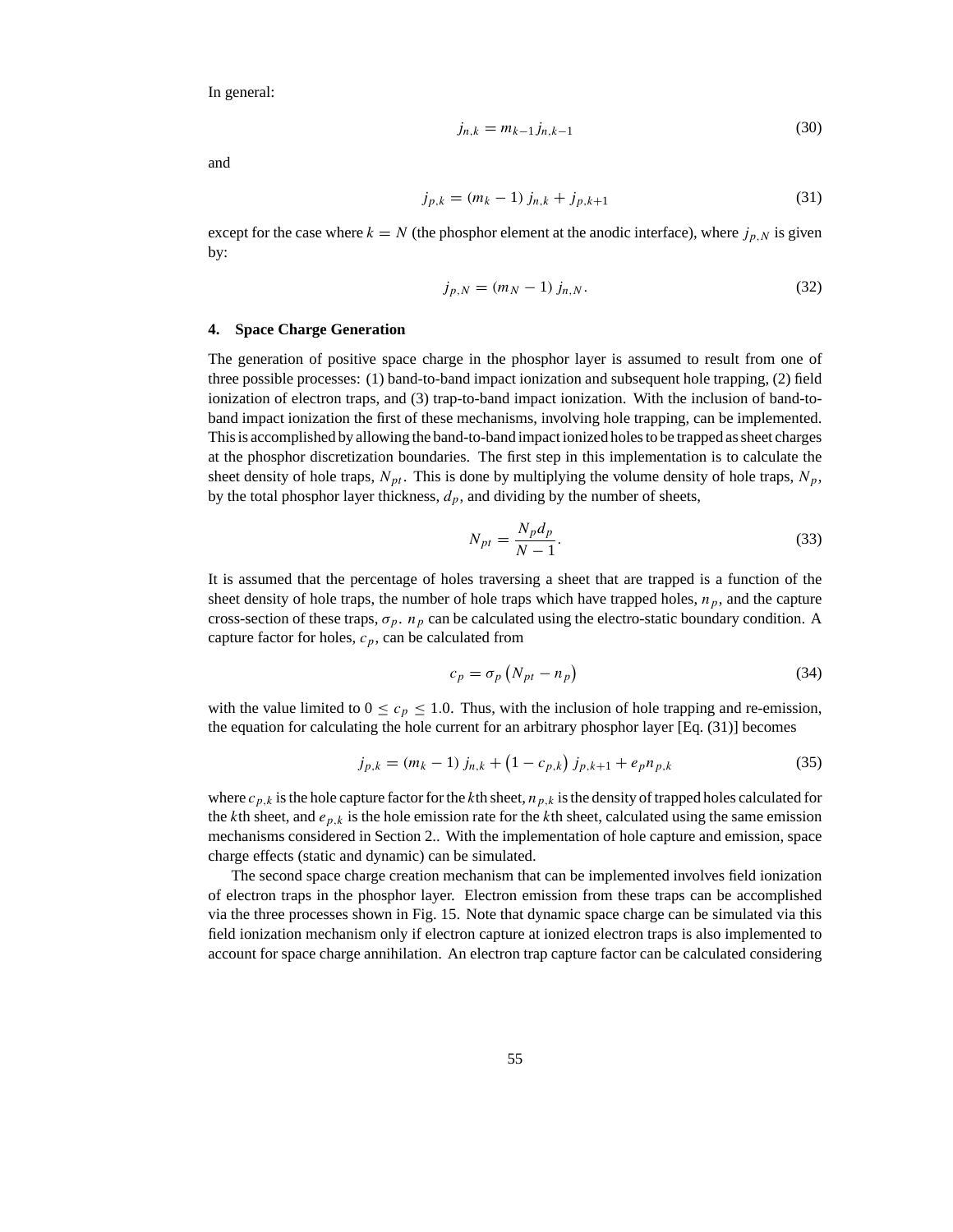$N_{nt}$ , the density of electron traps at the sheet,  $n_n$ , the density of filled electron traps, and  $\sigma_n$ , the electron capture cross-section,

$$
c_n = \sigma_n \left( N_{nt} - n_n \right) \tag{36}
$$

with the value limited to  $0 \leq c_n \leq 1.0$ . Thus, when electron trapping and re-emission are included for the field emission space charge creation mechanism, the general electron current density expression for an arbitrary phosphor sheet becomes

$$
j_{n,k} = m_{k-1} \left( 1 - c_{n,k-1} \right) j_{n,k-1} + e_{n,k-1} n_{n,k-1}.
$$
 (37)

The third space charge creation mechanism that can be implemented involves impact ionization of deep traps. Also denoted trap-to-band impact ionization, this event occurs when a conduction band electron transfers sufficient energy to a trapped electron to promote it to the conduction band. Implementation of trap-to-band impact ionization is very similar to band-to-band impact ionization with the exception that no valence band hole is created and the positive charge is localized at the ionized deep trap. Similar to the case of positive space charge creation by field emission, for trapto-band impact ionization to result in dynamic space charge, the ionized traps must be allowed to capture conduction band electrons; this can be modeled in the same manner as for field ionization using Eq. (36). Thus, when electron trapping and re-emission are included for the trap-to-band impact ionization space charge creation mechanism, the electron current density expression for an arbitrary sheet becomes

$$
j_{n,k} = m_{k-1} \left( 1 - c_{n,k-1} \right) j_{n,k-1} + m_k^{tbi} j_{n,k-1}
$$
 (38)

where  $m_k^{tbii}$  is the trap-to-band impact ionization multiplier for the kth sheet.

#### **5. ACTFEL State-Space Simulation Results**

The utility of state-space simulation is illustrated by four examples. The first is the inclusion of measurement circuit parasitics and their effects, from which it is shown that modifying the statespace model to account for parasitics is almost trivial. The second example shows the effect of space charge on a C-V curve; from this simulation, dynamic and static space charge can be unambiguously defined. The third example is simulation of EL thermal quenching in which there is an increase in the ACTFEL device threshold voltage with increasing temperature. Finally, a simulation is run to show the differences in ACTFEL device internal characteristics (i.e., the distribution of space charge in the phosphor layer), which result from the formation of dynamic space charge originating from bandto-band impact ionization and subsequent hole trapping, or from dynamic space charge originating from trap-to-band impact ionization. Table 1 lists typical simulation parameters; deviations from these parameters are noted where relevant.

The addition of measurement circuitry parasitics is easily accomplished with state-space analysis. For example, consider the oscilloscope resistance  $R_{scope}$  shown in Fig. 14. In order to account for  $R_{scope}$  in the state-space equations, all that is necessary is to alter Eq. (9) as follows:

$$
C_s \frac{dv_{Cs}(t)}{dt} + \frac{1}{A} \frac{v_{Cs}}{R_{scope}} = j(t).
$$
 (39)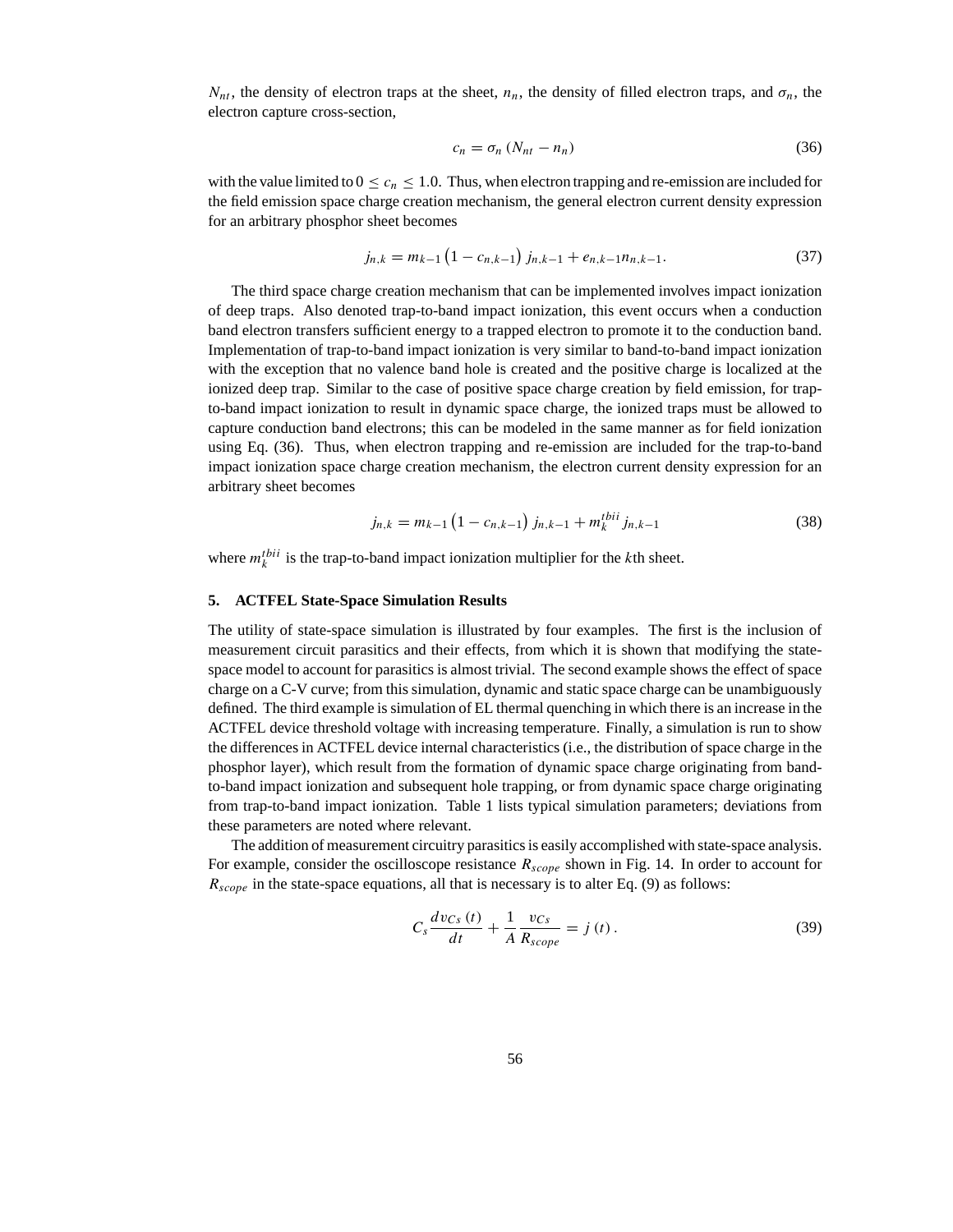| <b>Simulation Parameter</b>                 | Value            | <b>Simulation Parameter</b>                | Value                               |
|---------------------------------------------|------------------|--------------------------------------------|-------------------------------------|
| <b>Phosphor Thickness</b>                   | 650 nm           | Interface Trap Depth                       | $1.5 \text{ eV}$                    |
| <b>Phosphor Dielectric Constant</b>         | 8.3              | Neutral Interface Trap Density             | $5 \times 10^{13}$ cm <sup>-2</sup> |
| Phosphor Discretization                     | 10 layers        | <b>Hole Trap Density</b>                   | $1 \times 10^{16}$ cm <sup>-3</sup> |
| Top Insulator Thickness                     | 180 nm           | Hole Trap Depth                            | $1.2 \text{ eV}$                    |
| <b>Top Insulator Dielectric Constant</b>    | 6.5              | Hole Trap Capture Cross Section            | $1 \times 10^{-12}$ cm <sup>2</sup> |
| <b>Bottom Insulator Thickness</b>           | $110 \text{ nm}$ | Series Resistance                          | $500 \Omega$                        |
| <b>Bottom Insulator Dielectric Constant</b> | 6.5              | Sense Capacitance                          | $103.9$ nF                          |
| Rise Time                                   | $5 \mu s$        | <b>BBII</b> Characteristic Field *         | $1.9$ MV/cm                         |
| Pulse Width                                 | $30 \mu s$       | <b>BBII</b> Ionization Energy <sup>*</sup> | 5.4 eV                              |
| Fall Time                                   | $5 \mu s$        | Temperature                                | 300 K                               |
| Frequency                                   | 1000 Hz          | <b>Cycles Simulated</b>                    | 5                                   |

Table 1: Nominal ACTFEL state-space device simulation parameters.

\*BBII = Band-to-Band Impact Ionization

The resulting altered equation in the state-space format is

$$
\frac{dv_{Cs}(t)}{dt} = \frac{1}{AR_sC_s} \left[ v_g(t) - v_{Cit}(t) - \sum_{n=1}^{N} v_{Cpn}(t) - v_{Cib}(t) - v_{Cs}(t) \right] - \frac{v_{Cs}}{AR_{scope}C_s}.
$$
 (40)

Note that the inclusion of  $R_{scope}$  results in the modification of the last element in the bottom row of the **A** matrix  $(m \times m)$  of the vector form of the state-space equations (Eq. (17)) which becomes:

$$
A_{m,m} = \left(-\frac{1}{AR_sC_s} - \frac{R_s}{AC_sR_{scope}}\right). \tag{41}
$$

The most important effect of the inclusion of the finite oscilloscope resistance in the simulation is the loss of any DC voltage component which may have existed on the sense capacitor. One electrical characteristic for which this is an important characteristic is offset. Electrical offset is the shifting of a Q-V curve along the vertical axis. Offset has been attributed to asymmetries in interface state energy depths which would lead to more charge transferred in one direction for the first few pulses of device operation than in the steady-state when equal amounts of charge are transferred in each direction [18, 50]. However, while asymmetries in interface state energy depths will cause an offset for a very short period of time, the DC voltage information will gradually "leak" off the sense capacitor and result in Q-V curves that show no offset effect when steady-state operation is attained. The decay rate of the DC voltage information stored on the sense capacitor depends upon the  $R_{scope}C_s$  time constant.

Figure 17 shows the results of a state-space simulation of an ACTFEL device with a top interface trap depth of 0.8 eV and a bottom interface trap depth of 1.5 eV with the oscilloscope resistance set to  $10 \text{ M}\Omega$ . Three Q-V curves are shown, one for the 5th cycle of a device starting from flat-band, one for the 1000th cycle, and one for the 5000th cycle. Note that the 5-cycle curve is shifted downward along the vertical axis which is indicative of electrical offset. This downward shift results from the initial asymmetric transfer of electrons from the top interface to the bottom interface. If this asymmetric transfer of electrons occurs from the bottom interface to the top interface, the polarity of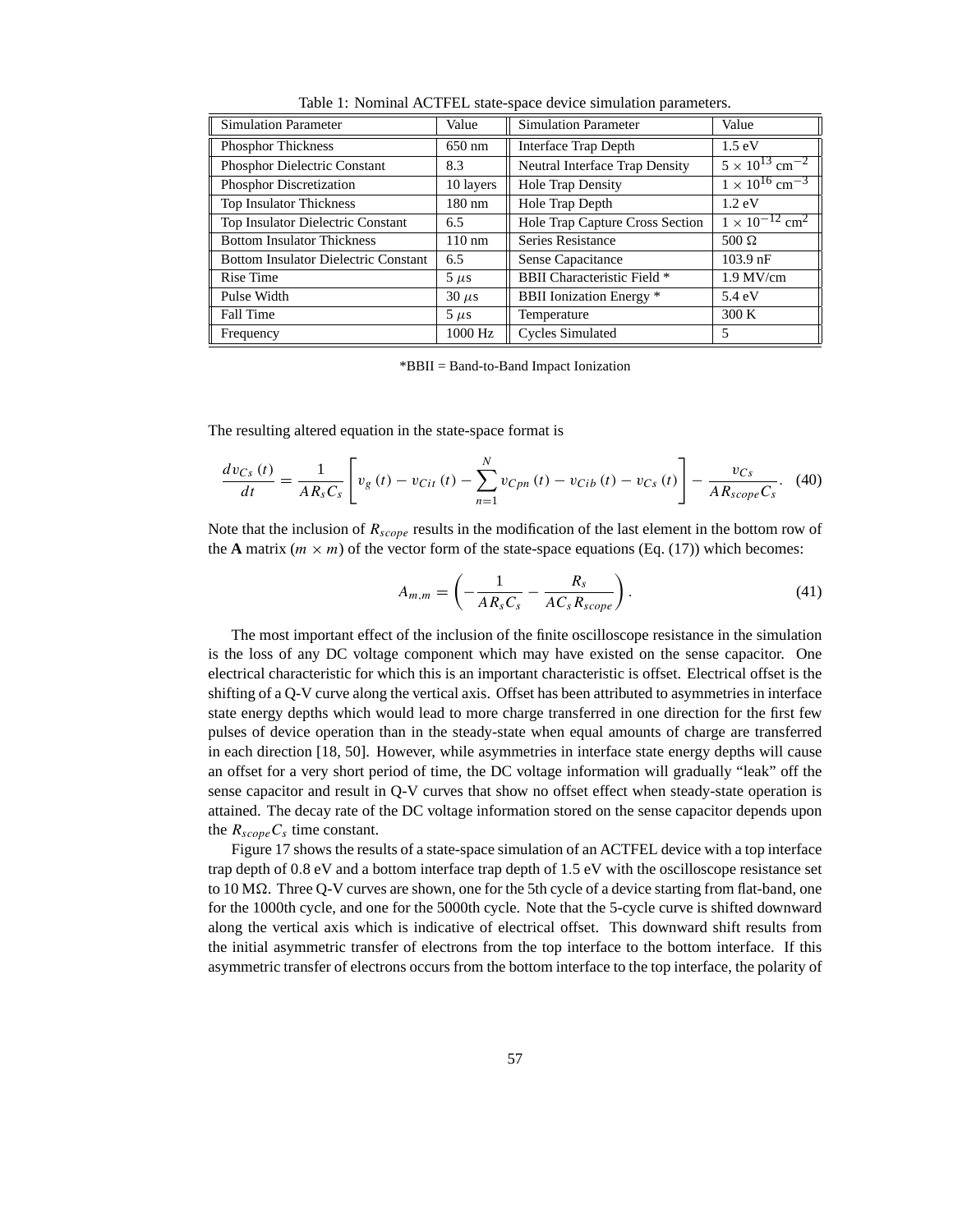the offset is reversed. Also note that the 5000th cycle curve shows little if any offset, since after 5000 cycles the DC voltage component is almost completely lost. The use of a high input impedance buffer amplifier between the sense capacitor and oscilloscope is one way to maintain the DC component on the sense capacitor [67, 68].



Figure 17: Simulated Q-V curves using asymmetric interface trap depths to create an electrical offset. Curves are simulated for 5, 1000, and 5000 cycles. Note that with an increasing number of cycles simulated, the magnitude of the offset decreases. This is due to the decay of the DC voltage component of the sense capacitor caused by the finite oscilloscope resistance,  $R_{scope}$ .

Another example of state-space simulation is the effect of the series resistance,  $R_s$ , on the electrical characteristics. Figure 18 shows C-V curves generated from four simulations where the device parameters are constant with the exception of the series resistance. Space charge creation is modeled assuming band-to-band impact ionization and subsequent hole trapping with a hole trap density of  $5 \times 10^{17}$  cm<sup>-3</sup> and a hole trap depth of 0.7 eV. It is evident from Fig. 18 that the C-V overshoot is significantly larger for the case of the 500  $\Omega$  and 1000  $\Omega$  series resistances. Note that it has proven difficult to implement series resistance effects in device physics simulations that are not based on the state-space approach [53].

State-space analysis can also clearly and unambiguously elucidate the effects of dynamic and static space charge in ACTFEL device electrical characteristics. In order to accomplish this, a simulation is performed in which band-to-band impact ionization and subsequent hole trapping is assumed to be the space charge creation mechanism, with a hole trap density of  $5 \times 10^{17}$  cm<sup>-3</sup>. The hole trap depth is set sufficiently shallow  $(0.7 \text{ eV})$  to allow for appreciable emission of holes from these traps to the valence band, as space charge annihilation is a prerequisite for dynamic space charge. Figure 19 shows a C-V curve and a plot of the total space charge density. Note that overshoot in the C-V curve occurs concomitantly with a steep rise in space charge density. Also note that the space charge density remains relatively constant at the lower voltages; this constitutes the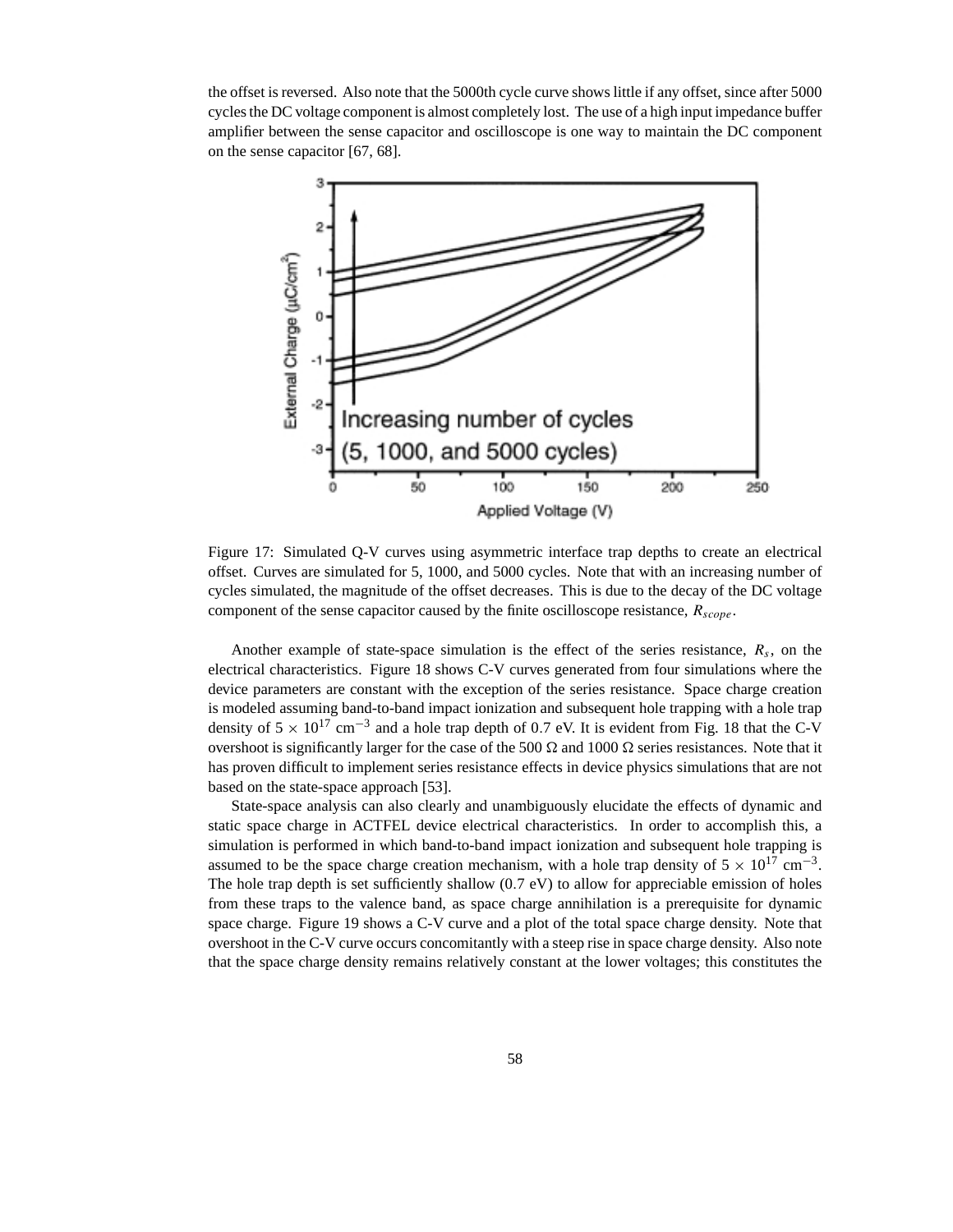

Figure 18: Simulated C-V curves showing the effects of the series resistance on overshoot. With all other parameters held constant, simulations are performed for series resistances of 50, 100, 500, and 1000  $Ω$ . Note the increase in overshoot with increasing series resistance.

static component of the space charge. Accordingly, the dynamic space charge portion is identified as the difference between the maximum and minimum amount of space charge, as shown in Fig. 19. The decrease in the total space charge density just prior to the turn-on voltage arises from the field emission of holes from phosphor layer hole traps. Finally, the "bump" in the C-V curve seen at about 180 V is an RC effect involving the series resistance.

One of the more recent issues involving ACTFEL devices is a phenomenon known as EL thermal quenching [69]. EL thermal quenching refers to an increase in the threshold voltage of an ACTFEL device corresponding to an increase in the temperature. In addition to an increased threshold voltage, there is also a decrease in the amount of overshoot in a transferred charge capacitance curve. While EL thermal quenching does not occur for all ACTFEL devices, it has been shown to occur in some of the more recently developed phosphors, including SrS:Cu. Using state-space simulation, it can be shown that one physical process that may cause EL thermal quenching is the prethreshold trapping and emission of holes. It has been shown that for ZnS:Mn, a significant amount of space charge exists in the phosphor layer below threshold [70]. This prethreshold formation of phosphor layer space charge could also occur for other phosphors. If this prethreshold space charge concentration is reduced by a thermally activated process, one would expect to see an increase in the threshold voltage.

Figure 20 shows the results of two transferred charge simulations in which band-to-band impact ionization and subsequent hole trapping is the space charge creation mechanism. Transferred charge curves are obtained by plotting the maximum value of the Q-V curve in steady-state operation with the maximum voltage applied across the ACTFEL device. For this plot, a hole trap density of  $7 \times 10^{16}$  cm<sup>-3</sup> is assumed with a hole trap depth of 0.7 eV. Note that for the higher temperature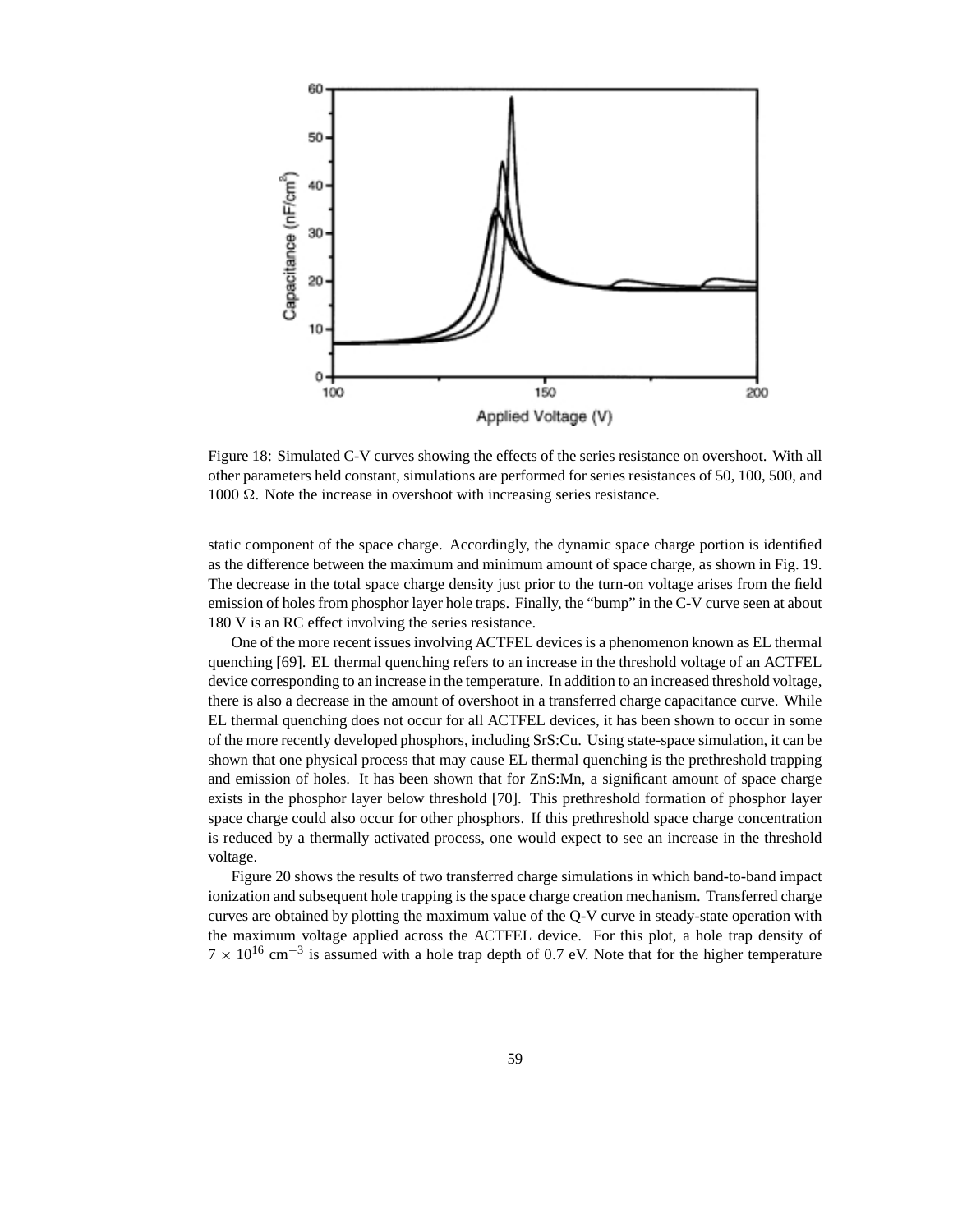

Figure 19: Simulated C-V curve and total space charge density vs. applied voltage curve for an ACTFEL device with dynamic space charge. Note the capacitance overshoot occurs concomitantly with the increase in space charge. Also note that static space charge can be defined as the space charge density prior to the positive pulse and dynamic space charge can be defined as the difference between the minimum and maximum amounts of space charge. The small dip in total space charge density just prior to turn-on is a result of space charge annihilation due to hole emission in the phosphor layer.

simulation, the threshold voltage is increased and the amount of transferred charge capacitance overshoot is decreased. Figure 21 shows the same transferred charge curve along with the steadystate amount of space charge in the device calculated just prior to the positive voltage pulse. Note that for the higher temperature the amount of space charge is reduced, resulting in a higher threshold voltage. Thus, EL thermal quenching could be caused by the thermally activated annihilation of positive space charge due to the emission of holes trapped in the phosphor layer.

With the apparent association of EL thermal quenching and prethreshold hole emission, it is interesting to consider methods of reducing this effect. Theoretically, the elimination of all phosphor layer hole traps would eliminate this problem, although in practice this is not realistic. Another method would be the elimination of the emission of the trapped holes. This could be accomplished by pushing the hole traps to a deeper energy. Figure 22 shows simulation results for an ACTFEL device in which all parameters are identical to the device simulated for Fig. 20 with the exception of the hole trap depth, which has been increased to 1.0 eV. Note that the change in threshold voltage has been substantially reduced. Simulations for hole traps deeper than 1.0 eV produce transferred charge curves which have essentially no threshold voltage difference.

State-space simulation can also provide information regarding ACTFEL device operation that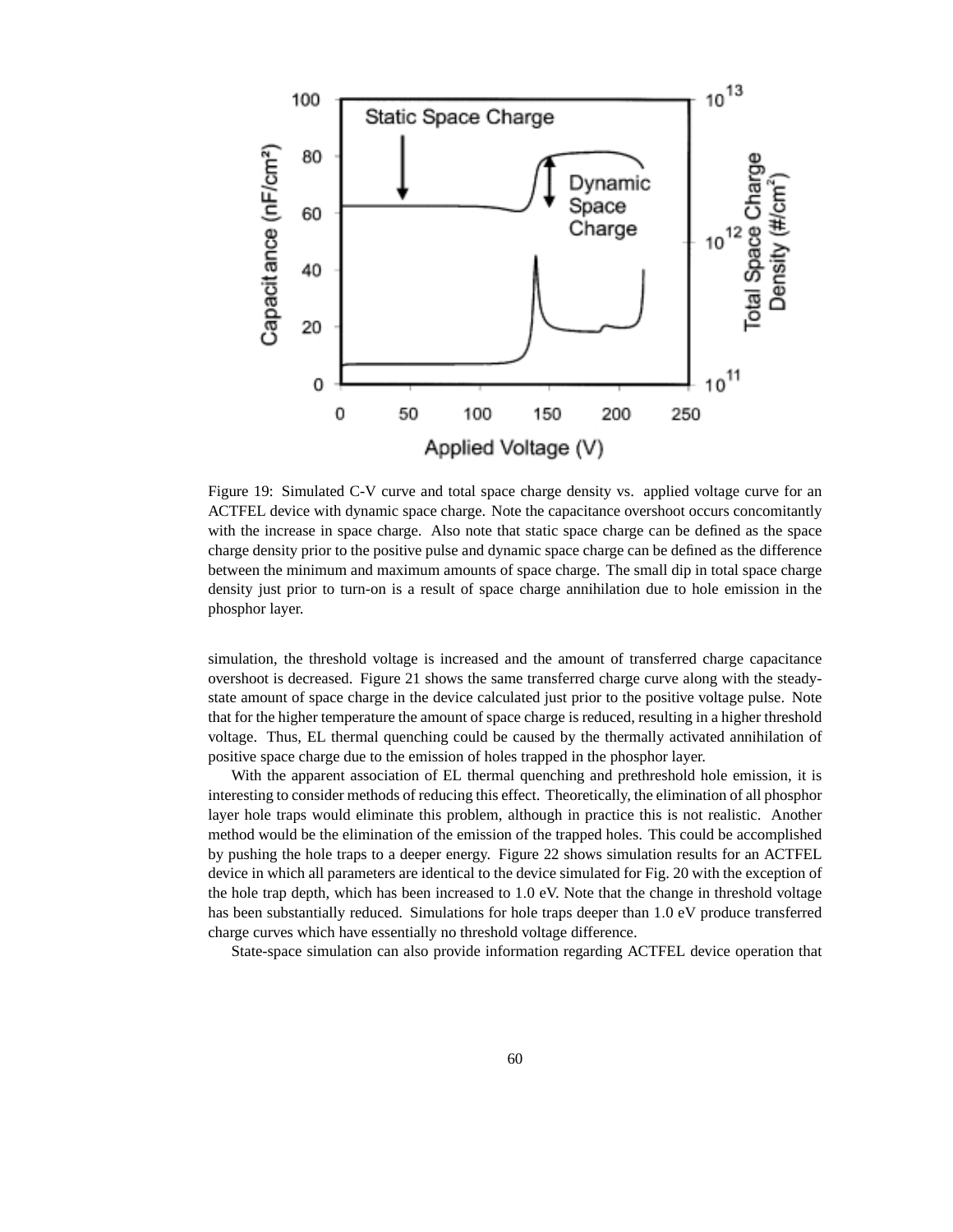

Figure 20: Simulated transferred charge and transferred charge capacitance curves for temperatures of 20◦ and 80◦C. Note the increase in threshold voltage, which is termed EL thermal quenching. A hole trap depth of 0.7 eV and a hole trap density of  $7 \times 10^{16}$  cm<sup>-3</sup> is used for this simulation.

is not available through the characterization of actual devices. Information regarding the density of space charge at each point in the phosphor layer as a function of time can easily be obtained through state-space analysis. Figure 23 is a contour plot of the space charge density in the phosphor layer of an ACTFEL device with dynamic space charge simulated assuming band-to-band impact ionization and subsequent hole trapping with a hole trap density of  $5 \times 10^{17}$  cm<sup>-3</sup> and a hole trap depth of 0.7 eV, much like that simulated for Fig. 19 with the exception that for this simulation the phosphor layer was discretized into 101 layers so as to have 100 sheets of charge. When examining this plot it is important to note that the x-axis represents the depth into the phosphor layer with 0 being the anodic interface and 100 being the cathodic interface. Time is plotted on the y-axis starting at  $0 \mu s$ and ending at 50  $\mu$ s; 0 to 5  $\mu$ s and 35 to 40  $\mu$ s correspond to the rise and fall times of the applied voltage waveform, respectively, and 5 to 35  $\mu$ s corresponds to the pulse width during which the maximum applied voltage is achieved. The space charge density is represented by the shading with the lightest areas having a density of less than  $1 \times 10^{10}$  cm<sup>-2</sup> and the darkest areas having a density of greater than  $2.5 \times 10^{11}$  cm<sup>-2</sup>.

The important features to note in Fig. 23 are as follows. First, note that initially (between 0 and  $2 \mu s$ ) there is no change in the space charge density at any position in the phosphor layer, but after that there is a slight decrease in the space charge density between the 60% and 100% positions in the phosphor layer. This decrease in space charge density corresponds to the decrease seen in Fig. 19 just prior to turn-on, which results from the increased internal fields caused by the application of the voltage pulse. Second, after the turn-on voltage has been reached and while electron injection is occurring from the cathodic interface (between 5  $\mu$ s and 7  $\mu$ s), there is a build-up in the space charge density near the center of the phosphor layer. While this may at first seem counterintuitive since the maximum space charge density might be expected to occur closer to the cathodic interface, this simulated trend may be reconciled with the fact that at the cathodic interface the phosphor fields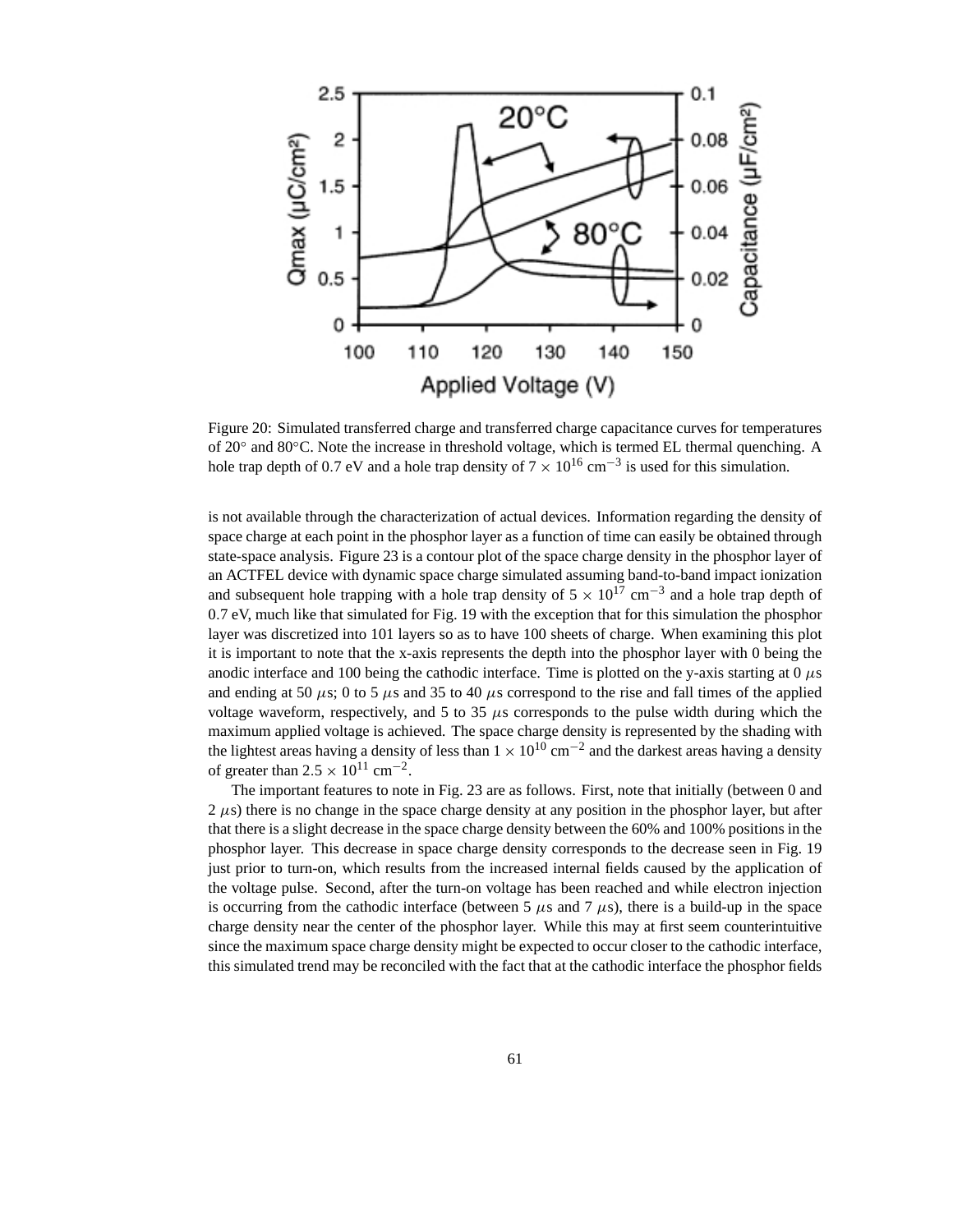

Figure 21: Simulated transferred charge and total space charge density curves for temperatures of 20◦ and 80◦C. Note that the total space charge density at 80◦C is less than the total space charge density at 20◦C for all voltages. EL thermal quenching is attributed to this difference as with less space charge there is less of a cathode field enhancement, leading to a higher applied voltage required for threshold. These curves use identical parameters as in Fig. 20.

are higher so that any holes trapped in this region are emitted at a higher rate than in other phosphor regions, leading to a maximum space charge density which occurs near the phosphor center. Third, note that the space charge density in all regions decreases between 7  $\mu$ s and 37  $\mu$ s corresponding to the time period during which the applied voltage is sufficiently large to result in hole emission. Finally, note that for times greater than  $37 \mu s$ , there is only a gradual decrease in space charge density as the phosphor fields decrease during the applied voltage rampdown (35 to 40  $\mu$ s) to levels where the trap emission is low.

Another method of generating phosphor layer space charge is by impact ionization of deep electron traps. Figure 24 shows a contour plot of space charge density in the phosphor layer for a device where the dynamic space charge is assumed to result from the impact ionization of deep electron traps. For this simulation an electron trap density of  $5 \times 10^{15}$  cm<sup>-3</sup> is used with a capture cross-section of  $1 \times 10^{-12}$  cm<sup>2</sup>.

Figures 23 and 24 are dramatically different. Important features to note in Fig. 24 are first that prior to turn-on the region of maximum space charge density is the anodic interface, with space charge left from the previous (negative) pulse. Second, note that once turn-on occurs ( $\sim$  3  $\mu$ s), the ionized traps at the anodic interface efficiently capture electrons which results in a rapid decrease in space charge density in that region. Also, although electrons are emitted from the cathodic interface (3 to 7  $\mu$ s) there is a rapid build-up of positive space charge near the cathodic interface due to the ionized traps in this region not efficiently capturing electrons because of the high field that exists in this region. Finally, note that during the portion of the waveform where the applied voltage reaches its peak (∼ 7 to 37 µs), electrons emitted from the cathodic interface can be captured throughout the phosphor layer, but most efficiently in the lower field regions nearer the anode.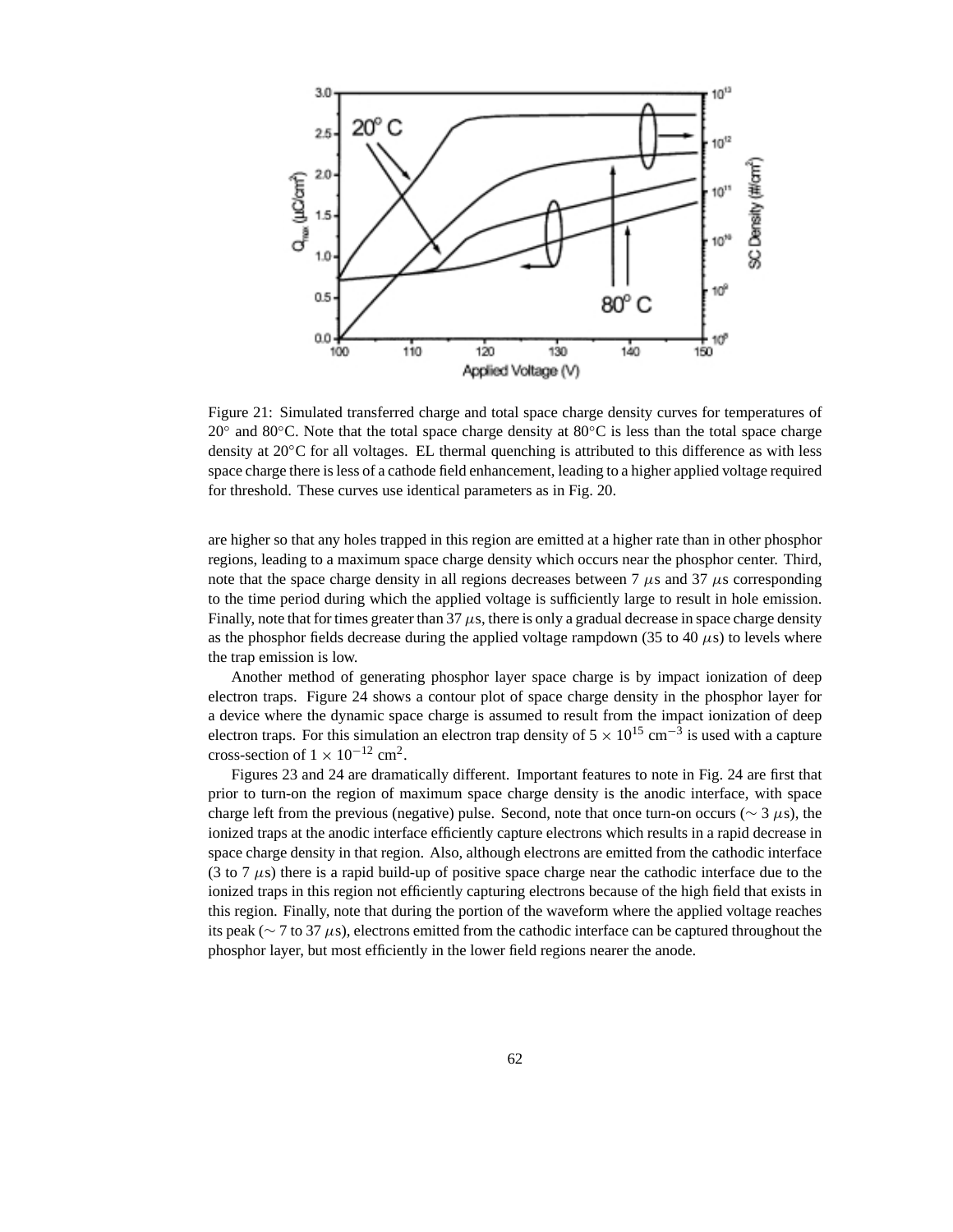

Figure 22: Simulated transferred charge and transferred charge capacitance curves for temperatures of 20◦ and 80◦C. All parameters are identical to those used in Fig. 20 with the exception of the hole trap depth, which was increased to 1.0 eV. Note that the threshold voltages are nearly identical for these two simulations.

In summary, the most important trend evident from the contour plots shown in Figs. 23 and 24 involves the spacial and temporal nature of the positive space charge. The positive space charge concentration maximizes near the center of the phosphor layer when it is created by band-to-band impact ionization and hole trapping; also note that the region of positive space charge enhancement is relatively time invariant during a cycle of the applied voltage waveform. In contrast, as shown in Fig. 24, the positive space charge concentration varies periodically with the polarity of the applied voltage waveform and is always largest near the cathodic interface when the space charge is created through the impact ionization of deep electron traps. We believe Fig. 23 to be indicative of the space charge situation operative in a ZnS:Mn and perhaps a SrS:Cu ACTFEL device, whereas Fig. 24 is more illustrative of the operation of a SrS:Ce ACTFEL device.

#### **6. State-Space ACTFEL Modeling Summary and Future**

There are five significant advantages of state-space simulation: (1) the simplicity in the formulation of the basic state equations, (2) the ease in which state-space analysis can be automated, (3) the wealth of numerical techniques that exist to analyze equations in the state-space form, (4) the ease in which parasitic effects are implemented, and (5) the inherent decoupling of circuit and device physics effects in the simulation. As illustrated in the four examples presented in the previous subsection, state-space analysis is a powerful methodology for accomplishing realistic simulation of the internal physics of ACTFEL device operation as well as accounting for the test circuit parasitics that often play a dominant role in establishing measured trends.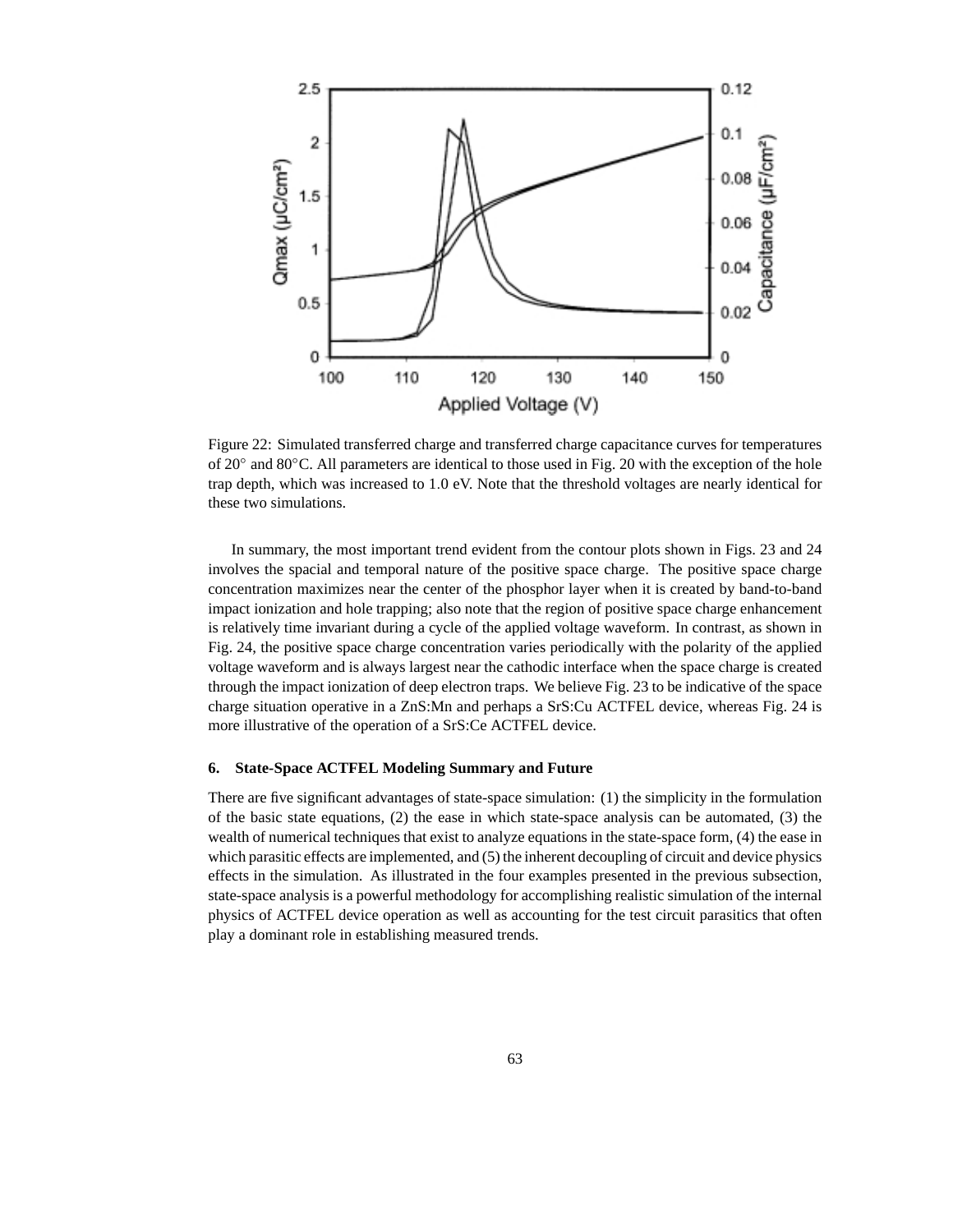

Figure 23: Space charge density as a function of both time and distance into the phosphor layer for the case of dynamic space charge resulting from band-to-band impact ionization and subsequent hole trapping. The shading corresponds to space charge density with no shading corresponding to a density of less than  $10^{10}$  cm<sup>-2</sup> and the darkest shading corresponding to a density of more than  $2.5 \times 10^{11}$  cm<sup>-2</sup>.

There is, however, one very important physical process that has not yet successfully been implemented within the context of the state-space model. This involves the simulation of leakage charge, which is the charge that flows between pulses when the applied voltage is zero. Several approaches have been explored in an attempt to model leakage charge. One approach involves making the interface trap depth more shallow to provide leakage charge during the simulation. However, this leads to an unrealistically low turn-on voltage. A second approach to leakage charge modeling consists of employing many different formulations of phonon-assisted tunneling. A third approach involves the use of a shallow and a deep trap at the interface. A fourth approach attributes leakage charge to hole transport in the phosphor layer. All of these attempts to model leakage charge have proven unsuccessful. Currently, a leakage model involving emission from shallow electron traps in the phosphor layer is being investigated; initial results are promising.

Other enhancements to the ACTFEL state-space model that are expected in the near term are first, and most importantly, the addition of models accounting for the optical performance of these devices (i.e., luminescent impurity excitation, radiative recombination, and optical outcoupling). Inclusion of optical effects into the simulation will allow for true ACTFEL device electro-optic simulation. Issues such as the merits or demerits of having phosphor layer space charge present in an ACTFEL device may be explored within such a simulation environment. Another electrical characteristic that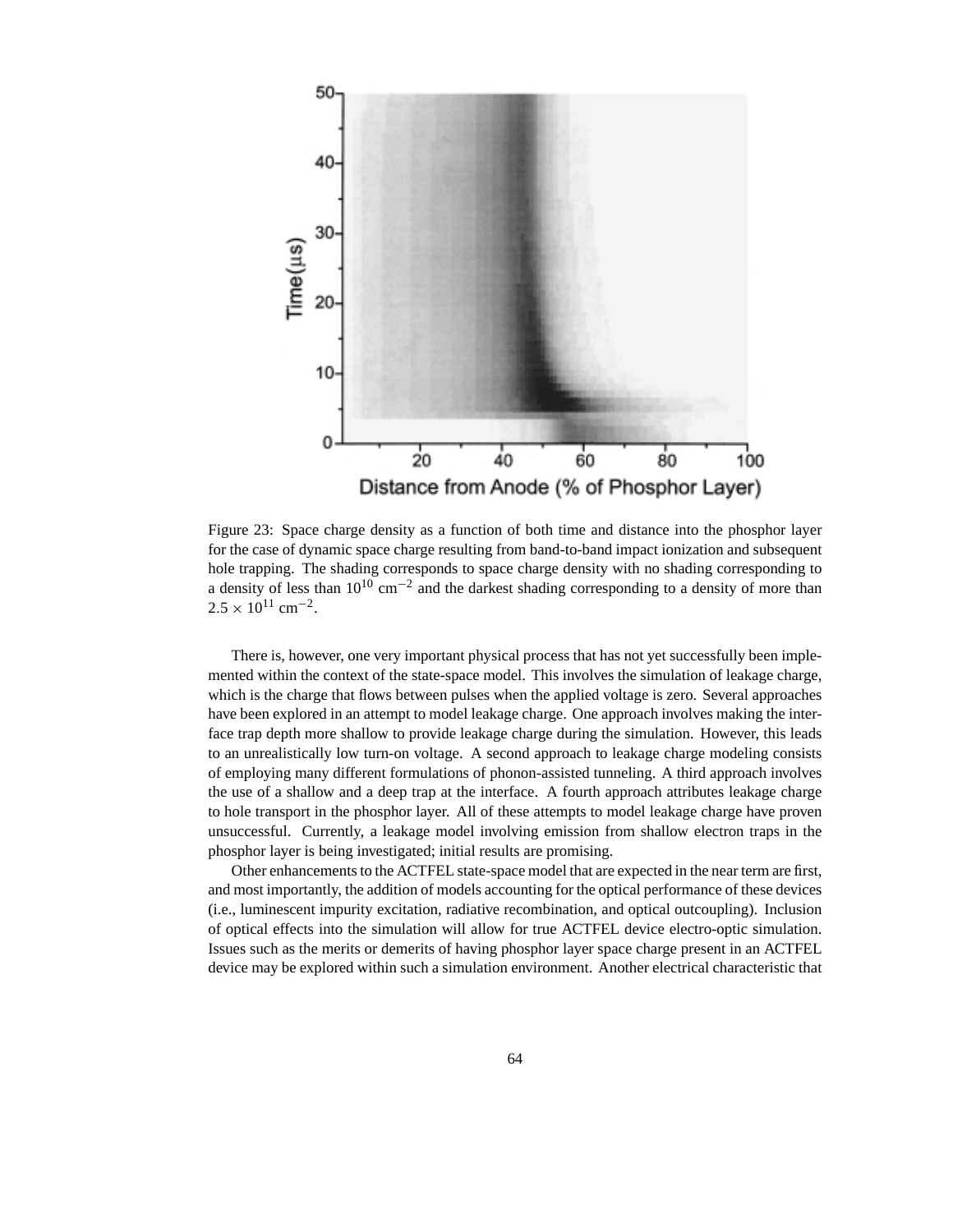

Figure 24: Space charge density as a function of both time and distance into the phosphor layer for the case of dynamic space charge resulting from trap-to-band impact ionization. The shading corresponds to space charge density with no shading corresponding to a density of less than  $10^{10}$  cm<sup>-2</sup> and the darkest shading corresponding to a density of more than  $2.5 \times 10^{11}$  cm<sup>-2</sup>.

should be simulated is charge collapse, which is often seen in SrS:Ce devices [55]. Charge collapse is the movement of charge observed as the applied voltage pulse is ramping back to zero. Charge collapse is believed to result from the phosphor field at the anodic interface being reduced to such a low value that shallow traps at the anodic interface (or even electrons present in the conduction band) can emit during the fall time of an applied voltage pulse.

#### **B. SPICE Modeling**

Two primary topics are addressed in this section. First, a novel Fowler-Nordheim diode model for ACTFEL SPICE simulation is presented. This model is motivated by a recognition that Fowler-Nordheim tunneling is the dominant interface state electron emission mechanism. The Fowler-Nordheim diode model developed is appropriate for ACTFEL devices possessing negligible dynamic space charge. Using this model, excellent agreement is obtained between measured and simulated electrical characteristics of ZnS:Mn ACTFEL devices. Second, a SPICE realization of a two-sheet charge model is presented in which space charge generation is assumed to occur via tunneling from a discrete bulk trap. This model is capable of simulating manifestations of dynamic space charge generation such as C-V overshoot.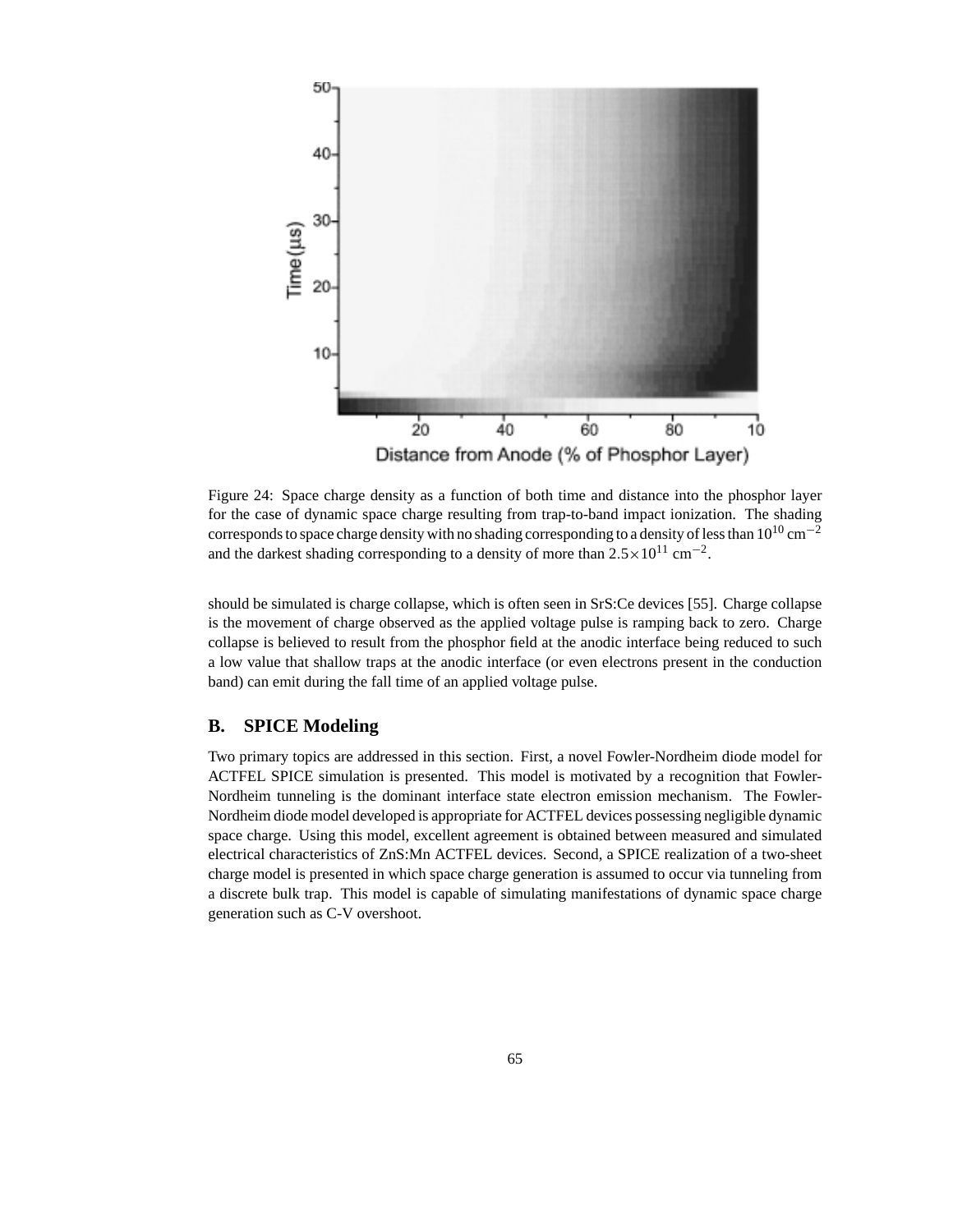#### **1. Fowler-Nordheim Diode Model**

**a. Derivation of a Basic Fowler-Nordheim Model** The circuit topology of the basic Fowler-Nordheim model is shown in Fig. 25. The two capacitors,  $C_{it}$  and  $C_{ib}$ , represent the capacitances of the top and bottom insulators, respectively, as in previous SPICE-based models. In series with and sandwiched between these capacitors is a Fowler-Nordheim tunneling diode, which accounts for current transport across the phosphor. A "phosphor resistance,"  $R_p$ , is added in parallel with the diode to account for charge leakage across the phosphor.



Figure 25: ACTFEL equivalent circuit using the SPICE Fowler-Nordheim diode model. Notice that the diode conducts under both applied voltage polarities.

The Fowler-Nordheim diode model is provided in HSPICE for modeling metal-insulator-semiconductor devices and consists of a voltage-dependent, non-linear current source in parallel with a fixed capacitance. The Fowler-Nordheim diode current-voltage characteristic is based on the equation for tunneling current through a triangular insulating barrier from a metal,

$$
J_{FN} = \frac{q^2 \mathcal{E}^2}{16\pi^2 \frac{m^*}{m_0} \hbar \Phi_B} \exp\left[-\frac{4\sqrt{2m^* (q \Phi_B)^{\frac{3}{2}}}}{3q \hbar \mathcal{E}}\right]
$$
(42)

where  $\mathcal E$  is the electric field across the insulator,  $\Phi_B$  is the metal-insulator barrier height in volts, and  $m^*$  is the effective mass of the tunneling carrier. Equation 42 is similar to Eq. (21) with the Coulombic barrier lowering factor ignored. Thus, the Fowler-Nordheim diode can be used to model this injection process in HSPICE, if appropriate substitutions are made: the metal-insulator barrier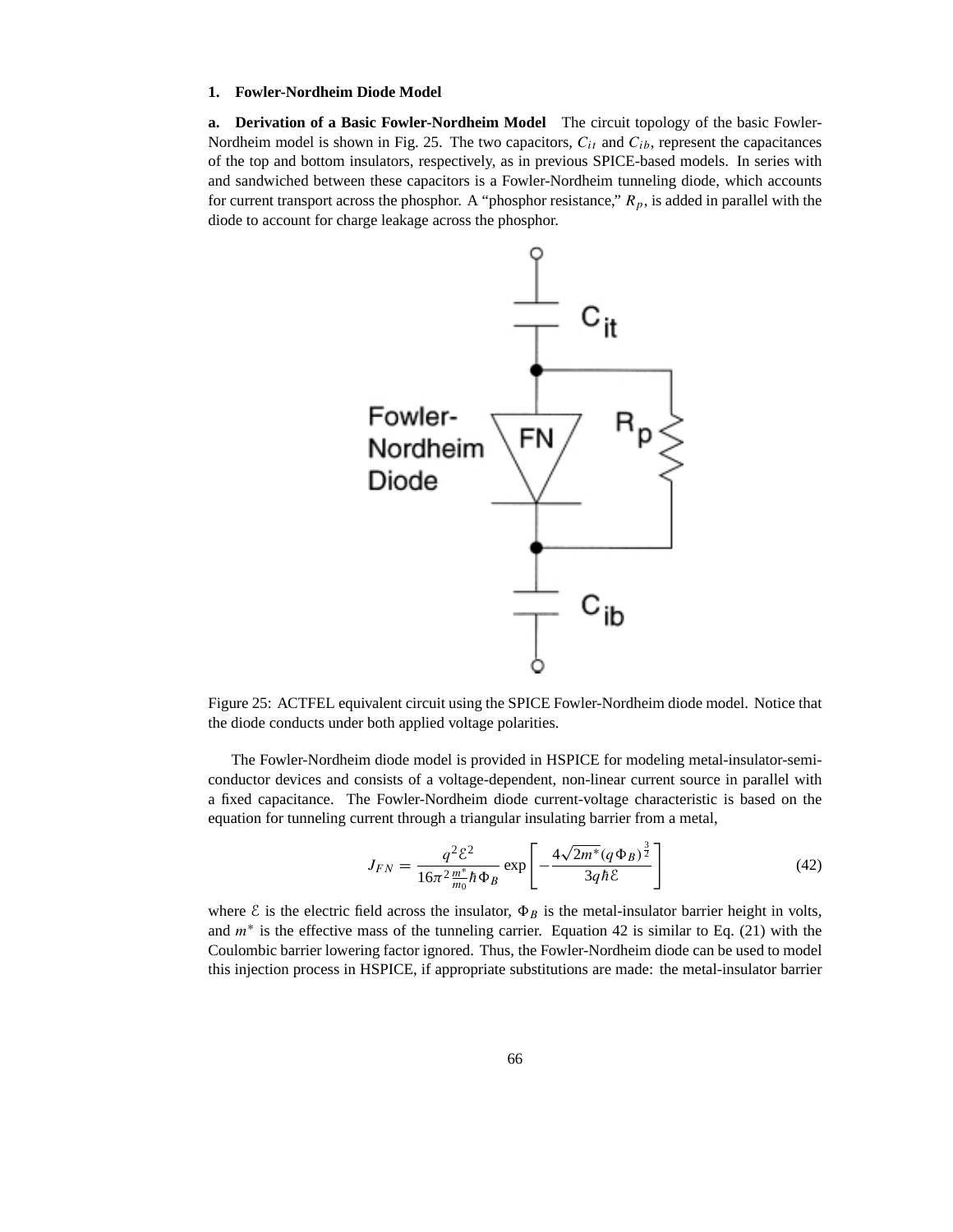height is replaced with the interfacial trap depth, the electric field across the insulator is replaced with the electric field across the phosphor, and the ZnS electron effective mass is used.

However, the Fowler-Nordheim HSPICE model characteristics are given in terms of lumped parameters useful for circuit engineering. In HSPICE, Eq. (42) appears as

$$
id = A \cdot JF \cdot \left(\frac{v_d}{TOX}\right)^2 \exp\left[-\frac{EF \cdot TOX}{v_d}\right]
$$
\n(43)

for forward applied biases, where A is the diode area,  $v<sub>d</sub>$  is the voltage applied across the diode, TOX is the thickness of the "oxide," and  $JF$  and  $EF$  are lumped parameters called the forward current density and critical field, respectively. Initial experimentation made it clear that using these builtin SPICE parameters to model ACTFEL devices is unwieldy at best since the lumped parameters obscure the underlying physics. Therefore, it is necessary to relate the more familiar device physics quantities to the SPICE parameters using HSPICE's built-in algebraic features. To see how this is done, notice that Eqs. 42 and 43 are equivalent if

$$
v_d = TOX \cdot \mathcal{E},\tag{44}
$$

$$
EF = \frac{4\sqrt{2m^*(q\Phi_B)^{\frac{3}{2}}}}{3q\hbar},\tag{45}
$$

and

$$
JF = \frac{q^2 m_0}{16\pi^2 m^* \hbar \Phi_B}
$$
(46)

are chosen. Thus, the electron effective mass and interface trap depth are specified to characterize the model, and a software interface translates these to the necessary HSPICE parameters using equations following from Eqs. 44, 45, and 46. Analogous equations for the reverse-biased case ( $ER$  and  $JR$ ) follow similarly.

Shunted across the voltage-controlled current source, the HSPICE Fowler-Nordheim model also includes a fixed capacitance whose value is

$$
CD = \frac{\varepsilon_{OX}\varepsilon_{0}A}{TOX},\tag{47}
$$

where  $\varepsilon_{OX}$  is the relative dielectric constant of silicon dioxide and  $\varepsilon_0$  is the permittivity of free space. Unfortunately, the value of  $\varepsilon_{OX}$  is fixed in HSPICE and cannot be directly adjusted by the user to reflect materials other than silicon dioxide. However, a way to circumvent this limitation exists: the software interface adjusts the area parameter, A, so that the fixed capacitance is the same as it would be if  $\varepsilon_{OX}$  could be adjusted to the proper value. Then, the effect this adjustment to the area has on the current characteristics is offset by adjusting the  $JF$  parameter in the opposite direction, so that the current given by Eq. (43) remains unaffected.

**b. Specification of Fowler-Nordheim Model Parameters** Of the simulation parameters to be specified, most are known either from the literature and experimental circuit setup, or are determined from electrical characterization experiments or the processing parameters. The electron effective masses and the relative dielectric constants for a variety of phosphor materials have been reported in the literature. For ZnS, the electron effective mass has been reported to be 0.18  $m_0$  [71], and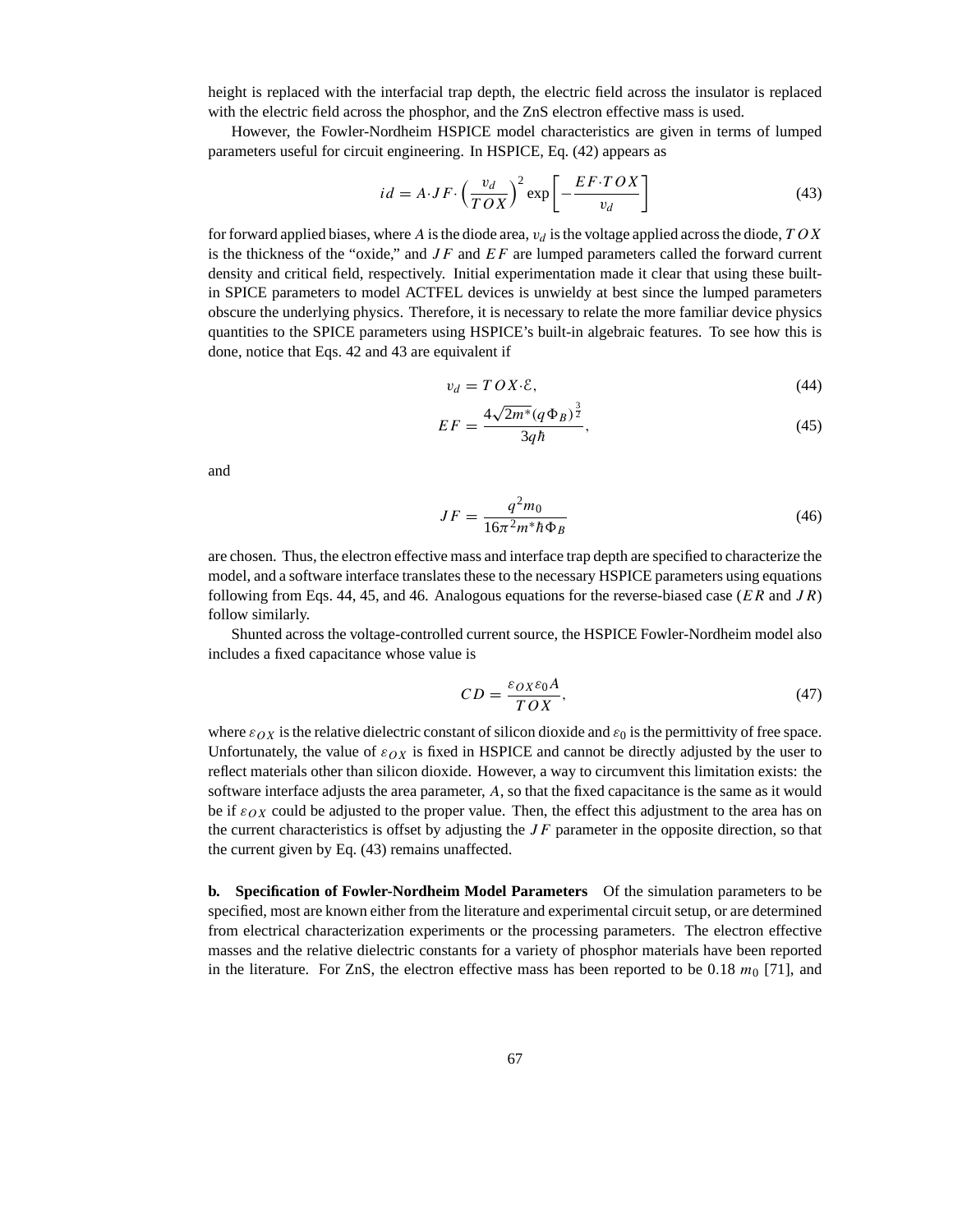the relative dielectric constant is 8.3. Important experimental circuit parameters to be included are the series resistance of the test setup and the parasitic oscilloscope resistance. The device area is a known process parameter.

The remaining non-adjustable parameters can be determined in two ways. First, the thicknesses of the phosphor and insulator layers are approximately known process parameters. These values, together with the device area and the dielectric constants of each layer, can be used to determine the insulator and phosphor capacitance values. However, due to uncertainty in the thickness values, better fits to data result when the parameters are derived from characterization experiments. Typically, the total device capacitance is measured from the pre-turn-on slope of either a Q-V plot or a maximum charge vs. maximum voltage  $(Q_{max}^e-V_{max})$  plot, while the total insulator capacitance,  $C_i = (C_{ib} \times C_{it})/(C_{ib} + C_{it})$ , is measured from the post-turn-on slope of a Q-V or  $Q_{max}^e$ -V<sub>max</sub> plot at 40 to 60 V over threshold. The phosphor thickness is determined using the measured phosphor capacitance value in conjunction with the phosphor dielectric constant and the insulator capacitance. The accuracy of the phosphor and insulator capacitances determined using either method is checked using the Q-F<sub>p</sub> method: the Q-F<sub>p</sub> plot of a ZnS:Mn device should be horizontal before turn-on during the rising portion of the waveform, and vertical after turn-on if the capacitance/thickness values are correct.

This leaves only two simulation parameters that need to be adjusted in order to obtain a good fit to experimental data: the interface trap depth and the value of the phosphor shunt resistance.

The interface trap depth is first adjusted until good agreement is obtained between experimental and simulated Q-V curves at a particular maximum applied voltage. Once the interface trap depth is optimized, the experimental and simulated Q-V curves are very similar, except that there is no leakage in the simulated Q-V curve. To account for leakage in the simulated curve, the phosphor shunt resistance is reduced from infinity to some finite value. Since higher leakage results in a reduced polarization field at the beginning of the next pulse, the turn-on is shifted slightly toward higher voltages for small values of the phosphor resistance; therefore, the interface trap depth value may need to be readjusted slightly after the leakage is accounted for through the addition of the phosphor resistor.

**c. Results of Fowler Nordheim Model** The accuracy of the Fowler-Nordheim diode model for a particular applied voltage is demonstrated in Fig. 26, which shows a Q-V curve of a 650 nm thick ZnS:Mn ACTFEL device driven 40 V over threshold at 1 kHz. The experimental curve and the simulated curve are seen to be very nearly coincident. The values of the interface trap depth and phosphor resistance used in the simulation are  $\Phi_B = 1.03$  eV and  $R_p = 0.65$  M $\Omega$ , respectively.

Figures 27 and 28 show the Q-F<sub>p</sub> and C-V plots, respectively, which correspond to the Q-V plots in Fig. 26. The Q-Fp comparison between measured and simulated data shows that the model correctly accounts for the steady-state field and charge transfer in the ACTFEL device, whereas the C-V plots show the accuracy of the simulated turn-on voltage. Achieving a close fit for both the turn-on voltage and the conduction charge magnitude is fairly sensitive to model parameters; a good fit to one or the other is possible using a wide range of parameter values, but obtaining good fits to both simultaneously is more restrictive of the parameter set. For the model parameters shown in this section, a good fit to all data features is achieved, but the parameters are optimized with a preference to accurate transferred charge fits over more accurate turn-on voltage fits for several reasons. Mainly, a utility feature of this model is likely to be the prediction of ACTFEL power consumption, which is given by the area of a Q-V plot. Therefore, to better match the Q-V areas between simulation and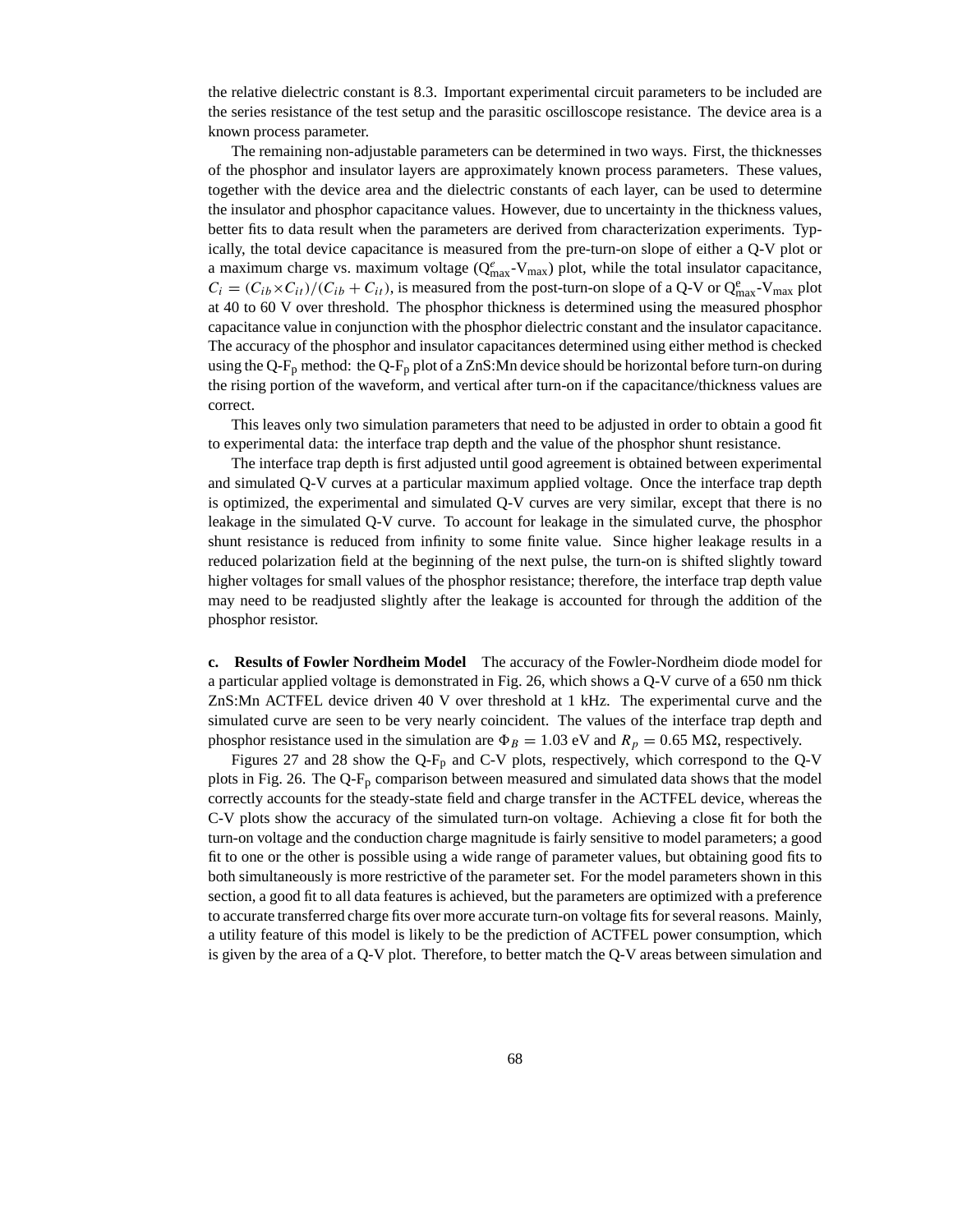

Figure 26: Q-V plot showing simulated (solid line) and measured (dashed line) data for an evaporated ZnS:Mn ACTFEL device driven 40 V over threshold at 1000 Hz.

measurement, the accuracy of the maximum transferred charge is expected to be somewhat more important than the accuracy of the turn-on fit.

Since the standard electrical measurements are parametric plots that do not explicitly reveal the transient dynamic response, it is conceivable that a model with excellent simulated Q-V agreement with measured data hypothetically could have poor agreement in the time domain. Simulated and measured transient charge  $[Q(t)]$  plots in Fig. 29 show that this is not the case for the model under consideration. The main limitations of the simulation are made more apparent in Fig. 29; however, the model turn-on is slightly more sluggish than an actual device, and this sluggishness must be compensated by a slightly more aggressive sourcing of charge during the plateau portion of the driving voltage pulse in order to transfer as much charge as a physical device by the end of the pulse. Second, the model exhibits less rounding in the Q(t) curve near the end of the fall portion of the pulse; this may simply be due to an RC effect of the experimental setup not accounted for in the model.

**d. Scaling Model Parameters with Applied Voltage** Figures 26 through 29 show excellent agreement between simulated and experimental data, but the model parameters used, which are optimized for a particular  $V_{max}$ , do not produce similarly good agreement at other  $V_{max}$ s.

The variation is easily seen in a  $Q_{max}^e$ -V<sub>max</sub> plot. The dotted  $Q_{max}^e$ -V<sub>max</sub> curve in Fig. 30 is produced using the same model that produces Figs. 26 through 29 — a basic Fowler-Nordheim diode model optimized for 40 V over threshold operation. Notice that the fit to the measured data is excellent at 40 V over threshold (∼220 V), reasonably good at adjacent maximum voltages (especially higher voltages), and increasingly poor as the curves near threshold. Significantly, the simulated threshold is ∼ 40V below the experimental threshold and is much softer. If the simulation only needs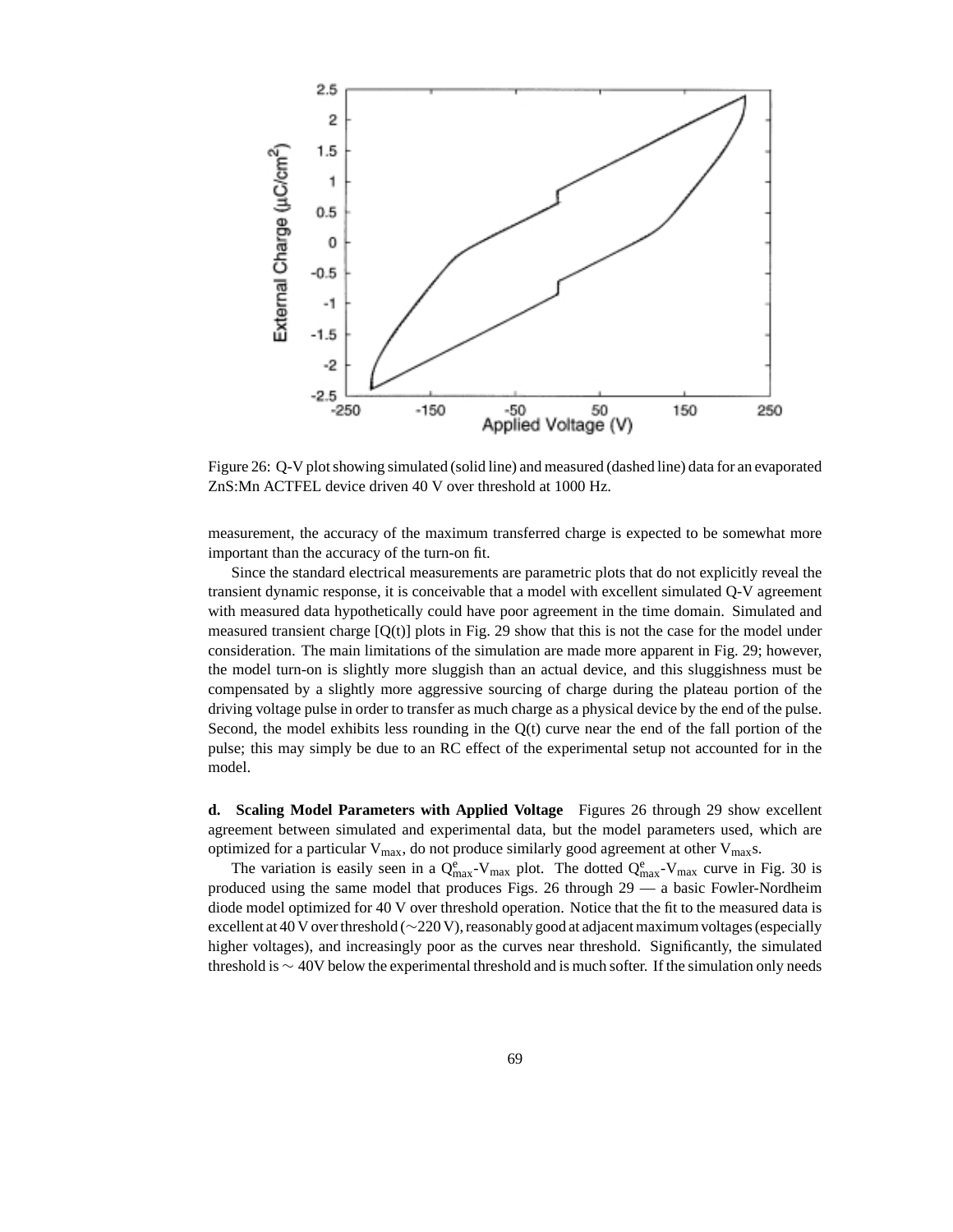

Figure 27: Q-Fp plot showing simulated (solid line) and measured (dashed line) data for an evaporated ZnS:Mn device driven 40 V over threshold at 1000 Hz.



Figure 28: C-V plot showing simulated (solid line) and measured (dashed line) data for an evaporated ZnS:Mn device driven 40 V over threshold at 1000 Hz.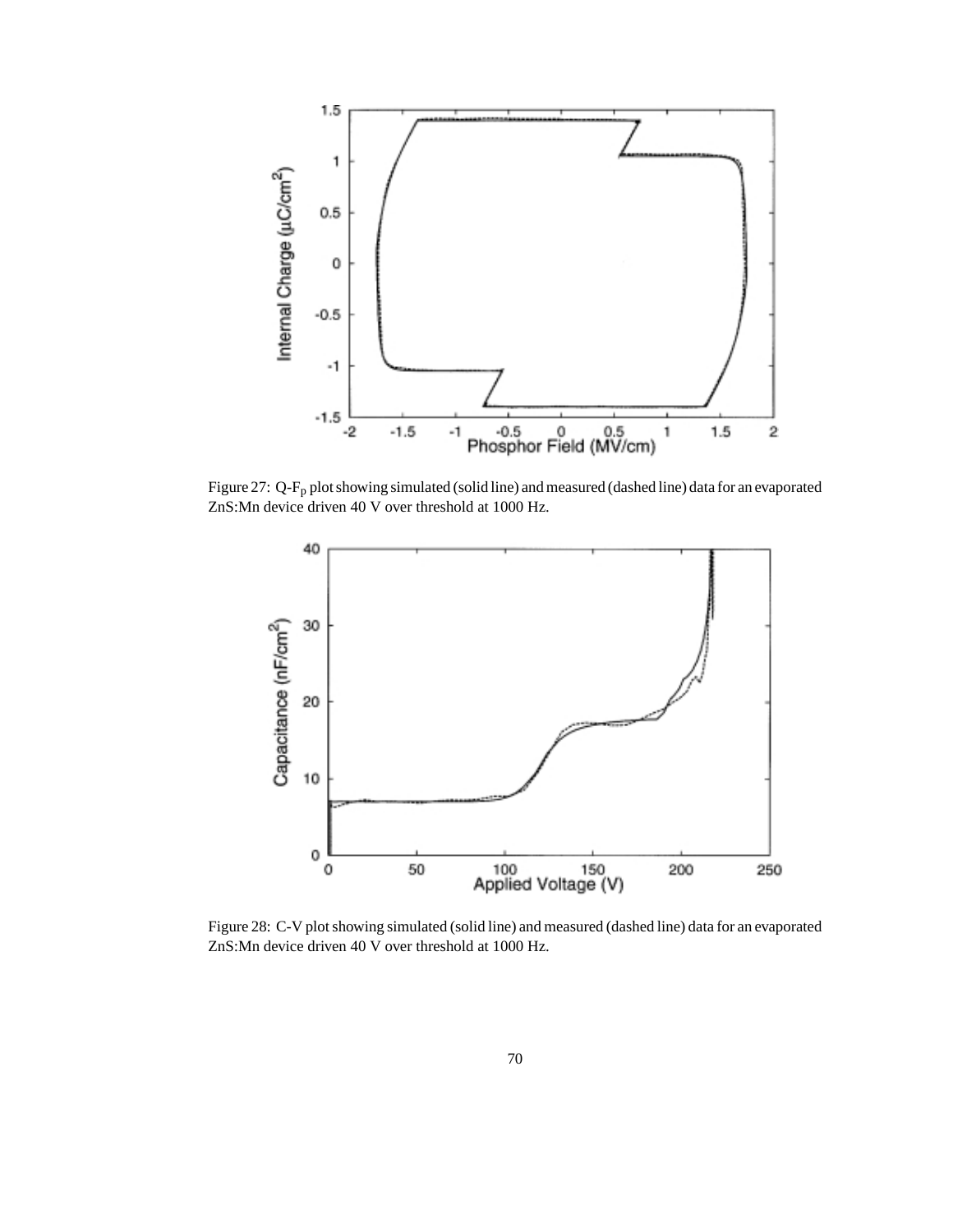

Figure 29: Transient charge plot showing simulated (solid line) and measured (dashed line) data. The device is driven 40 V over threshold at 1000 Hz.

to be accurate at high overvoltages (40 to 60 V over threshold), this model may suffice. However, it would be better to have a model that yields a close fit for any voltage.

To create such a model, the dependence of the best-fit values for the phosphor resistance and the interface trap depth on the overvoltage must first be determined. Figure 31 shows a plot of these best-fit values for a 650-nm thick ZnS:Mn operated at 1000 Hz as a function of overvoltage. The solid lines represent exponential fits to the data of the form

$$
y = A \exp(-OV/\tau) + B \tag{48}
$$

where y is either  $R_p$  or  $\Phi_B$  and OV is the overvoltage. The parameters A, B, and τ in Eq. (48) are determined using least-squares estimation, yielding

$$
\Phi_B = 0.1022 \exp(-OV/16.956) + 1.0186 \tag{49}
$$

and

$$
R_p = 2.098 \exp(-OV/14.288) + 0.4975. \tag{50}
$$

Equations 49 and 50 present a very good fit to the best-fit parameter values, as seen in Fig. 31, especially considering the limited precision of the best-fit parameters. These equations are added to the basic model so that the trap depth and phosphor resistance decay exponentially when driven at voltages above threshold, resulting in the dashed line in the  $Q_{\text{max}}^e$ -V<sub>max</sub> plot shown in Fig. 30.

The revised model is seen to present reasonable behavior above threshold. Two features of this curve are interesting, however. First, the post-threshold fit, although improved, is perhaps not as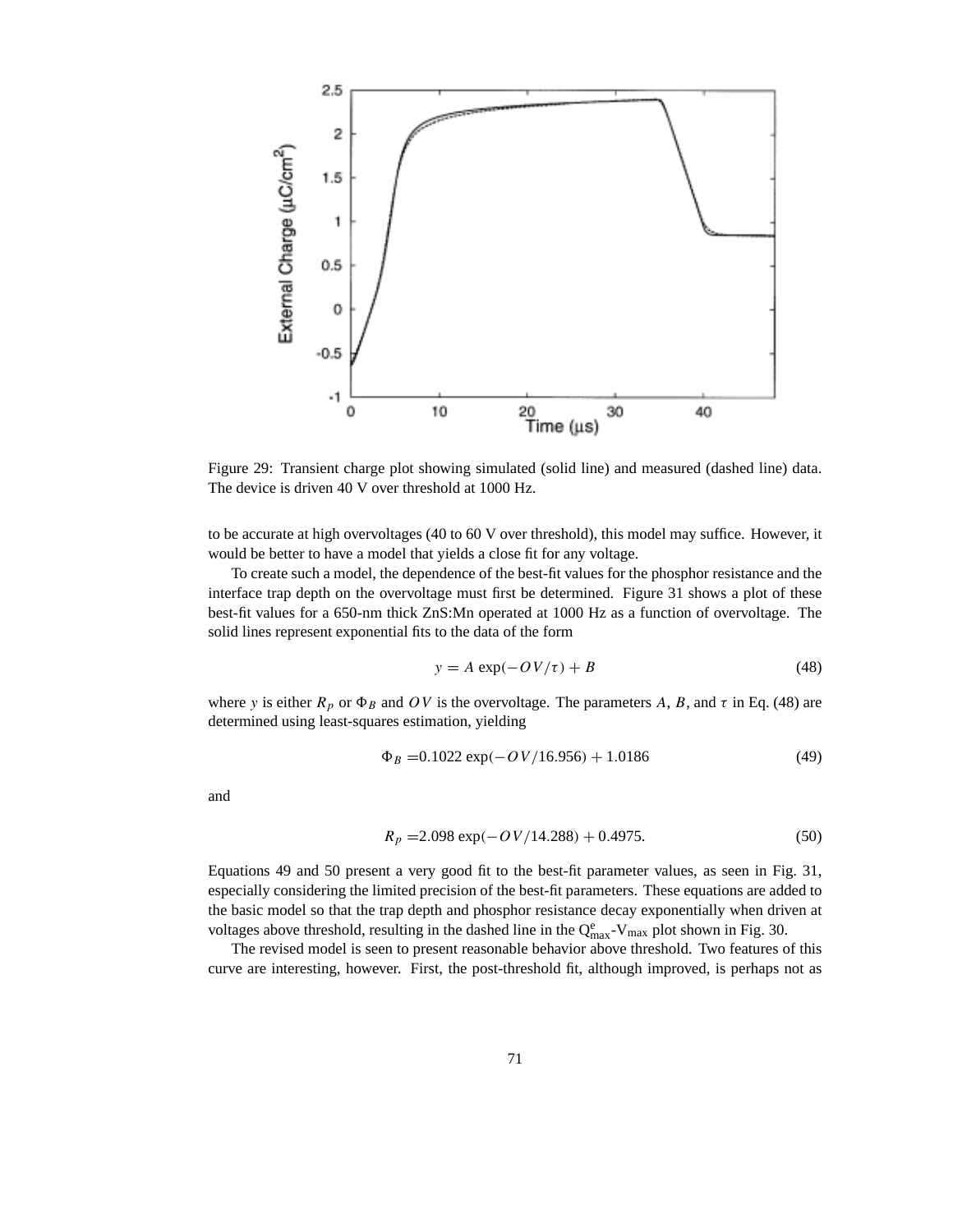

Figure 30:  $Q_{\text{max}}^e$ -V<sub>max</sub> plot at 1000 Hz showing measured (dots) data and simulated data using three different Fowler-Nordheim-based SPICE models. The basic Fowler-Nordheim model (dotted line) is inadequate near and below threshold. Variation of the interface trap depth (dashed line) is seen to produce trends consistent with post-threshold device operation, while failing to reproduce turn-on trends. Adding a second exponential modulation to the model (solid line) results in better near-threshold behavior.

good as would be expected from Fig. 31. This is because the parameters (and thus the exponential fit) depend upon the overvoltage, but only the total applied voltage (i.e., the voltage applied across the series resistor, device, and sense capacitor) is available to the model. A possible solution to this problem would be to use the  $V_{\text{max}}$  value of the previous point to approximate the overvoltage of the next point, but this only makes sense in the context of a  $Q_{\text{max}}^e$ -V<sub>max</sub> experiment. Other solutions would be to iteratively find the applied voltage, if accuracy is very important, or to assume a capacitive voltage divider in determining which fraction of the applied voltage falls across the device.

The second interesting feature of the dashed curve in Fig. 30 is the poor behavior below threshold. The value of  $\Phi_B$  below threshold is fixed at approximately 1.12 eV by Eq. (49), whereas a minimum value of approximately 1.30 eV is required to adequately prevent the device from turning on before the desired threshold voltage. Therefore, a simple solution to the poor threshold fit is to simply add 0.18 eV to the trap depth below threshold. This solution is unsatisfying, though, due to a resultant discontinuity — the device turns on very abruptly so that the transferred charge capacitance is infinite at threshold. A better solution is to provide continuous behavior at threshold.

A number of methods may be used to accomplish this, but simply adding a second exponential function to Eq. (49) is easy and works well. Using

$$
\Phi_B = 0.1022 \exp(-OV/16.956) + 1.0186 + 0.18 \exp(-OV/2)
$$
 (51)

in the model results in the solid line curve shown in Fig. 30, which exhibits reasonable near-threshold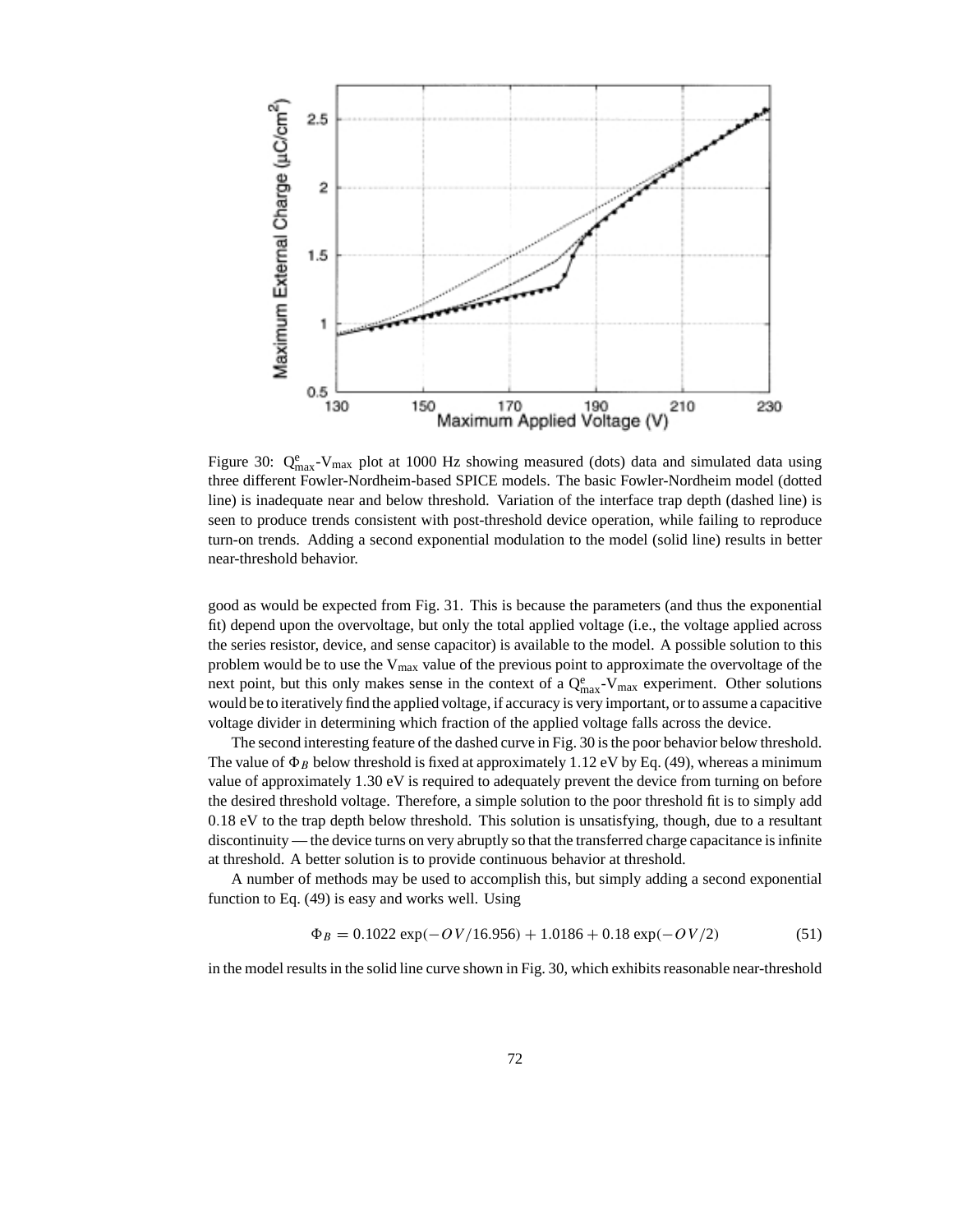

Figure 31: Trap depth and phosphor resistor  $(R_p)$  best-fit parameters for a 650-nm thick evaporated ZnS:Mn device operated at 1000 Hz. The points are the best-fit parameters and the curves show the least-squares best-fit exponential fit to the points.

and subthreshold behavior while maintaining post-threshold accuracy and providing a continuousvalued  $\Phi_B$  at all voltages.

Finally, since slight adjustment of  $\Phi_B$  and  $R_p$  leads to improved simulations, a brief discussion of some aspects of the physical nature of these parameters is warranted. First, consider the barrier height,  $\Phi_B$ .  $\Phi_B$  has been estimated as ∼1.5 eV from electrical characterization of ACTFEL devices with varying phosphor thicknesses [41, 70]. However, this calculation includes the effect of static space charge in the phosphor layer. In a physical device under excitation, the electric field near the cathode is higher than the average phosphor electric field due to the presence of static space charge throughout the phosphor, so that tunnel-emission from this interface is more efficient than the externally measured phosphor field would imply. However, space charge is not considered in the Fowler-Nordheim model shown in Fig. 25. Additionally, the built-in Fowler-Nordheim tunneling diode model current-voltage characteristic given in Eq. (42) does not include Coulombic barrier lowering effects. For both of these reasons, the interface state depth must be artificially lowered to the values shown in Fig. 31 in order to obtain a good fit to data in the simulations.

Next, consider the phosphor resistance,  $R_p$ .  $R_p$  should be regarded primarily as an adjustable parameter which quantitatively accounts for leakage charge in simulated Q-V curves. The physical significance of  $R_p$  (if any) is obscure. The resistivity of the ZnS phosphor has been reported as  $10^8$ to 10<sup>14</sup>  $\Omega$  cm [72], corresponding to values of  $R_p$  ranging from 75 k $\Omega$  to 7.5  $\times$  10<sup>10</sup>  $\Omega$ . While the best-fit value of  $R_p$  in the simulation is within this range, it is very doubtful whether this is in fact chiefly due to the low-field resistance of ZnS because of the uncertainty of the resistivity. Rather, the fact that the phosphor resistance value must be increased by a factor of 20 from the 1000 Hz best-fit values to fit 60 Hz values well argues strongly against this interpretation.  $R_p$  instead probably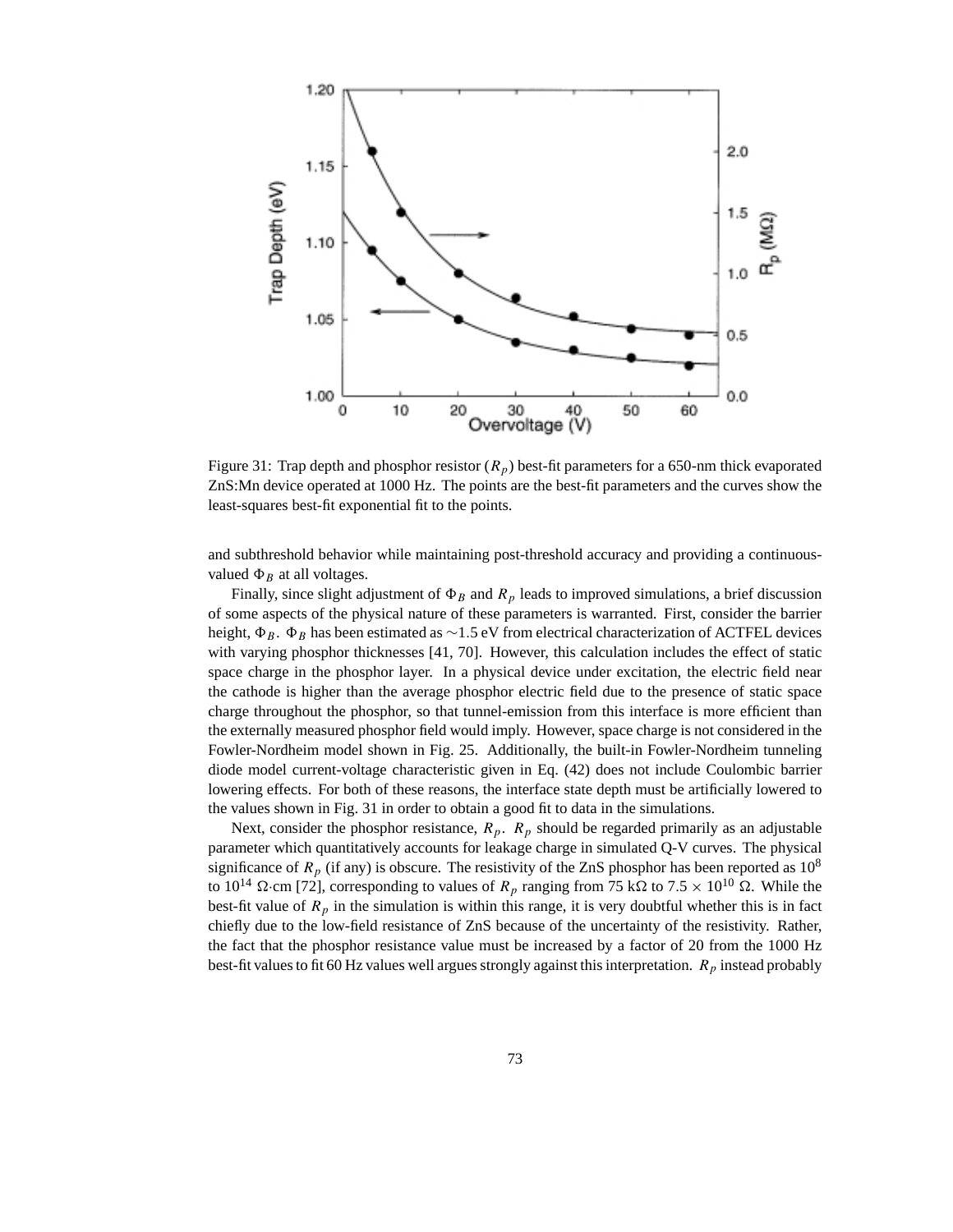accounts for trap emission via an unknown mechanism which is not included in the Fowler-Nordheim model.

#### **2. Two-Sheet Charge Model**

**a. Device Physics–to–SPICE Mapping** As mentioned in Section B., one approach to SPICE modeling is to first develop a device physics-based model, and then to map the device physics equations into corresponding dependent current sources in the SPICE model. This approach was pursued by Keir in mapping his single-sheet space charge model into SPICE as shown in Figs. 11 through 13 [48]. In this subsection, the single-sheet charge SPICE model is expanded into a two-sheet charge model.

In constructing the two-sheet charge model in SPICE, it is useful to refer to an energy band diagram of the ACTFEL device under forward bias, such as that shown in Fig. 32. Figure 32 shows two processes occurring in the ACTFEL device which need to be included in the model. The first is electron emission, both from the cathodic phosphor-insulator interface and from each sheet of charge. The second is electron recapture at the sheets of charge and the opposite interface.

As in the state-space model discussed previously, interface emission can occur via any of the three mechanisms in Section 2. and described by Eqs. 19, 21, and 22. However, the integral in Eq. (22) makes inclusion of phonon-assisted tunneling in a SPICE model difficult (an external program to calculate the emission rate and the incorporation of a look-up table in the SPICE program would be required), so only pure tunneling and thermal emission are included in the SPICE model. Thus, the total emission rate from an interface is just the sum of pure tunneling and thermal emission:

$$
e_n = e_n^{PT} + e_n^{thermal}.
$$
\n(52)

Except at very low fields, pure tunneling is expected to dominate the emission. The emission from the bulk sheets of charge is assumed to occur through field emission only, so that the  $e^{thermal}$  term in Eq. (52) is omitted for bulk emission. Note that Eq. (52) gives the emission rate at an interface, as opposed to the emission current as in Eq. (42). Since the emission rate has units of inverse time, the emission current is given by

$$
j_n = q n_x(t) e_n, \tag{53}
$$

where  $n<sub>x</sub>(t)$  denotes the number of electrons per area available at the interface of interest, x, at a given time, t.

 $n<sub>x</sub>(t)$  must be known to use the emission rate to find the emission current. Note that at zero-field conditions, a certain number per unit area of electrons will be trapped at an interface. This number is termed the no-field occupancy,  $N_0f_0$ , for the interfaces, and the number of traps,  $N_T$ , for the bulk sheets of space charge. The number of the electrons available at the interface or bulk trap will decrease as emission occurs. Thus, the number of electrons per area present at interface  $x$  is the sum of the electrons present under zero-field conditions minus the number which have been emitted:

$$
n_x(t) = N_0 f_0^x - q_x(t)/(-q),
$$
\n(54)

where  $q_x$  is the amount of emitted charge per area,  $-q$  is the charge of an electron, and  $N_T$  is substituted for  $N_0 f_0$  in the case of a bulk trap. (A positive value of  $q_x$  therefore corresponds to excess trapped electrons.)  $q_x$  can be found by applying Gauss' Law. For instance, the amount of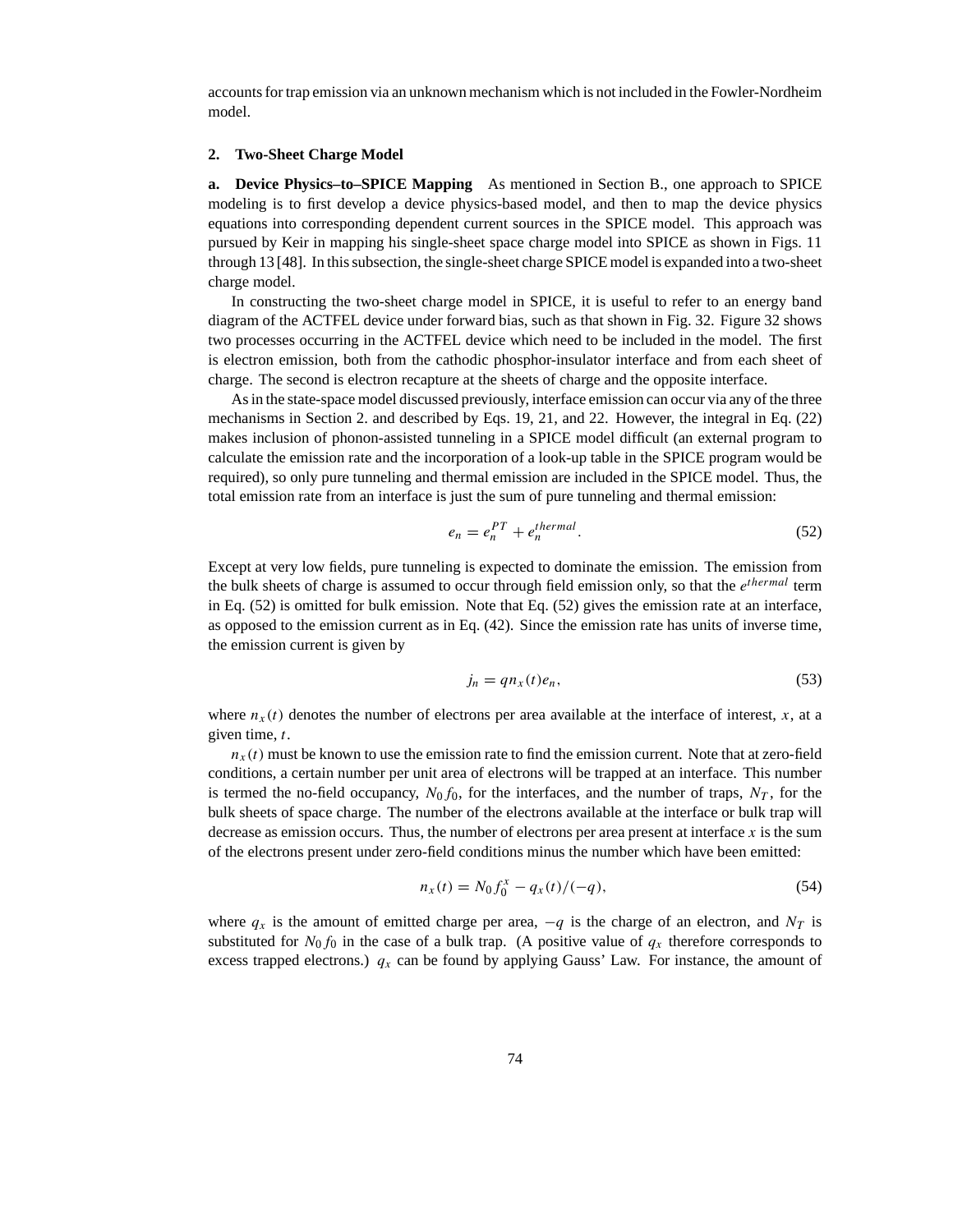

Figure 32: Energy band diagram representation of the conduction and space charge currents for an ACTFEL device in which space charge creation is limited to two discrete sheets in the phosphor bulk.

charge per area emitted from the bottom interface,  $q_{ib}$ , and from the first sheet of space charge,  $q_{sc1}$ , is given by

$$
-q_{ib}(t) = C_{ib}v_{ib}(t) - C_{p1}v_{p1}(t)
$$
\n(55)

and

$$
-q_{sc1}(t) = C_{p1}v_{p1}(t) - C_{p2}v_{p2}(t),
$$
\n(56)

where the Cs refer to the normalized capacitances of each layer and the vs refer to the voltage dropped across the layer. Similar equations follow for  $q_{sc2}$  and  $q_{it}$ . These equations are then inserted into Eq. (54) to give  $n_{ib}(t)$ ,  $n_{sc1}(t)$ , and so forth.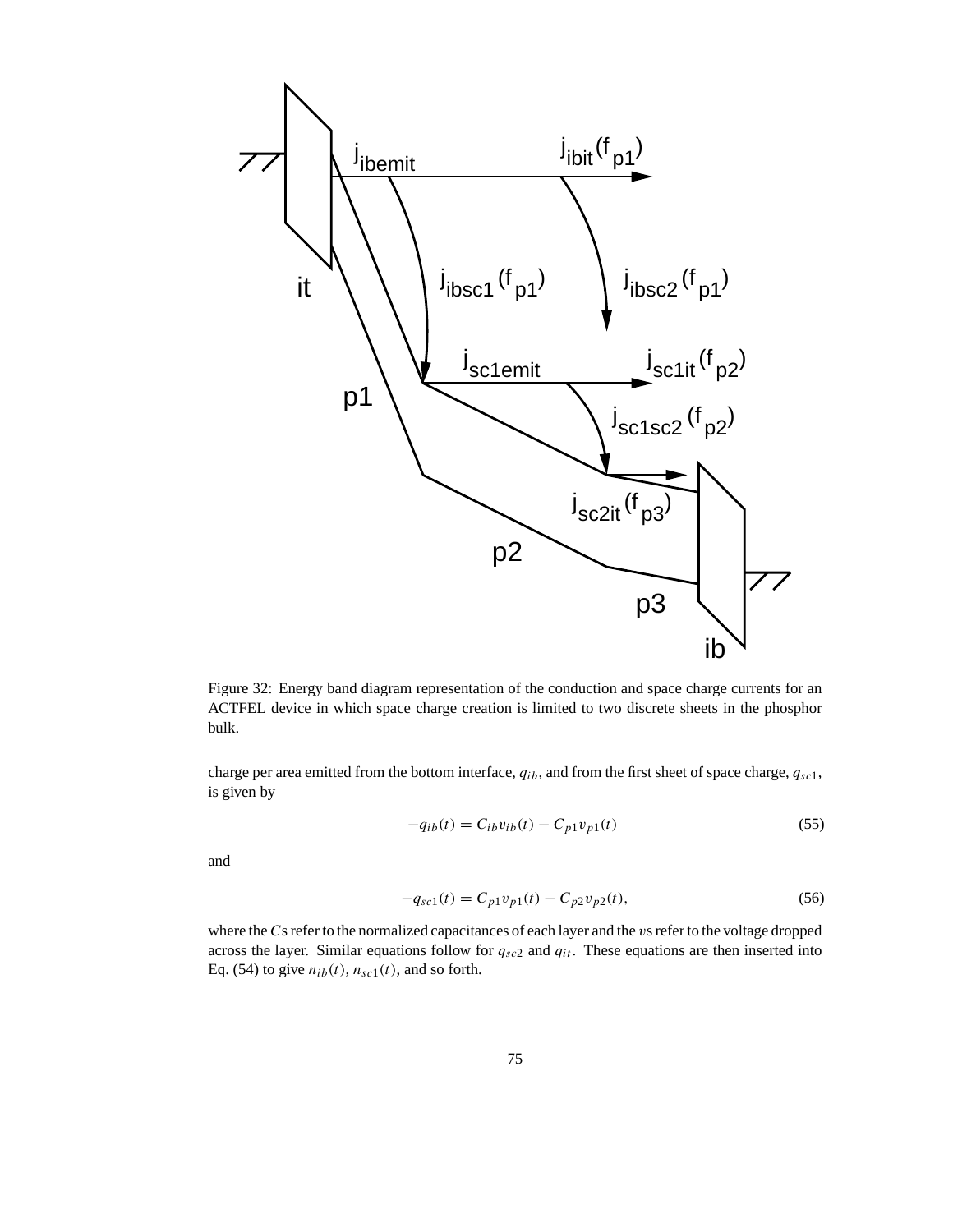Next, the probability of electron capture by each trap must be included. First, any electron reaching either phosphor-insulator interface is trapped at the interface. In addition, an electron has a finite chance to be trapped at any sheet of charge it must traverse on its way to an interface. This probability is termed the space charge capture factor for trap x,  $\sec f_x$ , and varies between 0 and 1. Several possibilities for the formulation of  $\operatorname{sccf}_x$  are possible. The simplest is to simply assign a constant value, which can be fit to experimental data. However, electron capture is affected by two conditions. The first of these is the electric field strength at the trap: capture is much more likely for a trap in a low field than a high field. One formulation used by Bouchard et al. assumed the capture probability varied linearly with field, as in

$$
sccf_x(f_p) \propto \left(1 - \left|\frac{f_p}{f_{0c}}\right|\right),\tag{57}
$$

where  $f_{0c}$  is the critical field above which capture is not allowed, and  $f_p$  is taken as the average of the two phosphor fields existing on either side of the sheet of charge [53]. The second condition affecting electron capture at a bulk trap is the occupancy of the trap. Logically, the probability of capture should increase as the proportion of unfilled to filled traps increases. Additionally, device physicsbased space charge modeling efforts typically assume the space charge is positive and preclude the possibility of negative space charge; in other words, the bulk traps cannot hold more electrons than in the no-field situation. Bouchard et al. account for both aspects of this second condition by multiplying Eq. (57) by an additional term, so that

$$
sccf_x(f_p) = \left(1 - \frac{n_x}{N_t}\right) \left(1 - \left|\frac{f_p}{f_{0c}}\right|\right),\tag{58}
$$

where  $n_x$  is given by Eq. (54). As will be seen later, the number of electrons emitted from the trap relative to the total number available is quite small, so that the first term of Eq. (58),  $(1 - n_x/N_t)$ , approaches zero and thus forces the total capture factor towards zero. To counteract this effect, Eq. (58) is modified to

$$
sccf_x(f_p) = \left[1 - \left(\frac{n_x}{N_t}\right)^y\right] \left(1 - \left|\frac{f_p}{f_{0c}}\right|\right). \tag{59}
$$

If y is specified large enough, the main effect of the first term of Eq.  $(59)$  is to limit the occupancy of the trap to  $N_t$  but otherwise does not significantly affect the value of  $sccf_x$ . For small values of y, the occupancy of the trap becomes more important, but the overall value of  $sccf<sub>x</sub>$  is likely to be small and the trap will never be completely refilled. For the simulation results presented in the next subsection,  $y = 250$  so that the former condition holds.

Now that the treatment of both emission and electron recapture has been described, the mapping of these processes into a SPICE model can proceed. Again referring to Fig. 32, notice that the ACTFEL device is divided into five regions: two insulators and three segments of phosphors separated by the two sheets of charge. These regions are first mapped as the five capacitors shown in Fig. 33, whose capacitance values are simply determined from the device area, the dielectric constants of the phosphor and insulator materials, and the thickness of each region. Next, each electron flux shown in Fig. 32 is mapped to the correspondingly named dependent current source in Fig. 33, noting that the polarity of the current sources is opposite that of the electron flux. Next, the mathematical characteristics of each current source are defined. The total electron emission current from the interface and each sheet of charge is given by Eq. (53) with the appropriate occupancy and field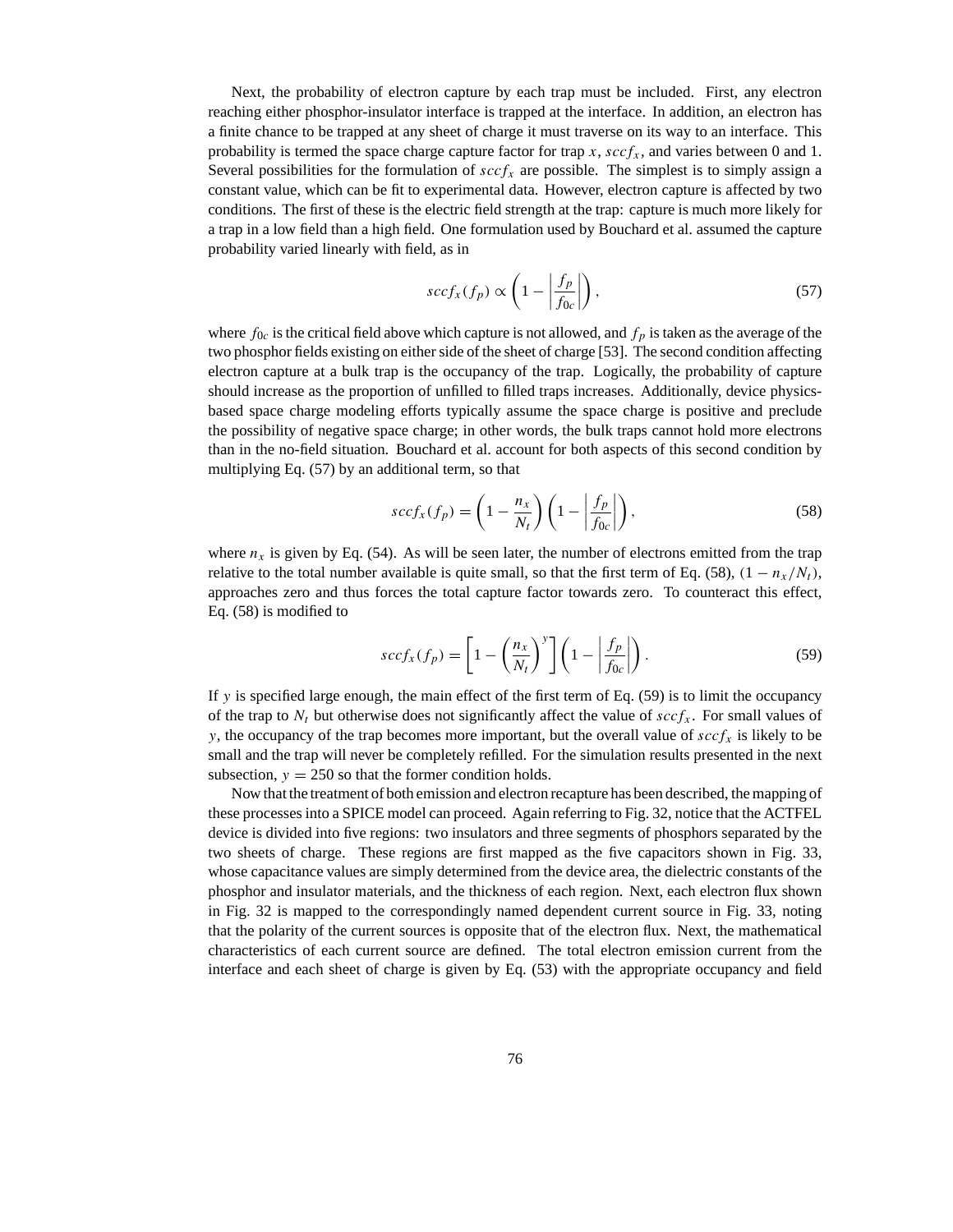

Figure 33: Equivalent circuit model for the two-sheet charge model under forward bias, in which the three emission and three space charge capture currents shown in Fig. 32 are represented by six voltage-controlled dependent current sources.

terms substituted in. The emission current density from the second charge sheet appears directly in Fig. 33. However, some portion of the electrons originating at the interface and first charge sheet are trapped within the bulk and do not reach the anodic interface. Subtracting out the trapped electrons, it can be shown that

$$
j_{ibsc1} = j_{ibemit}(f_{p1}) \cdot sccf_1,\tag{60}
$$

$$
j_{ibsc2} = j_{ibemit}(f_{p1}) \cdot (1 - sccf_1) \cdot sccf_2,\tag{61}
$$

$$
j_{ibit} = j_{ibemit}(f_{p1}) \cdot (1 - \mathit{sccf}_1) \cdot (1 - \mathit{sccf}_2),\tag{62}
$$

$$
j_{sc1sc2} = j_{sc1emit}(f_{p2}) \cdot sccf_2,
$$
\n(63)

and

$$
j_{sc1it} = j_{sc1emit}(f_{p2}) \cdot (1 - \text{scc}f_2). \tag{64}
$$

Finally, the mapping process is repeated for the negative polarity of the applied voltage pulse to complete the model. Note that each applied voltage pulse polarity requires the use of 6 voltagedependent current sources so that a total of 12 are required in the final model.

**b. SPICE Two-Sheet Charge Model Simulation Results** The most obvious benefit of the twosheet charge model is the ability to model symmetric and asymmetric capacitance overshoot. Figure 34 shows the C-V characteristics for the 12 current source models described in the previous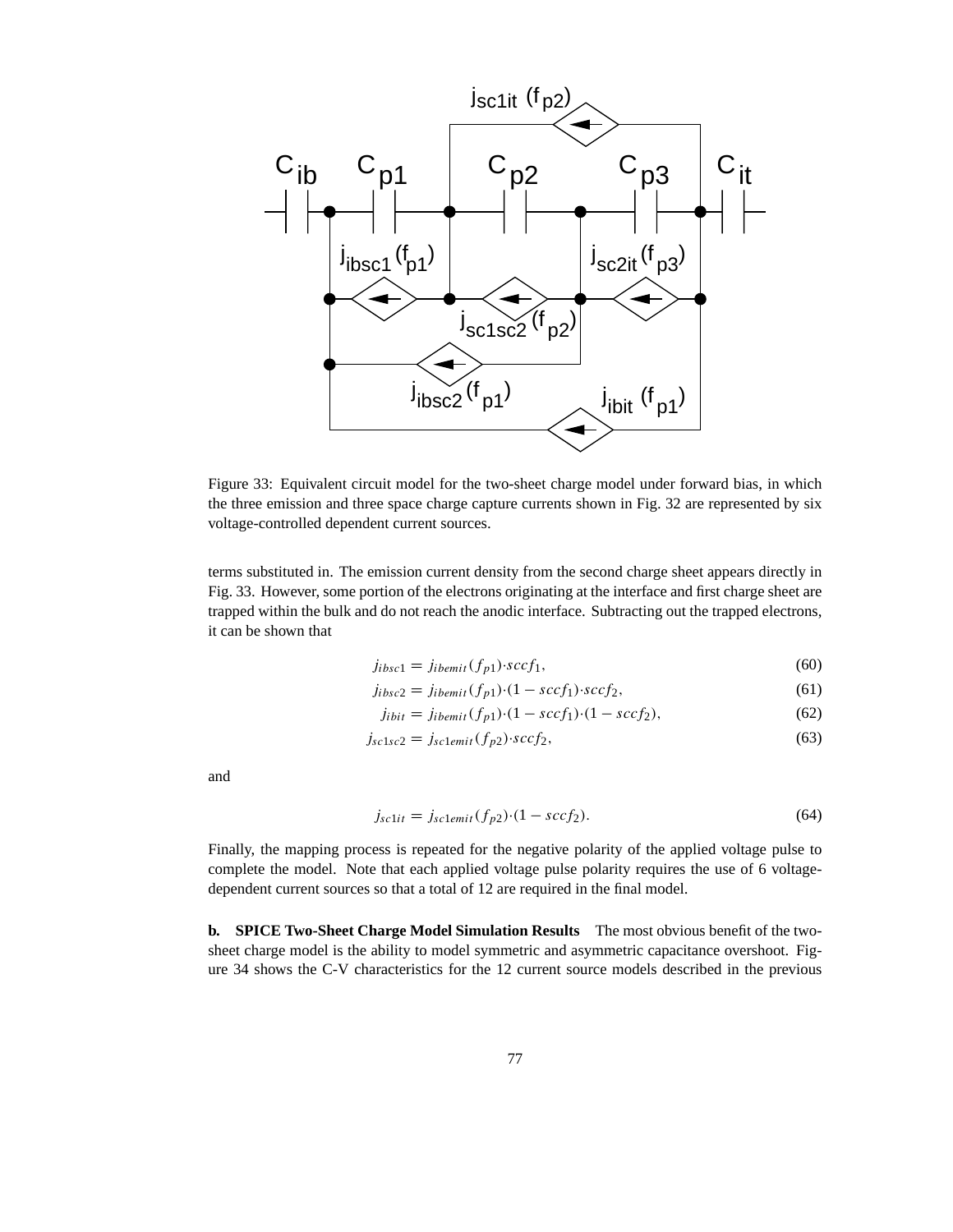

Figure 34: C-V plot showing capacitance overshoot in the two-sheet charge model with space charge creation via field emission. This overshoot is present for both applied voltage polarities.

subsection, using the parameters listed in Table 2. Only the positive polarity is shown since the negative polarity C-V curve is identical for the parameters simulated. The amount of overshoot seen in Fig. 34 is only moderate, as is typical when space charge creation is assumed to occur via field emission [48, 53]. The model may be made to yield asymmetric overshoot by adjusting the simulation so that different parameter values are used for each sheet of charge.

| <b>Simulation Parameter</b>           | Value                   | <b>Simulation Parameter</b>             | Value                               |
|---------------------------------------|-------------------------|-----------------------------------------|-------------------------------------|
| <b>Phosphor Thickness</b>             | $650$ nm                | Interface Trap Depth                    | $1.30 \text{ eV}$                   |
| Phosphor Dielectric Constant          | 8.3                     | Space Charge Trap Depth                 | $1.25 \text{ eV}$                   |
| <b>Total Insulator Capacitance</b>    | $18 \text{ nF/cm}^2$    | <b>Electron Relative Effective Mass</b> | 0.18                                |
| Device Area                           | $0.085$ cm <sup>2</sup> | Neutral Interface Trap Density          | $5 \times 10^{13}$ cm <sup>-2</sup> |
| Charge Sheet Distance from Interfaces | $50 \text{ nm}$         | <b>Bulk Trap Density</b>                | $5 \times 10^{13}$ cm <sup>-2</sup> |
| Rise Time                             | $5 \mu s$               | <b>Electron Capture Critical Field</b>  | $2$ MV/cm                           |
| Pulse Width                           | $30 \mu s$              | <b>Thermal Emission Cross Section</b>   | $1 \times 10^{-15}$ cm <sup>2</sup> |
| Fall Time                             | $5 \mu s$               | Temperature                             | 300 K                               |
| Frequency                             | 1000 Hz                 | Series Resistance                       | $500 \Omega$                        |
| <b>Cycles Simulated</b>               | 3                       | Sense Capacitance                       | $109.0$ nF                          |

Table 2: Nominal ACTFEL double sheet-charge SPICE simulation parameters.

Careful observation of Fig. 34 reveals another important result of the SPICE two-sheet charge model. Inclusion of the series resistance in the test circuit leads to a "bump" in the C-V curve near 200 V. Such a C-V "bump" is also evident in state-space simulation, as discussed in Section 5. and is often observed experimentally, if the signal-to-noise ratio is adequate in this portion of the C-V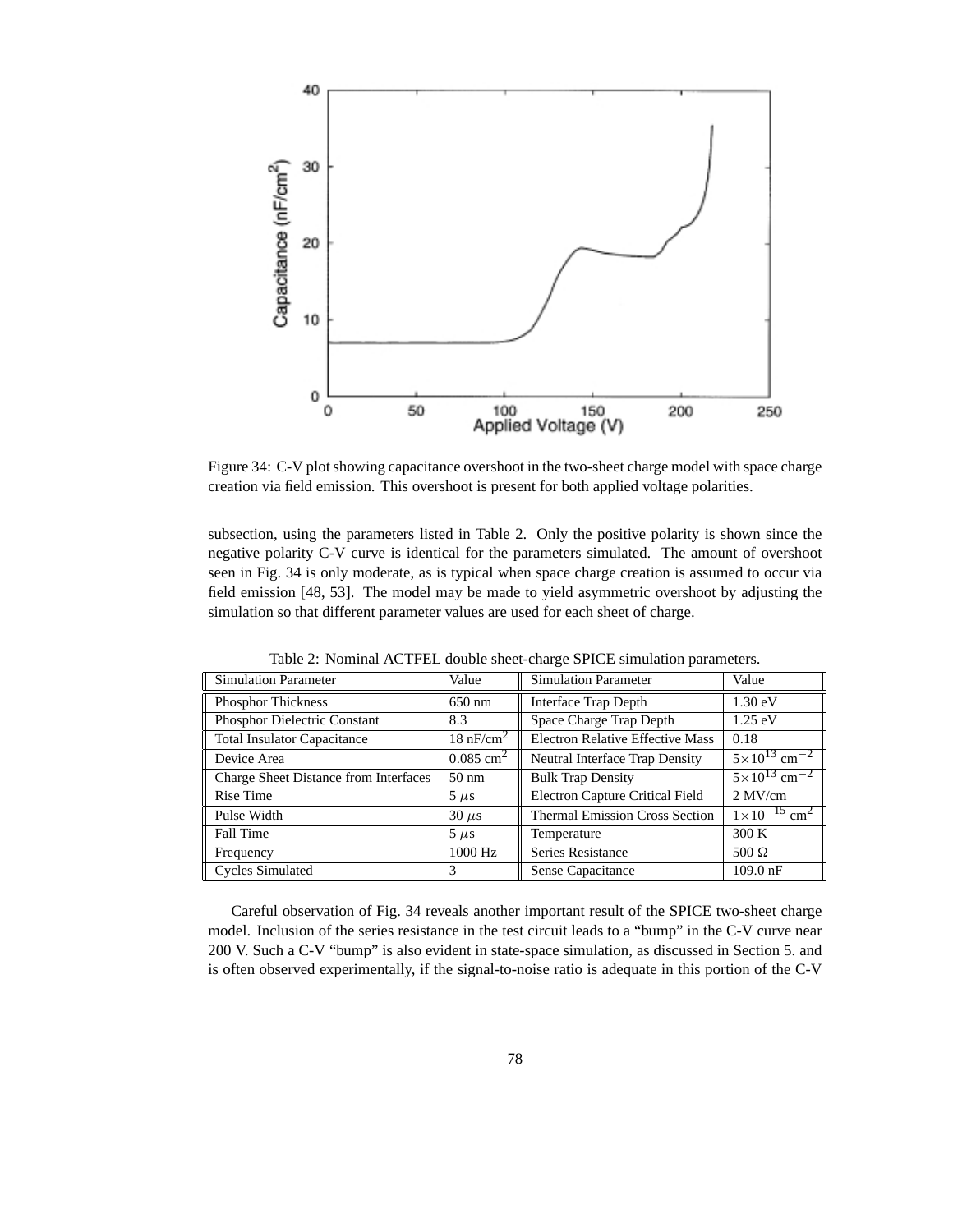

Figure 35: Plot showing the occupancy of the bottom insulator-phosphor interface (outer curve) and the first sheet of charge (inner curve).  $N_0 f_0$  and  $N_T$  are both  $5 \times 10^{13}$  cm<sup>-2</sup>.

curve. Including this series resistance and the oscilloscope resistance is trivial in SPICE, but was found to be very difficult in a device physics modeling framework [53].

Figure 35 shows the occupancy of the bottom phosphor-insulator interface (outer curve) and the first sheet of charge (i.e., the charge sheet near the bottom interface; inner curve), which is instructive in elucidating the internal working of the model. First, note that both  $N_0$  f<sub>0</sub> and  $N_T$  are set to  $5 \times 10^{13}$  cm<sup>-2</sup>, as noted in Table 2. At the beginning of a positive pulse, the occupancy of the bottom interface is higher than this number, due to the accumulation of electrons emitted from the top interface during the previous negative half-cycle. As the applied voltage is ramped past the turn-on voltage, the interface begins to emit electrons, and the number of trapped electrons decreases to a minimum at the end of the applied pulse. The trap is then refilled through a combination of charge leakage from the top interface and electrons emitted from the top interface or sheets of charge during the negative portion of the applied voltage waveform. As seen in Fig. 35, electrons begin to be emitted from the first charge sheet approximately at the same time as interfacial emission begins. This "extra" emission, which is not expected in a device without space charge, is responsible for the overshoot seen in C-V characteristics. Note that it is possible for charge emitted from the bottom interface to be trapped at the first charge sheet during this time, but the probability is very small due primarily to the high field near the sheet of charge. However, notice that the occupancy of the first sheet of charge increases during the positive voltage pulse plateau portion of the waveform; this increase is a consequence of the flow of relaxation charge which reduces the field, which in turn increases the space charge capture factor. The traps in the first charge sheet are refilled during the negative portion of the applied voltage waveform by electrons emitted from the top interface or from the second sheet of charge. Finally, notice that the occupancy of the bulk trap does not exceed  $N_T$  as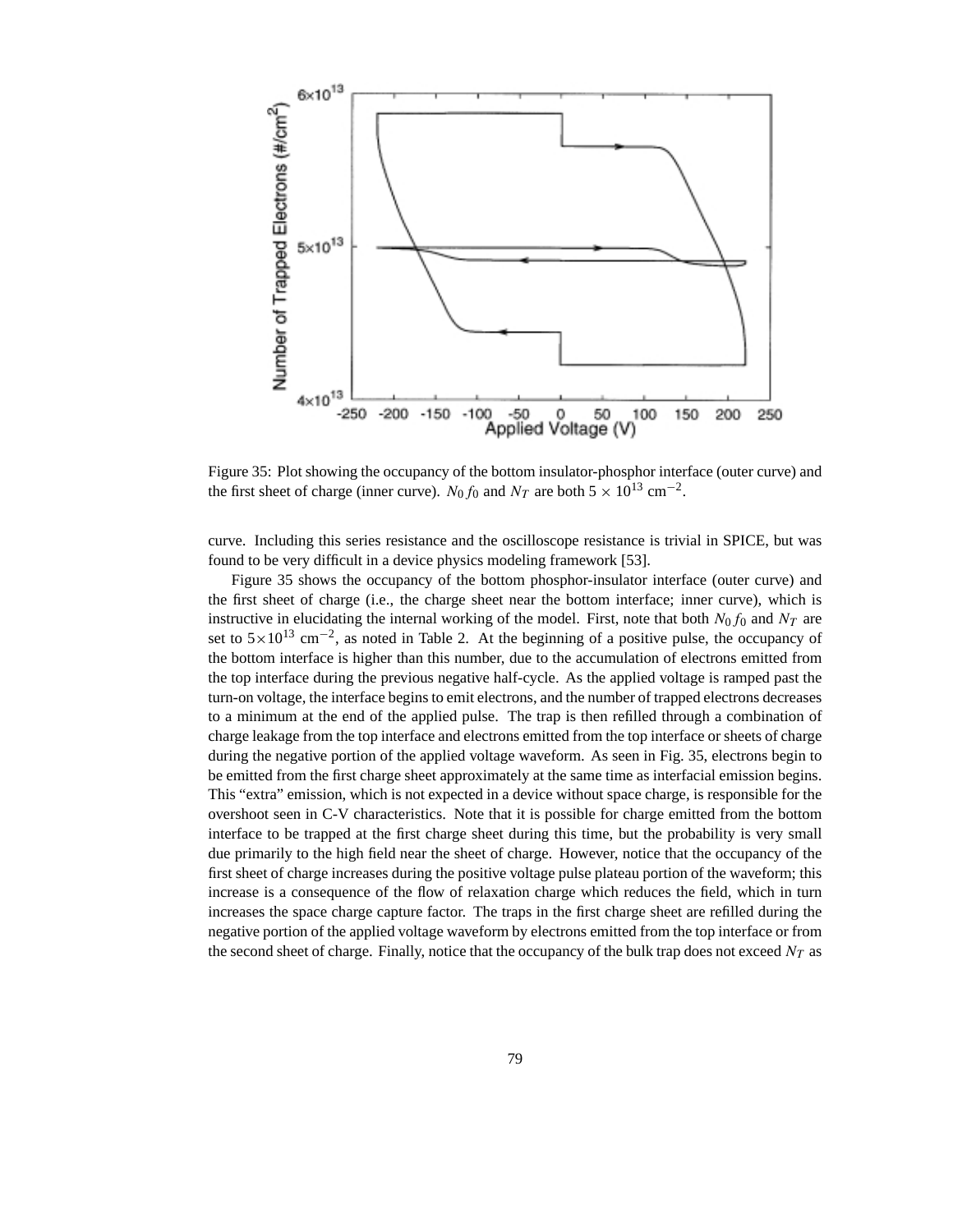that of the interfacial trap exceeds  $N_0f_0$ . In fact, depending on the value specified for the critical field for electron capture, or other simulation parameters, the charge sheet does not necessarily have to be refilled completely. Rather, a certain number of traps are unfilled at all times during the waveform. The positive space charge present due to these permanently unfilled traps could be used to simulate static space charge. For the simulation shown in Fig. 35, the parameters are set so that the charge sheet is fully refilled in order to increase the amount of C-V overshoot.

The equivalent circuit for the SPICE two-sheet charge model shown in Fig. 33 is appropriate for the most general case; that is, all possible connections between different phosphor nodes are established and appropriate mathematical relationships between them are modeled using voltagedependent current sources. This is appropriate in device physics modeling, where the simulations should reflect physical reality as much as possible. However, each additional current source that is included in the SPICE model increases the simulation time. Therefore, it may be desirable to create a simpler two-sheet charge model by eliminating unnecessary current sources from Fig. 33. As seen from Fig. 35, the role that cathodic phosphor-insulator interface emission plays in refilling the traps in the closest sheet of charge is minor due to the high field in this region; thus,  $j_{ibsc1}$  can be eliminated. Since the number of electrons emitted from bulk traps is much smaller than the number emitted from interfaces, the role that these electrons play in refilling the other sheet of charge is also small; therefore,  $j_{sc1sc2}$  can be removed. Finally, since the sheet of charge located closest to the anode is expected to be in a low-field region, emission from that sheet is likely to be small, and  $j<sub>sc2it</sub>$ can be omitted. Three sources are left, which are required for proper operation of the model:  $j_{ibit}$ accounts for most of the conduction charge,  $j_{sc1it}$  accounts for C-V overshoot, and  $j_{ibsc2}$  is needed to refill the second charge sheet. Repeating the elimination process for the other applied voltage polarity leads to a model that has only 6 current sources, reduced from 12.

C-V plots produced using this simplified six-current source model are shown in Fig. 36. Curve (a) exhibits a similar amount of overshoot to that shown in Fig. 34, yet this model requires only one-third of the computing time as the 12-source model. Curve (a) uses a field-dependent space charge capture factor and does not allow negative space charge. Eliminating the stipulation that no negative space charge be allowed results in a modest computer time savings, as the current source equations are simplified. This has the added benefit of increasing the amount of C-V overshoot, since more charge is available at the cathodic charge sheet to be emitted, as seen in curve (b) of Fig. 36. Note that Fig. 36(b) exhibits a reduced slope at the onset of turn-on, which can be understood in terms of the following. The excess electrons trapped at the "overfull" sheet of charge result in the energy bands being pushed upward compared to the limited-occupancy case, which serves both to reduce the field at the cathodic interface and to increase the field at the sheet of charge. Thus, electron emission from the interface is more difficult than before, while emission from the sheet of charge is easier. Thus, the sheet of charge now begins emitting electrons before the interface does. A similar effect is seen when the trap depth at the sheets of charge are specified as significantly lower than the trap depth at the interfaces. Finally, the space charge capture factor can be replaced by a constant, resulting in a model that simulates in only one-sixth the time of the original 12-current source model. For  $sccf = 0.15$ , curve (c) in Fig. 36 results.

#### **3. SPICE ACTFEL Modeling Summary and Future**

ACTFEL SPICE modeling offers a number of advantages. First, the inclusion of external circuitry, such as driver electronics, parasitic effects, or series resistors, is easily accomplished. This makes SPICE models ideal for circuit engineering or power estimation applications. Second, the mathe-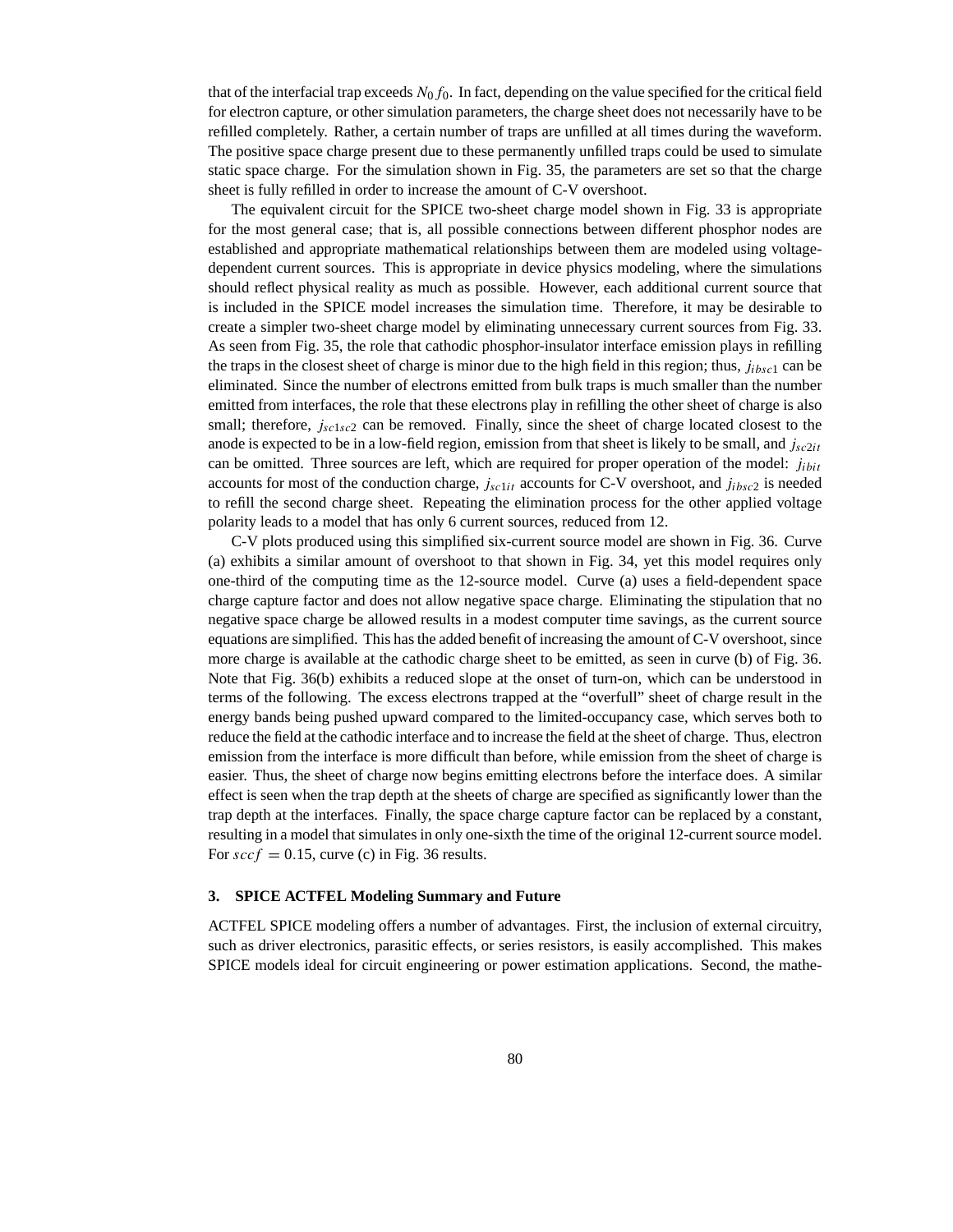

Figure 36: C-V plots showing capacitance overshoot in simplified six-current source two-sheet charge models. The models that produce these curves differ only in the handling of the charge capture coefficient. The model that produces curve (a) uses a field-dependent space charge capture factor and does not allow negative space charge. Curve (b) is similar to (a), except negative space charge is allowed in the model. Curve (c) results when a constant capture factor  $sccf = 0.15$  is used.

matical solution of the model is largely handled automatically by the SPICE program, decoupling the formulation of the model from the computation. Third, as illustrated by the Fowler-Nordheim diode ACTFEL model example, relatively simple models can simulate ZnS:Mn ACTFEL devices with excellent accuracy while requiring minimal computer time. Finally, the two-sheet charge SPICE model demonstrates that much of the device physics-based modeling work can also be implemented in a SPICE environment, blending the power of this modeling approach with the convenience of SPICE to circuit engineers.

A number of enhancements to both the Fowler-Nordheim and two-sheet charge SPICE models are planned for the near future. First, the frequency dependence of the Fowler-Nordheim model parameters, specifically of the phosphor resistance, will be included in a manner analogous to the modeling of the overvoltage dependence. Second, the two-sheet charge model will be expanded to include trap-to-band impact ionization as a possible space charge creation mechanism. Next, as in the state-space model, optical models are to be included in both SPICE models to allow for simulation of the optical performance of ACTFEL devices as well as the electrical characteristics.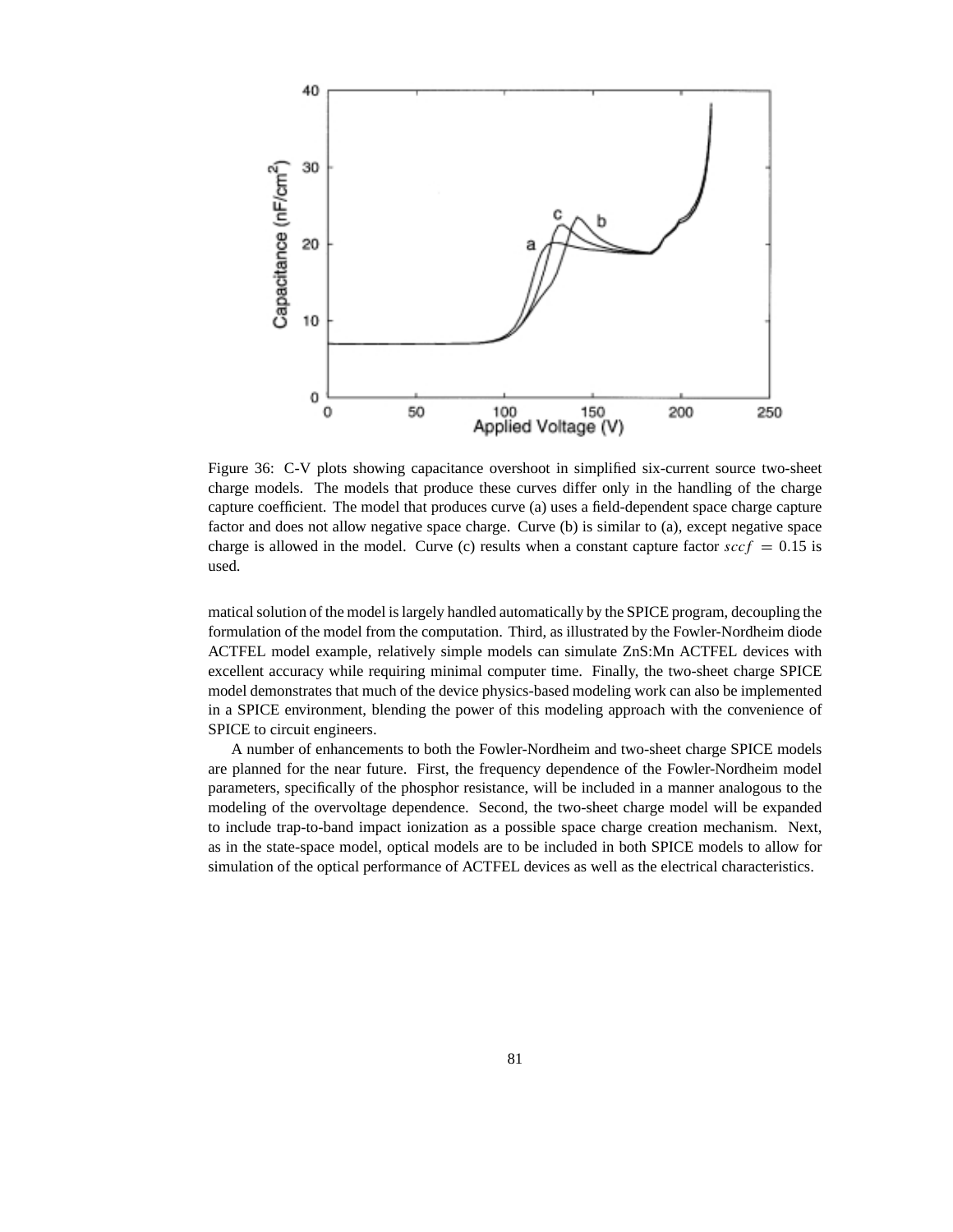### **IV. Conclusions**

The primary objective of the modeling efforts reviewed herein is to accurately simulate the electrical properties of two-terminal ACTFEL test structures when subjected to realistic applied voltage waveforms. Previous ACTFEL device physics modeling work is reviewed. Additionally, n-sheet state-space and SPICE simulation are described since they constitute powerful and complementary routes to ACTFEL modeling. Future state-space ACTFEL modeling challenges include accounting for leakage charge and charge collapse. Future SPICE simulation work includes extending the Fowler-Nordheim model to account for frequency-dependent effects and expanding the two-sheet charge model to include trap-to-band impact ionization as a possible space charge creation mechanism. The most important necessary embellishment of future state-space and SPICE models is to simulate the optical performance of ACTFEL devices. Inclusion of optical effects will allow for full electro-optic simulation of the ACTFEL devices. Finally, an effort should be made to model heterophosphor ACTFEL devices, which have two or more phosphor layers composed of different materials in order to produce white light. These white devices may prove important in the construction of full-color displays.

#### Acknowledgments

This work was supported by the U.S. Army Research Office under Contract no. DAAL03- 91G0242 and DAAH04-94-G-0324, the Defense Advanced Research Projects Agency under MDA 972-94-C-0023, and the Phosphor Technology Center of Excellence, Grant No. MDA 972-93-1- 0030.

### **References**

- [1] **Ono, Y. A.,** *Electroluminescent Displays*, World Scientific, Singapore, 1995.
- [2] **Shionoya, S. and Yen, W. M.,** *Phosphor Handbook*, CRC Press, Boca Raton, FL, 1999.
- [3] **Bringuier, E.,** *J. Appl. Phys.*, 70, 4505, 1991.
- [4] **Bringuier, E. and Bhattachayyra, K.,** *Semi. Sci. Technol.*, 10, 1065, 1995.
- [5] **Bringuier, E.,** *J. Appl. Phys.*, 75, 4291, 1994.
- [6] **Dür, M., Goodnick, S. M., Shankar, S., Wager, J. F., Reigrotzki, M., and Redmer, R.,** *J. Appl. Phys.*, 83, 3176, 1998.
- [7] **Blasse, G. and Grabmaier, B. C.,** *Luminescent Materials*, Springer-Verlag, Berlin, 1994.
- [8] **Ylilammi, M.,** *J. SID*, 3, 59, 1995.
- [9] **Brennan, K.,** *J. Appl. Phys.*, 64, 4024, 1988.
- [10] **Bhattachayyra, K., Goodnick, S. M., and Wager, J. F.,** *J. Appl. Phys.*, 73, 3390, 1993.
- [11] **Åberg, M.,** Ph.D. Thesis, Helsinki University of Technology, Helsinki, Finland, 1993.
- [12] **Beck, D. R., Wager, J. F., Arbuthnot, L., and Flegal, T.,** *SID 97 Digest*, 615, 1997.
- [13] **Beck, D. R.,** M.S. Thesis, Oregon State University, 1997.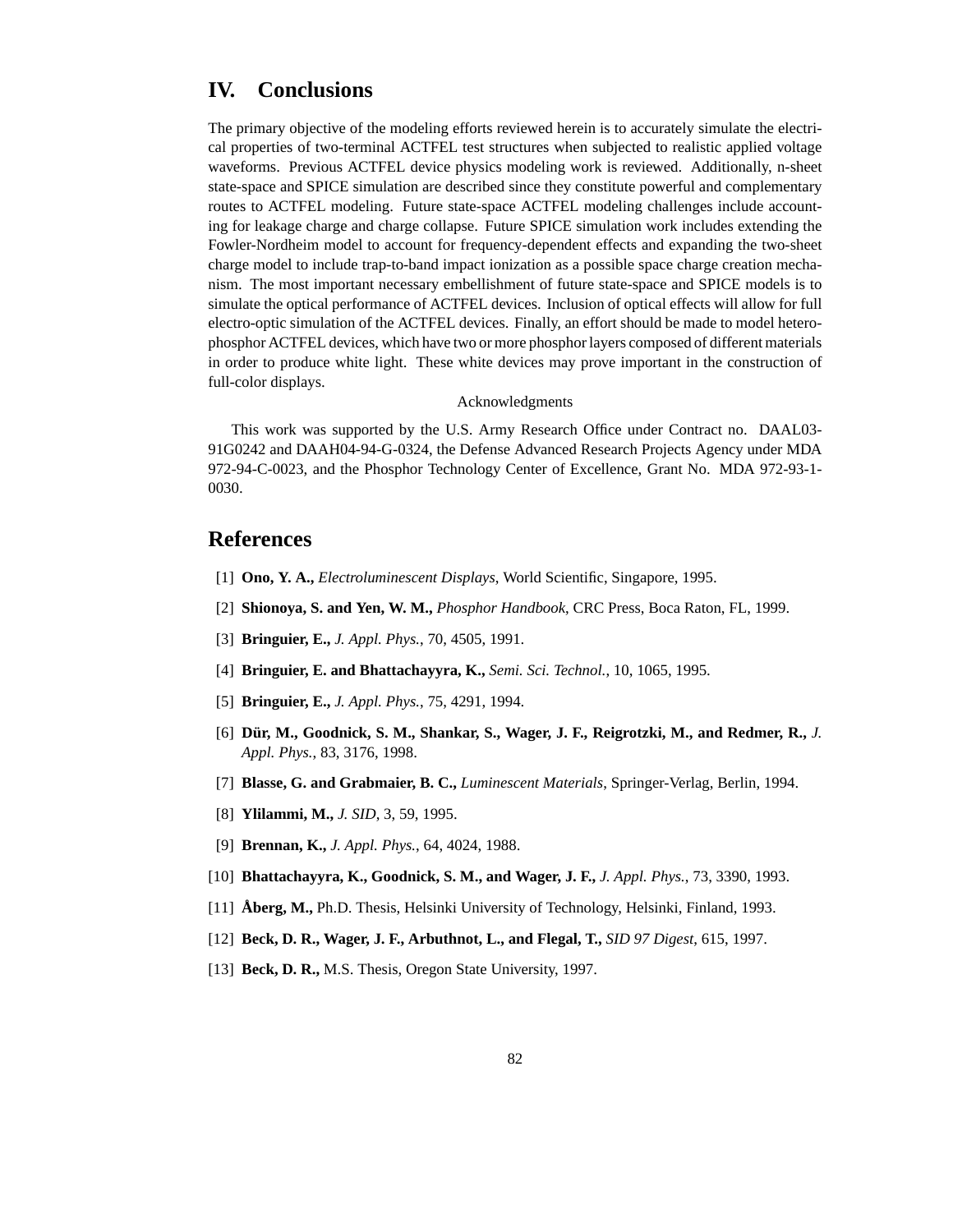- [14] **Chen, Y. S. and Krupka, D. C.,** *J. Appl. Phys.*, 43, 4089, 1972.
- [15] **Smith, D. H.,** *J. Lumin.*, 23, 209, 1981.
- [16] **Howard, W. E., Sahni, O., and Alt, P. M.,** *J. Appl. Phys.*, 53, 639, 1982.
- [17] **Alt, P. M.,** *Proc. SID*, 25, 123, 1984.
- [18] **Bringuier, E.,** *J. Appl. Phys.*, 66, 1314, 1989.
- [19] **Bringuier, E.,** *J. Appl. Phys.*, 67, 7040, 1990.
- [20] **Ylilammi, M.,** *IEEE Trans. Electron Devices*, ED-42, 1227, 1995.
- [21] **Tanaka, S., Yoshiyama, H., Mikami, Y., Nishiura, J., Ohshio, S., and Kobayashi, H.,** *Proc. SID*, 29, 77, 1988.
- [22] **Singh, V. P. and Morton, D. C.,** *IEEE Trans. Electron Dev.*, ED-36, 54, 1989.
- [23] **Geoffroy, A. and Bringuier, E.,** *Semicond. Sci. Technol.*, 6, A131, 1991.
- [24] **Bringuier, E. and Geoffroy, A.,** *Appl. Phys. Lett.*, 60, 1256, 1992.
- [25] **Douglas, A. A., Wager, J. F., Morton, D. C., Koh, J., Hogh, C. P.,** *J. Appl. Phys.*, 73, 296, 1993.
- [26] **Abu-Dayah, A., Kobayashi, S., Wager, J. F.,** *J. Appl. Phys.*, 74, 5575, 1993.
- [27] **Ohmi, K., Inoue, S., Tanaka, S., and Kobayashi, H.** *Appl. Phys. Lett.*, 64, 3464, 1994.
- [28] **Neyts, K. A., Corlatan, D., De Visschere, P., and Van den Bossche, J.,** *J. Appl. Phys.*, 75, 5339, 1994.
- [29] **Abu-Dayah, A. and Wager, J. F.,** *J. Appl. Phys.*, 75, 3593, 1994.
- [30] **Corlatan, D., Neyts, K. A., and De Visschere, P.,** *J. Appl. Phys.*, 78, 7259, 1995.
- [31] **Neyts, K. A. and Soininen, E.,** *IEEE Trans. Electron Dev.*, ED-42, 1086, 1995.
- [32] **Ohmi, K., Ishitani, K.,Tanaka, S., and Kobayashi, H.,** *Appl. Phys. Lett.*, 67, 944, 1995.
- [33] **Ang, W. M., Pennathur, S., Pham, L., Wager, J. F., Goodnick, S. M., Douglas, A. A.,** *J. Appl. Phys.*, 77, 2719, 1995.
- [34] **Shih, S., Keir, P. D., Wager, J. F., Viljanen, J.,** *J. Appl. Phys.* 78, 5775, 1995.
- [35] **Thuemler, R. L., Wager, J. F.,** *SID 95 Digest*, 473, 1995.
- [36] **Neyts, K. A.,** *IEEE Trans. Electron Dev.*, ED-43, 1343, 1996.
- [37] **Ohmi, K., Ishitani, K., Kashio, Y., Fujimoto, Y., Tanaka, S., and Kobayashi, H.,** presented at the *Second International Conference on the Science and Technology of Display Phosphors*, San Diego, CA, November 18-20, 1996.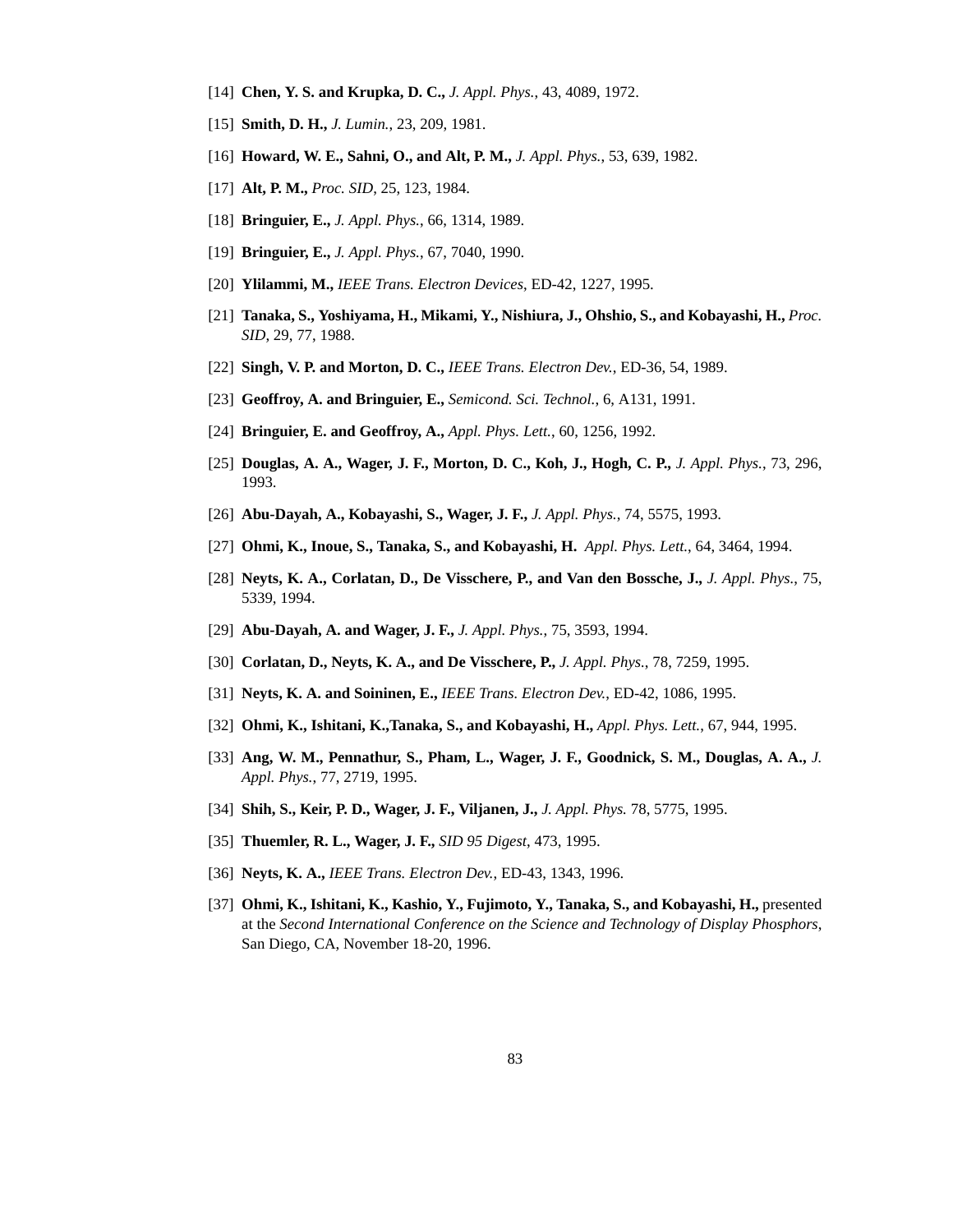- [38] **Neyts, K. A., Corlatan, D., De Visschere, P., Lahonen, M., and Viljanen, J.,** *J. SID*, 5, 137, 1997.
- [39] **Wager, J. F. and Keir, P. D.,** *Ann. Rev. Mater. Sci.*, 27, 223, 1997.
- [40] **Meyers, R. and Wager, J. F.,** *J. Appl. Phys.*, 81, 506, 1997.
- [41] **Hitt, J. C., Keir, P. D., and Wager, J. F.,** *J. Appl. Phys.*, 83, 1141, 1998.
- [42] **Neyts, K. A. and De Visschere, P.,** *J. Appl. Phys.*, 68, 4163, 1990.
- [43] **Neyts, K. A.,** *IEEE Trans. Electron Dev.*, ED-38, 2604, 1991.
- [44] **Singh, V. P., Krishna, S., Morton, D. C.,** *J. Appl. Phys.*, 70, 1811, 1991.
- [45] **Singh, V. P., Majid, W. Z., and Morton, D. C.,** *Conference Record of the 1991 International Display Research Conference*, 1991, 130.
- [46] **Singh, V. P., Majid, W. Z., and Morton, D. C.,** *J. SID*, 1, 135, 1993.
- [47] **Keir, P. D., Ang, W. M., Wager, J. F.,** *J. Appl. Phys.*, 78, 4668, 1995.
- [48] **Keir, P. D., M.S.** Thesis, Oregon State University, 1995.
- [49] **Keir, P. D., Ang, W. M., Wager, J. F.,** *SID 95 Digest*, 476, 1995.
- [50] **Shih, S., Keir, P. D., Hitt, J., and Wager, J. F.,** *Appl. Phys. Lett.*, 69, 1921, 1996.
- [51] **Neyts, K. A. and Corlatan, D.,** *IEEE Trans. Electron Dev.*, ED-45, 768, 1998.
- [52] **Grudzinsky, A. S., Keir, P. D., and Wager, J. F.,** *Display and Imaging*, 1999.
- [53] **Bouchard, A. F.,** M.S. Thesis, Oregon State University, 1999.
- [54] **Peery, J. B.,** M.S. Thesis, Oregon State University, 1997.
- [55] **Thuemler, R. L., M.S. Thesis, Oregon State University, 1997.**
- [56] **Davidson, J. D.,** M.S. Thesis, Oregon State University, 1991.
- [57] **Davidson, J. D., Wager, J. F., Khormaei, R. I., King, C. N., and Williams, D.,** *IEEE Trans. Electron Devices*, ED-39, 1122, 1992.
- [58] **Douglas, A. A. and Wager, J. F.,** *SID 92 Digest*, 356, 1992.
- [59] **Douglas, A. A. and Wager, J. F.,** *Electroluminescence*, Singh, V. P. and McClure, J. C., Eds., Cinco Puntos Press, El Paso, TX, 1992, 387.
- [60] **Douglas, A. A.,** M.S. Thesis, Oregon State University, 1993.
- [61] **Keir, P. D. and Wager, J. F.,** *SID 96 Digest*, 305, 1996.
- [62] **Keir, P. D., Le, H., Thuemler, R. L., Hitt, J., and Wager, J. F.,** *Appl. Phys. Lett.*, 69, 2421, 1996.